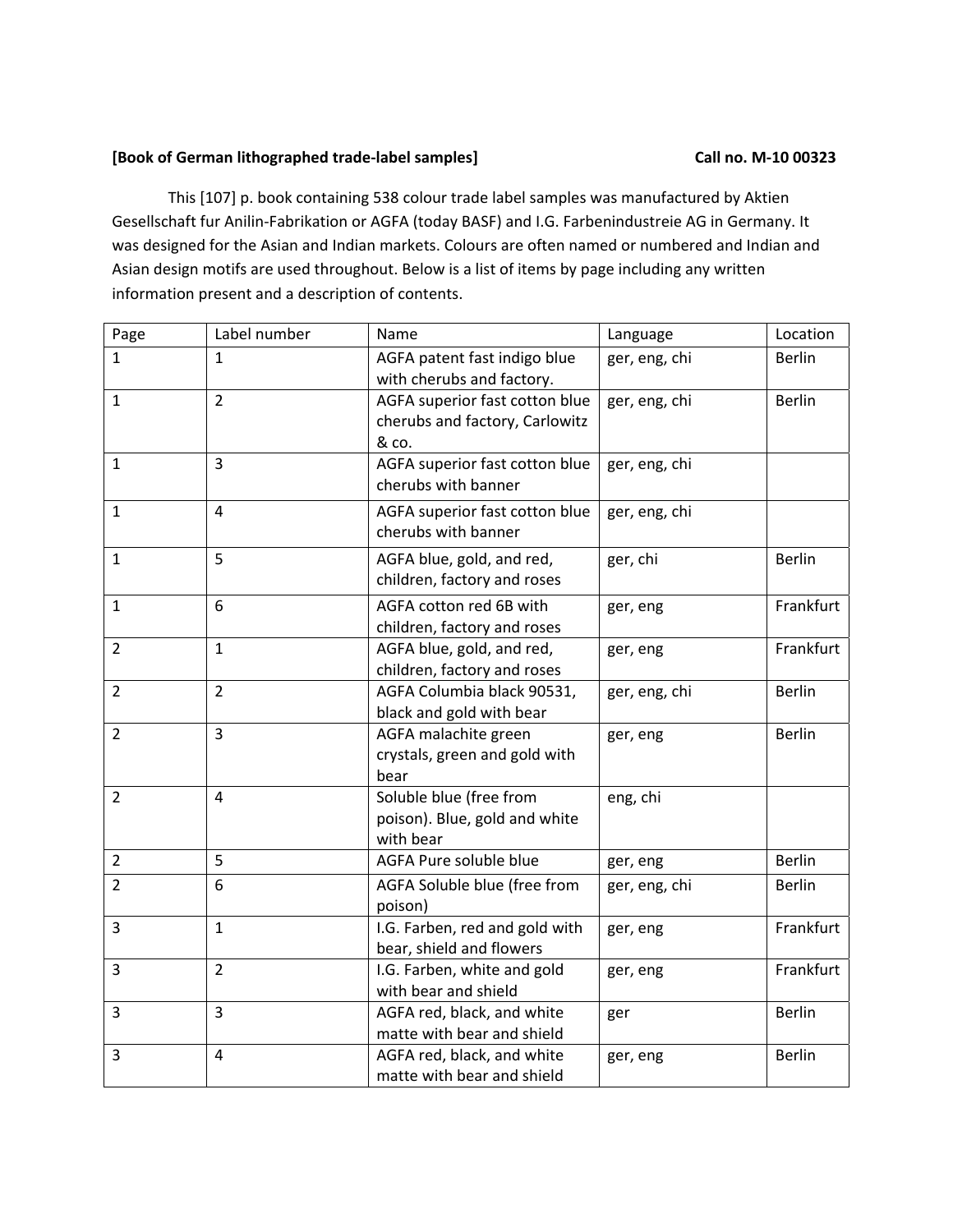| 3 | 5              | AGFA malachite green            | ger, eng      | Germany       |
|---|----------------|---------------------------------|---------------|---------------|
|   |                | crystals, green and gold with   |               |               |
|   |                | seals                           |               |               |
| 3 | 6              | I.G. Farben carthamine GP,      | ger, eng      | Frankfurt     |
|   |                | orange, gold and black with     |               |               |
|   |                | award seals                     |               |               |
| 3 | $\overline{7}$ | AGFA Malachite green            | ger, eng      | Berlin        |
|   |                | crystals, green and gold with   |               |               |
|   |                | award seals                     |               |               |
| 4 | $\mathbf{1}$   | AGFA Carlowitz & Co. patent     | ger, eng, chi |               |
|   |                | China green, yellow and black.  |               |               |
|   |                | Eagle displayed with seals      |               |               |
| 4 | $\overline{2}$ | I.G. AGFA. Green, blue, gold    | ger, eng      | Germany       |
|   |                | and black with eagle displayed  |               |               |
|   |                | and seals                       |               |               |
| 4 | $\overline{3}$ | AGFA Nigrosine 42773. Pink,     | ger, eng, chi |               |
|   |                | silver, gold, red, and black.   |               |               |
|   |                | Eagle displayed with seals and  |               |               |
|   |                | shield                          |               |               |
| 4 | 4              | Eagle displayed, black, white,  |               |               |
|   |                | red and gold.                   |               |               |
| 4 | 5              | AGFA fast soluble blue. Gold,   | ger, eng, chi | <b>Berlin</b> |
|   |                | grey, black, red and green      |               |               |
| 4 | 6              | AGFA eagle orange. Gold,        | ger, eng, chi | <b>Berlin</b> |
|   |                | black and orange with Eagle     |               |               |
| 4 | $\overline{7}$ | AGFA Pure soluble blue,         | ger, eng, chi | <b>Berlin</b> |
|   |                | Carlowitz & co. Blue and gold   |               |               |
|   |                | with eagle (matte)              |               |               |
| 4 | 8              | AGFA Rubine extra g.k. Gold,    | ger, eng, chi | <b>Berlin</b> |
|   |                | tan, and red with eagle and     |               |               |
|   |                | seals. Carlowitz & Co.          |               |               |
| 4 | 9              | AGFA Water blue bbn             | ger, eng, chi | <b>Berlin</b> |
| 5 | $\mathbf{1}$   | AGFA green crystals. Yellow,    | ger, eng, chi | <b>Berlin</b> |
|   |                | green, gold and black with      |               |               |
|   |                | eagle displayed, cherubs and    |               |               |
|   |                | seals                           |               |               |
| 5 | $\overline{2}$ | AGFA malachite green            |               | <b>Berlin</b> |
|   |                |                                 | ger, eng, chi |               |
|   |                | crystals. Light and dark green, |               |               |
|   |                | gold, cream and black with      |               |               |
|   | 3              | eagle, cherubs and seals        |               |               |
| 5 |                | AGFA pure soluble blue,         | eng, ger      | Berlin        |
|   |                | carlowitz & co. Blue and gold   |               |               |
|   |                | with eagle                      |               |               |
| 5 | 4              | AGFA Rubine extra. Carlowitz    | eng, ger, chi |               |
|   |                | & Co. Silver, pink, red, black  |               |               |
|   |                | and green with eagle            |               |               |
| 5 | 5              | Red, gold and black eagle with  |               |               |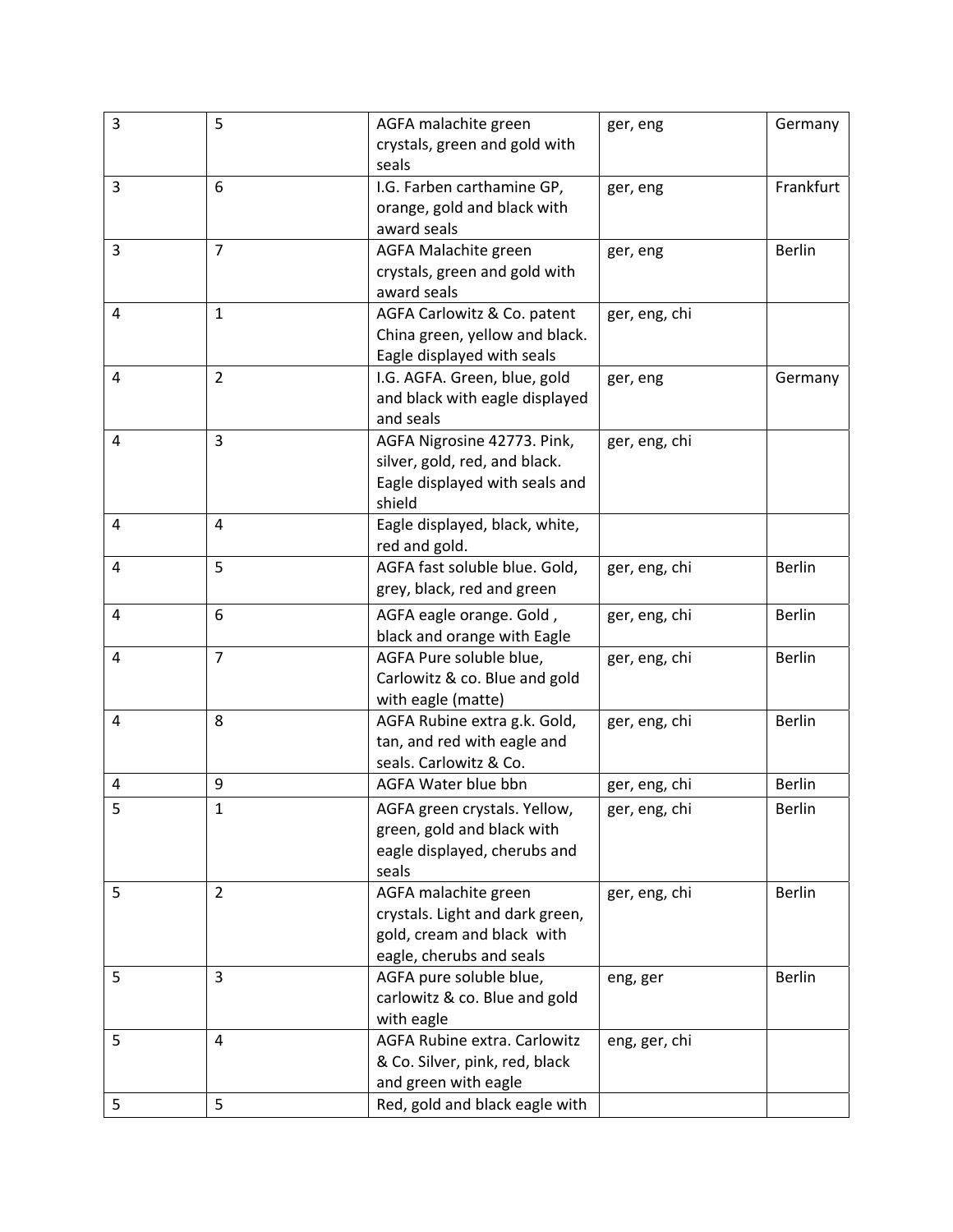|                |                | banner                                                                                               |               |               |
|----------------|----------------|------------------------------------------------------------------------------------------------------|---------------|---------------|
| 5              | 6              | AGFA red, black and white<br>label                                                                   | eng, ger      | Frankfurt     |
| 5              | $\overline{7}$ | Fast color 5A I.G. Manilal<br>Mooljee Bombay                                                         | eng           | Germany       |
| 5              | 8              | AGFA red, white, gold, pink,<br>green, and black. Flowers,<br>seals and eagle                        | eng, ger      | <b>Berlin</b> |
| 6              | $\mathbf{1}$   | AGFA red, white, gold, pink,<br>green, and black. Flowers,<br>seals and eagle 2                      | eng, ger, chi | <b>Berlin</b> |
| 6              | $\overline{2}$ | AGFA red, gold, eagle with<br>sunrise and globes                                                     |               |               |
| 6              | $\overline{3}$ | AGFA red, gold, eagle with<br>sunrise and globes. Marca<br>Agfa                                      | eng, ger      | <b>Berlin</b> |
| 6              | 4              | AGFA red, gold, black sunset<br>with eagle andd globes. Marca<br>Agfa                                | eng           |               |
| 6              | 5              | Small AGFA red, gold, black,<br>sunset with eagle and globes                                         | eng           |               |
| 6              | 6              | AGFA Red, black, white and<br>gold. Eagle with Globes                                                | ger           | <b>Berlin</b> |
| 6              | $\overline{7}$ | AGFA Rubine extra, grey, red,<br>gold, black, and green. Eagle<br>with globes                        | eng, ger      | <b>Berlin</b> |
| 6              | 8              | AGFA Congo Red 4B. Orange,<br>Eagle, sunset and globes                                               | eng, ger      | Frankfurt     |
| $\overline{7}$ | $\mathbf{1}$   | AGFA Berlin. Orange, green,<br>gold, blue, pink and yellow.<br>Eagle at sunset with globes           | eng           | <b>Berlin</b> |
| $\overline{7}$ | $\overline{2}$ | AGFA red, gold, blue, pink,<br>black and blue. Eagle with<br>globes and sunset                       | ger           | <b>Berlin</b> |
| $\overline{7}$ | 3              | AGFA I.G. Made in Germany.<br>Red, blue, yellow, black and<br>white. Eagle with globes and<br>sunset | eng           |               |
| $\overline{7}$ | 4              | I.G. Farben Indore Black made<br>in Germany. Black and gold<br>eagle with globes                     | eng, ger      | Frankfurt     |
| $\overline{7}$ | 5              | AGFA I.G. Superfine magenta<br>powder. Magenta and gold<br>Eagle with globes                         | eng, ger      | Berlin        |
| $\overline{7}$ | 6              | AGFA Chrysophenine made in<br><b>Germany for Manilall Mooljee</b><br>Bombay. Gold logo on yellow     | eng           | Germany       |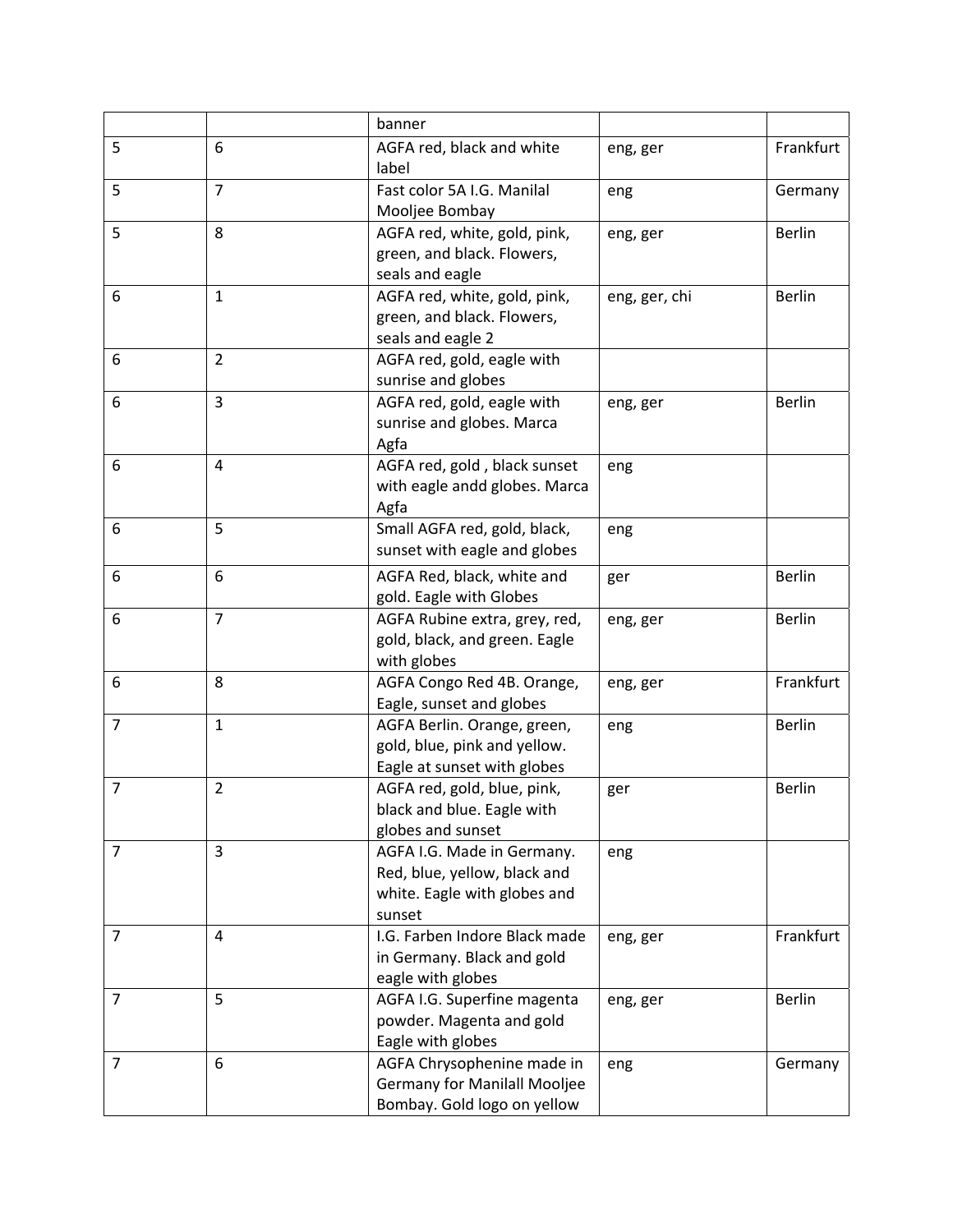|                |                | background.                                                                                                                                                     |               |               |
|----------------|----------------|-----------------------------------------------------------------------------------------------------------------------------------------------------------------|---------------|---------------|
| $\overline{7}$ | $\overline{7}$ | I.G. AGFA Manilal Mooljee<br>green crystals No. 292. Gold                                                                                                       | eng, ger      | <b>Berlin</b> |
| $\overline{7}$ | 8              | on green eagle and globes.<br>I.G. AGFA Hansraj Vishram &<br>Co. importers, Calcutta.<br>Chrysophenine HV                                                       | eng           | Germany       |
| 8              | $\mathbf{1}$   | <b>AGFA Superior Fast cotton</b><br>blue. Blue, Gold, red, black<br>and yellow with eagle,<br>cherubs and flowers.                                              | eng, ger, chi | <b>Berlin</b> |
| 8              | $\overline{2}$ | <b>AGFA Superior Fast cotton</b><br>blue. Blue, Gold, red, black<br>and yellow with eagle,<br>cherubs and flowers.                                              | eng, ger, chi | <b>Berlin</b> |
| 8              | 3              | Eagle with banner and<br>cherubs. White, red etc.                                                                                                               |               |               |
| 8              | $\overline{4}$ | AGFA green, gold, red, black.<br>Carlowitz & Co sole agents.<br>Small eagle with banner and<br>cherubs.                                                         | eng, ger, chi | <b>Berlin</b> |
| 8              | 5              | AGFA factory gold black and<br>white                                                                                                                            | ger, chi      | <b>Berlin</b> |
| 9              | $\mathbf{1}$   | AGFA factory gold, red, green,<br>black and white                                                                                                               |               |               |
| 9              | $\overline{2}$ | AGFA factory multicolor with<br>floral border                                                                                                                   |               |               |
| 9              | 3              | AGFA factory red, green, black<br>and white                                                                                                                     |               |               |
| 9              | $\overline{4}$ | AGFA factory White, green,<br>red, black, and gold matte.                                                                                                       | eng, ger      | <b>Berlin</b> |
| q              | 5              | AGFA factory with cherubs,<br>green, black, white, gold                                                                                                         | eng, ger      | <b>Berlin</b> |
| 9              | 6              | Patent malachite green<br>crystals A, AGFA factory with<br>cherubs, green, black, white,<br>gold.                                                               | eng, ger      | <b>Berlin</b> |
| 10             | $\mathbf{1}$   | AGFA factory with cherubs.<br>Blue, pink, yellow, green,<br>black and white                                                                                     | ger           | Berlin        |
| 10             | $\overline{2}$ | Kaloomall Shoorimall & Co.<br>Amritsar Magenta medium<br>crystals. Made in germany.<br>AGFA factory with fruit border<br>in red, pink, green, blue and<br>black | eng           | Germany       |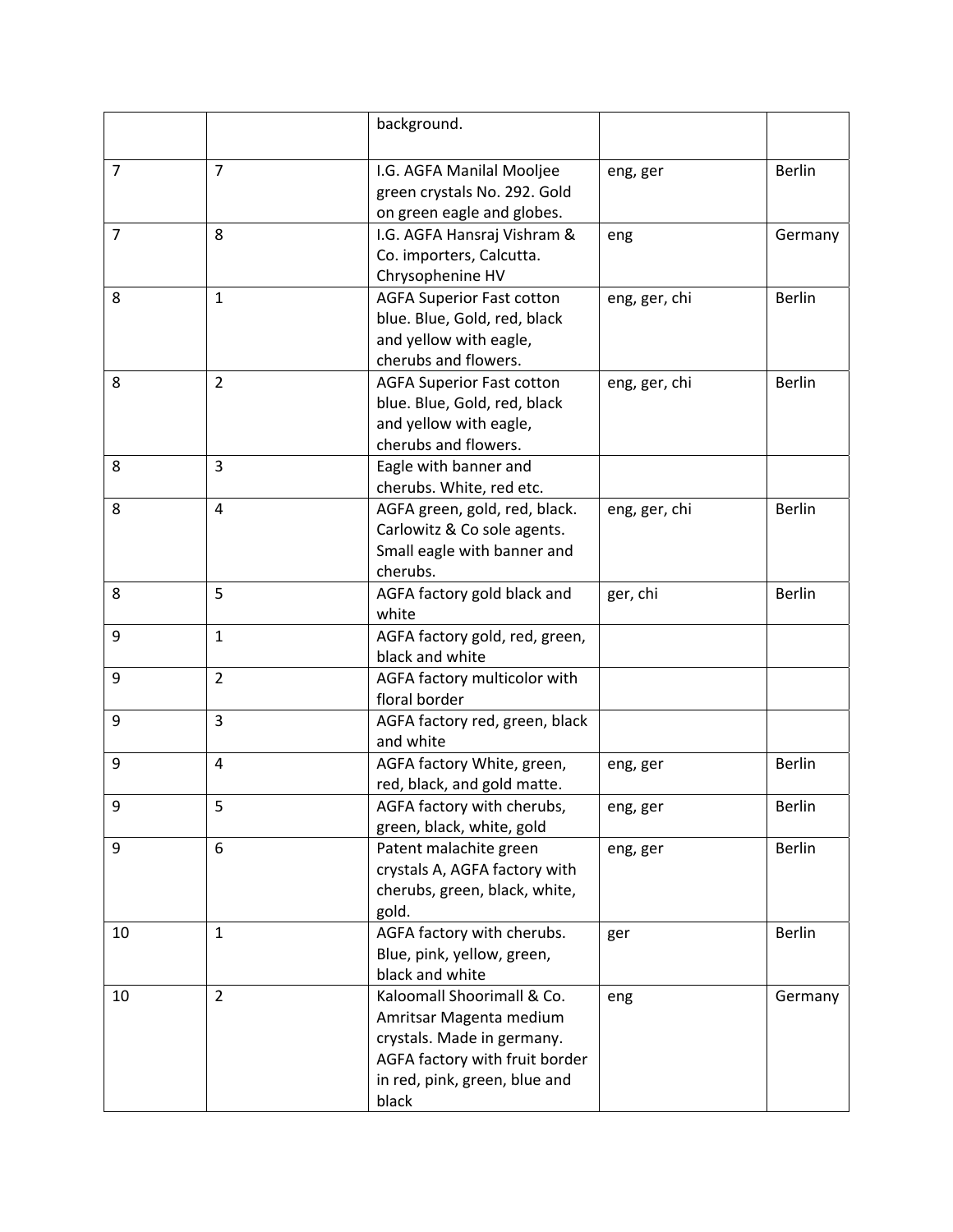| 10 | 3              | AGFA factory with peacock<br>border. Multicolour with |               |               |
|----|----------------|-------------------------------------------------------|---------------|---------------|
|    |                |                                                       |               |               |
|    |                | predominantly yellow and                              |               |               |
|    |                | green                                                 |               |               |
| 10 | 4              | AGFA Sambesi black D.                                 | eng, ger      | <b>Berlin</b> |
|    |                | Carlowitz & Co. sole agents.                          |               |               |
|    |                | Black, yellow, gold and white                         |               |               |
|    |                | cherubs with banner and seals                         |               |               |
| 10 | 5              | Manilall Mooljee, Bombay                              | eng           |               |
|    |                | Magenta extra large crystals                          |               |               |
|    |                | 9B. Multiple factory views,                           |               |               |
|    |                | red, yellow, black and blue                           |               |               |
|    |                | with birds and flowers                                |               |               |
| 10 | 6              | Multiple factory views with                           |               |               |
|    |                | parrots and multicolour birds.                        |               |               |
| 11 | $\mathbf{1}$   | I.G. AGFA made in germany.                            | eng           |               |
|    |                | Red with AGFA logo, and                               |               |               |
|    |                | peacock/floral border                                 |               |               |
| 11 | $\overline{2}$ | AGFA factory with cherubs                             | eng, ger      | <b>Berlin</b> |
|    |                | and eagle. Green, blue, gold,                         |               |               |
|    |                | pink, black and white                                 |               |               |
| 11 | $\overline{3}$ | Factory with flower, leaf, and                        | eng           |               |
|    |                | butterfly border in pink, red,                        |               |               |
|    |                | blue, black, white, grey etc.                         |               |               |
| 11 | 4              | Factory with green, red, pink,                        |               |               |
|    |                | blue, gold and yellow border                          | eng           | Germany       |
|    |                |                                                       |               |               |
| 12 | $\mathbf{1}$   | Orange, red, gold and black                           | chi           |               |
|    |                | label with candle                                     |               |               |
| 12 | $\overline{2}$ | Orange, red, gold and black                           | chi           |               |
|    |                | label with candle (small)                             |               |               |
| 12 | $\overline{3}$ | Fast indigo blue. Two women                           | eng, chi      |               |
|    |                | in chinese dress holding a                            |               |               |
|    |                | scroll in blue and gold. With                         |               |               |
|    |                | floral border                                         |               |               |
| 12 | 4              | Black for cotton F.B. Two                             | eng, chi      |               |
|    |                | women in Chinese dress                                |               |               |
|    |                | holding a scroll in yellow,                           |               |               |
|    |                | black and gold with floral                            |               |               |
|    |                | border                                                |               |               |
| 12 | 5              | Two women holding scroll in                           | chi           |               |
|    |                | yellow, blue and gold on pale                         |               |               |
|    |                | blue background with floral                           |               |               |
|    |                | border.                                               |               |               |
| 12 | 6              | AGFA Double fast black. Two                           | eng, ger, chi |               |
|    |                | people in chinese dress                               |               |               |
|    |                | holding a floral scroll with                          |               |               |
|    |                | floral border on white.                               |               |               |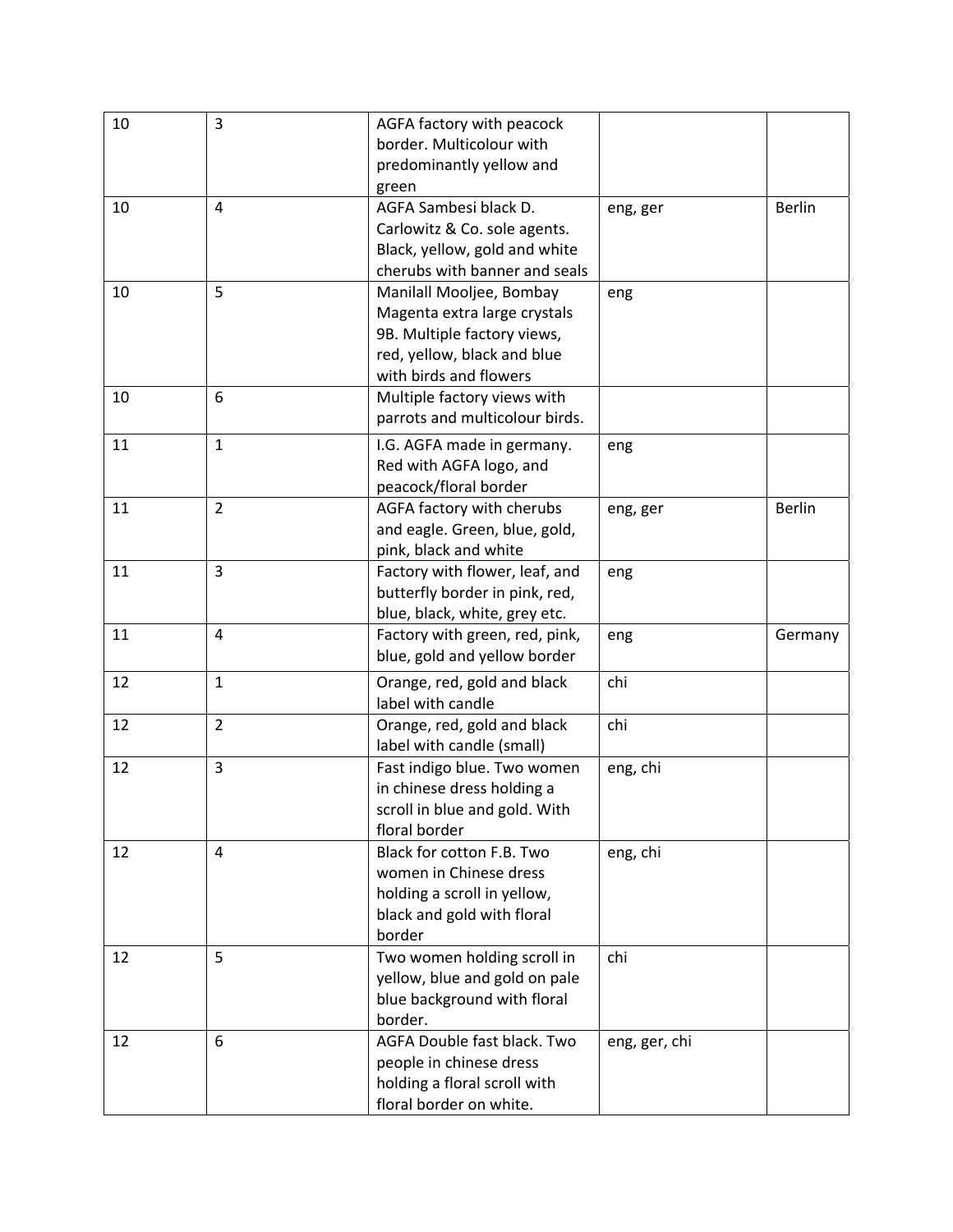| 13 | $\mathbf{1}$   | AGFA Black for cotton F.B.                              | eng, ger, chi | <b>Berlin</b> |
|----|----------------|---------------------------------------------------------|---------------|---------------|
|    |                | Two figures holding banners                             |               |               |
|    |                | with a plant between them.                              |               |               |
|    |                | Black, red, blue, white, green                          |               |               |
|    |                | and gold.                                               |               |               |
| 13 | $\overline{2}$ | AGFA two characters in                                  | ger, chi      | <b>Berlin</b> |
|    |                | Chinese dress holding floral                            |               |               |
|    |                | scroll. Green, red, blue, yellow                        |               |               |
|    |                | and black on cream                                      |               |               |
| 13 | 3              | AGFA Direct bordeaux G.                                 | eng, ger, chi | <b>Berlin</b> |
|    |                | Shouxing or the Old Man of                              |               |               |
|    |                | the North Pole with deer.                               |               |               |
|    |                | Multicolour on white                                    |               |               |
| 13 | 4              |                                                         | chi           |               |
|    |                | Shouxing or the Old Man of<br>the North Pole with deer. |               |               |
|    |                |                                                         |               |               |
|    |                | Multicolour on white                                    |               |               |
| 13 | 5              | Shouxing or the Old Man of                              | chi           |               |
|    |                | the North Pole with deer.                               |               |               |
|    |                | Multicolour on white with                               |               |               |
|    |                | black banner                                            |               |               |
| 13 | 6              | Shouxing or the Old Man of                              | chi           |               |
|    |                | the North Pole with deer.                               |               |               |
|    |                | Multicolour on white with                               |               |               |
|    |                | green banner                                            |               |               |
| 14 | $\mathbf{1}$   | Daisies on silver background                            | chi           |               |
|    |                | with ladybugs, seals and                                |               |               |
|    |                | banner                                                  |               |               |
| 14 | $\overline{2}$ | Flowers with seals, banner,                             | chi           |               |
|    |                | and beetles on Silver                                   |               |               |
|    |                | background                                              |               |               |
| 14 | 3              | Gold label with banners                                 |               |               |
|    |                | showing two peacocks in a                               |               |               |
|    |                | tree                                                    |               |               |
| 14 | 4              | Two peacocks in a tree peach                            |               |               |
|    |                | and green background                                    |               |               |
| 14 | 5              | AGFA cotton black II. Two                               | eng, ger, chi | <b>Berlin</b> |
|    |                | peacocks                                                |               |               |
| 14 | 6              | AGFA two peacocks with                                  | eng           | <b>Berlin</b> |
|    |                | green border                                            |               |               |
| 15 | $\mathbf{1}$   | I.G. Farben. Two peacocks on                            | ger, chi, tha | Frankfurt     |
|    |                | a gold background                                       |               |               |
| 15 | $\overline{2}$ | AGFA yellow border with two                             | ger           | Berlin        |
|    |                | peacocks in a tree and gold                             |               |               |
|    |                | logo                                                    |               |               |
| 15 | $\overline{3}$ | Small two peacocks on gold,                             |               |               |
|    |                | green and yellow with                                   |               |               |
|    |                |                                                         |               |               |
|    |                | banners                                                 |               |               |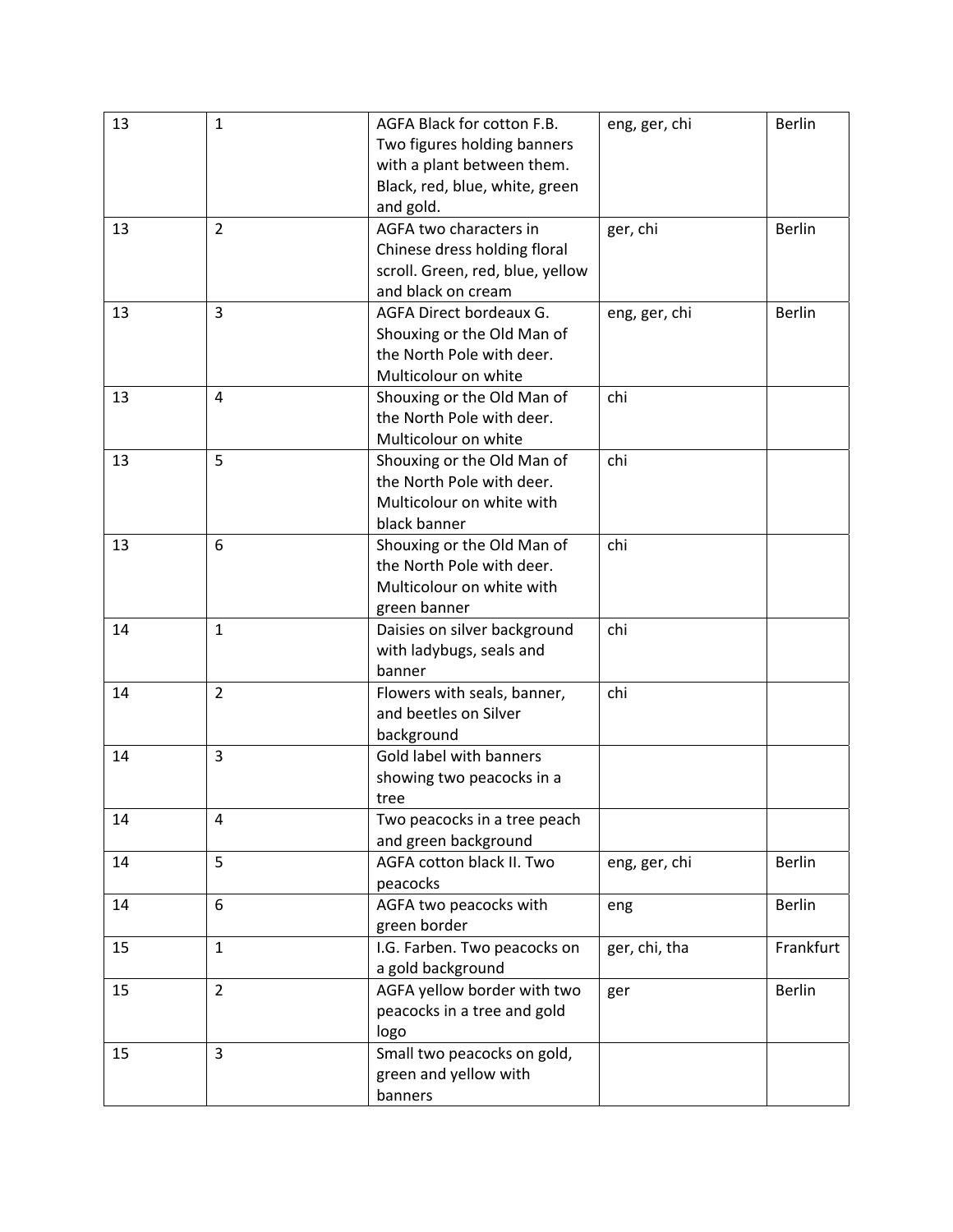| 15 | 4              | I.G. two peacocks in a tree      |               |               |
|----|----------------|----------------------------------|---------------|---------------|
|    |                | with yellow tail and red         |               |               |
|    |                | border                           |               |               |
| 15 | 5              | Small label two peacocks with    |               |               |
|    |                | gold, yellow and green           |               |               |
|    |                | background and white             |               |               |
|    |                | banners                          |               |               |
| 15 | 6              | Made in Germany. Very small      | eng           | Germany       |
|    |                | label, two blue peacocks on      |               |               |
|    |                | gold background                  |               |               |
| 15 | $\overline{7}$ | I.G. Farben AGFA. Botica Boie    | eng, ger      | Frankfurt     |
|    |                | Philippine American Drug co.,    |               |               |
|    |                | Manila, P.I.                     |               |               |
| 15 | 8              | I.G. Farben made in Germany.     | eng, ger,     | Frankfurt     |
|    |                | 9 green parrots on a branch.     |               |               |
|    |                | Gold, green, black and cream.    |               |               |
| 16 | $\mathbf{1}$   | AGFA woman at sewing             | eng, ger      | Berlin        |
|    |                | machine with floral border       |               |               |
|    |                | and banner                       |               |               |
| 16 | $\overline{2}$ | AGFA woman at sewing             | ger           | <b>Berlin</b> |
|    |                | machine with yellow border       |               |               |
|    |                | and banner 2                     |               |               |
| 16 | $\overline{3}$ | AGFA woman at sewing             | ger           | <b>Berlin</b> |
|    |                | machine with floral border       |               |               |
|    |                | and banner 3                     |               |               |
| 16 | 4              | AGFA woman at sewing             | ger, chi      | <b>Berlin</b> |
|    |                | machine with magenta             |               |               |
|    |                | banners                          |               |               |
| 16 | 5              | AGFA eagle and globes with       | chi           |               |
|    |                | sunset. Red and blue border      |               |               |
| 16 | 6              | AGFA green crystals 00. Lion,    | eng, ger, chi | <b>Berlin</b> |
|    |                | roses and seals. Blue, pink,     |               |               |
|    |                | gold, white, yellow and green    |               |               |
| 17 | $\mathbf{1}$   | Tall ship pink and gold with     |               |               |
|    |                | yellow and green banners         |               |               |
| 17 | $\overline{2}$ | AGFA Tall ship pink and gold     | ger           | <b>Berlin</b> |
|    |                | with pink and yellow banners     |               |               |
| 17 | $\overline{3}$ | Tall ship with reeds. Yellow,    |               |               |
|    |                | Green, orange, blue, white       |               |               |
|    |                | with yellow banner               |               |               |
| 17 | 4              | AGFA Pink for silk. Tall ship on | eng, ger, chi | <b>Berlin</b> |
|    |                | red, green, yellow,              |               |               |
| 17 | 5              | AGFA Steamship S.O. 36           | ger           | <b>Berlin</b> |
|    |                |                                  |               |               |
| 17 | 6              | AGFA train with red border.      | ger           | <b>Berlin</b> |
|    |                | S.O. 36                          |               |               |
| 18 | $\mathbf{1}$   | AGFA Chinese textile makers      | ger           | <b>Berlin</b> |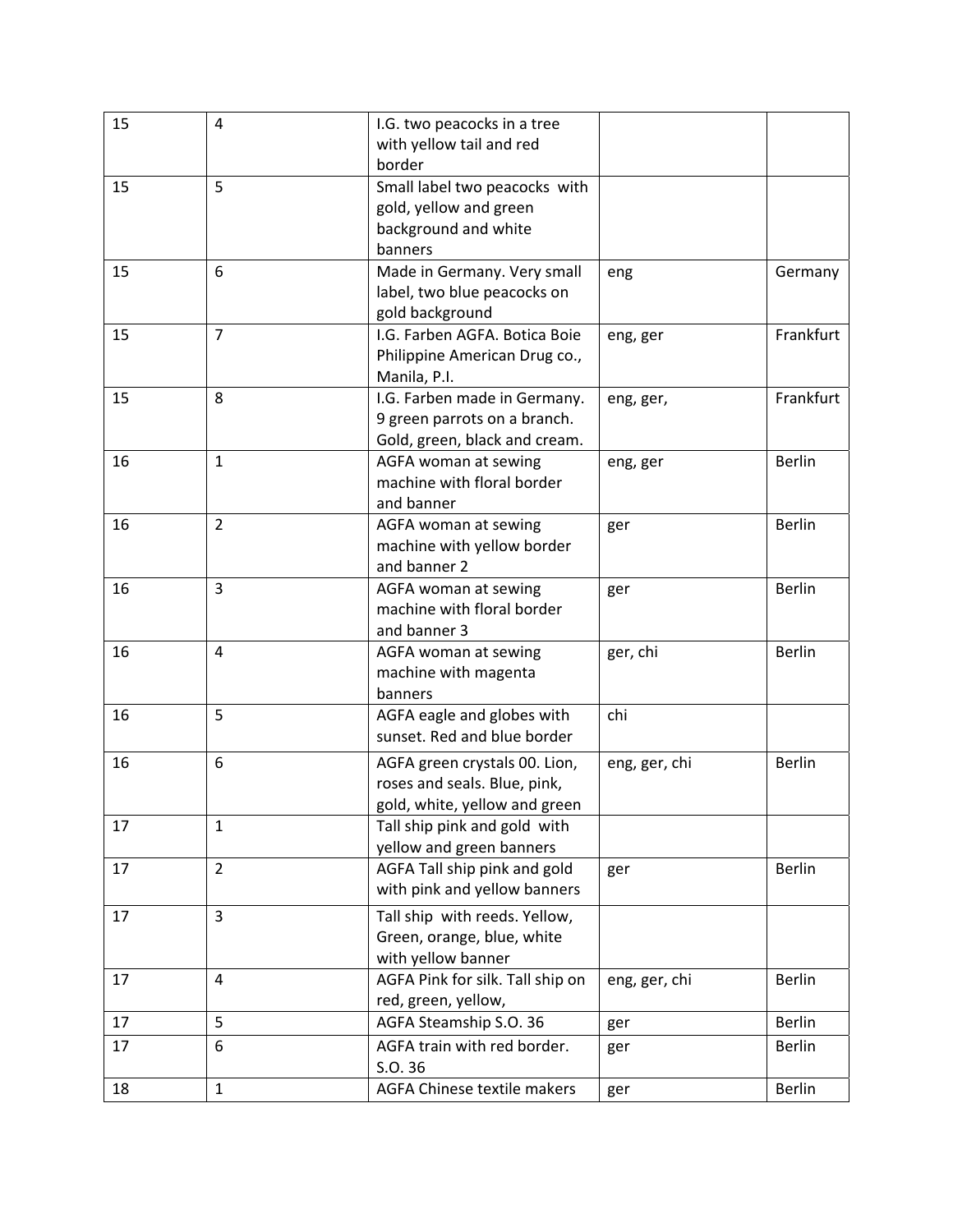|    |                | with red border                                                                                                                                           |               |               |
|----|----------------|-----------------------------------------------------------------------------------------------------------------------------------------------------------|---------------|---------------|
| 18 | $\overline{2}$ | AGFA Crown and cherubs with<br>yellow border and flowers.                                                                                                 | ger, chi      | <b>Berlin</b> |
| 18 | 3              | AGFA Cherubs, crown, and<br>black banner with flowers on<br>white                                                                                         | ger, chi      | <b>Berlin</b> |
| 18 | 4              | <b>AGFA Manufactured in</b><br>Germany. Two gold cherubs<br>with the red ensign and<br>german flag and crown on a<br>white and floral background          | eng           | <b>Berlin</b> |
| 18 | 5              | <b>AGFA Manufactured in</b><br>Germany. Two gold cherubs<br>with the red ensign and<br>german flag and crown on a<br>white and floral background<br>large | eng, ger      | <b>Berlin</b> |
| 19 | $\mathbf{1}$   | AGFA Cherubs with banner<br>and seals on red, yellow and<br>gold background                                                                               | eng, ger      | <b>Berlin</b> |
| 19 | $\overline{2}$ | I.G. Farben AGFA cherubs with<br>pink and blue banner and<br>crown on floral background                                                                   | ger, chi      | Frankfurt     |
| 19 | 3              | AGFA Cherubs with banner,<br>crown and red flowers on<br>white background                                                                                 | ger           | <b>Berlin</b> |
| 19 | $\overline{4}$ | AGFA group of men in chinese<br>dress in the woods. Purple,<br>green, gold, yellow, black etc.<br>Carlowitz & Co. Sole<br>distributors                    | ger, eng, chi | <b>Berlin</b> |
| 20 | $\mathbf{1}$   | AGFA Deer in green forest<br>with seals and red banner                                                                                                    | eng, ger      | Frankfurt     |
| 20 | $\overline{2}$ | AGFA Deer in green forest<br>with seals and blue banner                                                                                                   | ger, chi      | <b>Berlin</b> |
| 20 | 3              | AGFA deer in green forest<br>with seals and red banner 2                                                                                                  | ger           | <b>Berlin</b> |
| 20 | $\overline{4}$ | AGFA Diamond green M.E.<br>Made in Germany, Abdul<br>Rahiman Amad Sait, Madura.<br>Deer in green forest with seals<br>small                               | eng, ger      | Berlin        |
| 20 | 5              | I.G. Farben AGFA. Deer in<br>green forest with gold and red<br>border and blue banner                                                                     | eng, ger      | Frankfurt     |
| 20 | 6              | I.G. Farben AGFA. Deer in<br>green forest with bird. Gold                                                                                                 | ger, chi      | Frankfurt     |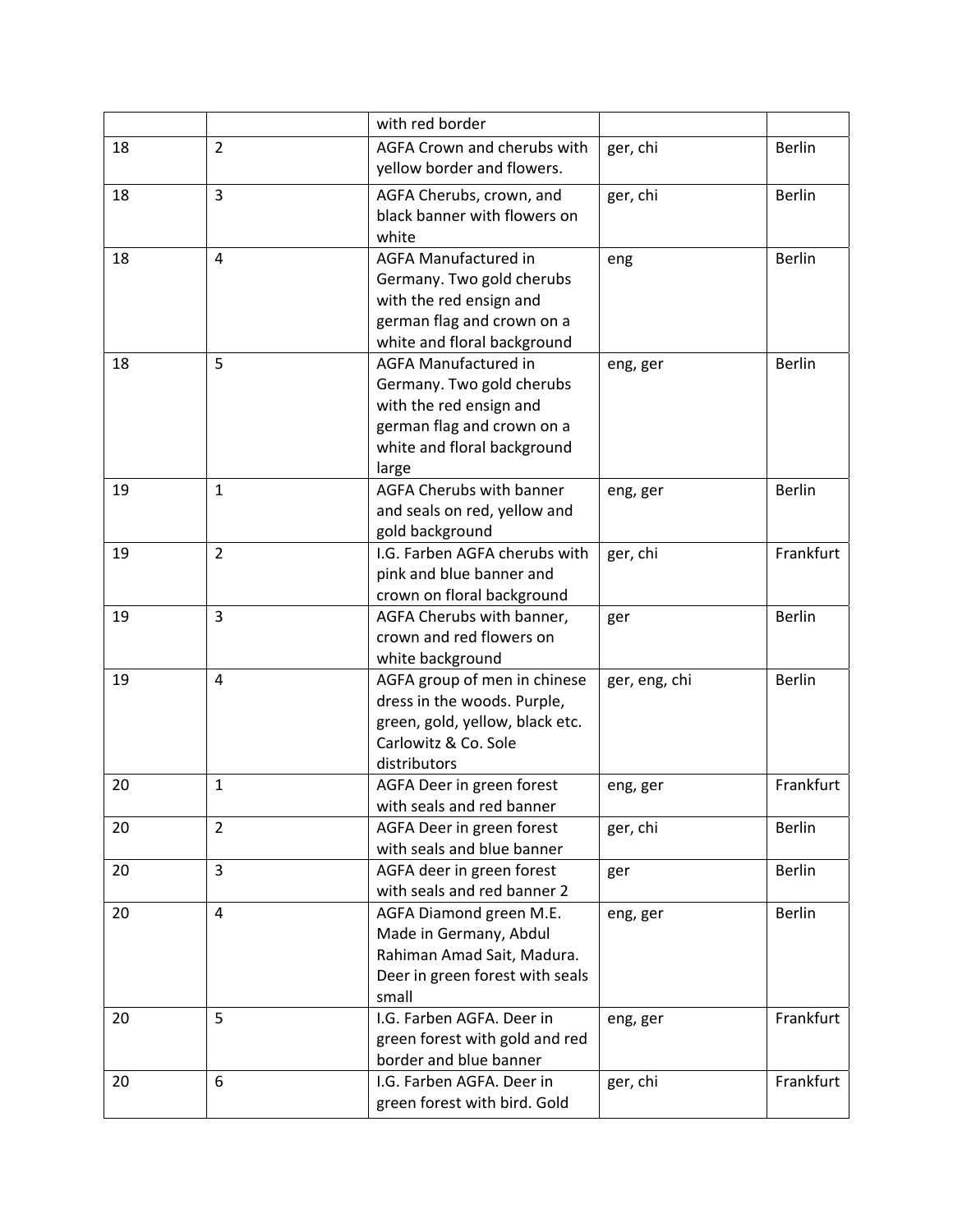|    |                | and red border with seals                                                                                                                                  |               |               |
|----|----------------|------------------------------------------------------------------------------------------------------------------------------------------------------------|---------------|---------------|
| 21 | $\mathbf{1}$   | AGFA Deer in green pasture<br>with black and gold borders,<br>banners and seals.                                                                           | ger, chi      | <b>Berlin</b> |
| 21 | $\overline{2}$ | AGFA Scarlet bluest shade.<br>Deer in green pasture with<br>red, gold and white border<br>with seals and banner                                            | eng, ger, chi | <b>Berlin</b> |
| 21 | 3              | Green, yellow, blue, pink, and<br>red butterfly with floral<br>background                                                                                  |               |               |
| 21 | 4              | AGFA Superior scarlet.<br>Butterfly on blue background<br>with seals and white banner                                                                      | eng, ger, che | Berlin        |
| 21 | 5              | AGFA Yellow, red and black<br>butterfly with seals on grey<br>and gold background                                                                          | ger, chi      | <b>Berlin</b> |
| 21 | 6              | I.G. Farben AGFA. Red, yellow,<br>pink and white insect with<br>blue background and flowers                                                                | eng, ger      | Frankfurt     |
| 22 | $\mathbf{1}$   | AGFA Malachite green<br>crystals. Five people in chinese<br>costume on gold and green<br>background with yellow<br>banner. Carlowitz & Co. sole<br>agents. | eng, ger, chi | <b>Berlin</b> |
| 22 | $\overline{2}$ | I.G. Farben. Five people in<br>Chinese dress with seals and<br>red border.                                                                                 | ger, chi      | Frankfurt     |
| 22 | 3              | AGFA group of people in<br>Chinese dress riding a sea<br>creature. Carlowitz and Co.<br>Sole agents. Red, gold and<br>blue background                      | eng, ger, chi | <b>Berlin</b> |
| 22 | 4              | AGFA three people in Chinese<br>dress riding a sea creature.<br>Gold, red, green and white<br>border                                                       | ger, chi      | Berlin        |
| 22 | 5              | AGFA Green crystals. Three<br>people in Chinese dress riding<br>a sea monster. Yellow, green<br>and blue border                                            | eng, ger, chi | Berlin        |
| 22 | 6              | Three people in Chinese drss<br>riding a sea monster. Blue,<br>gold, and green background.                                                                 |               |               |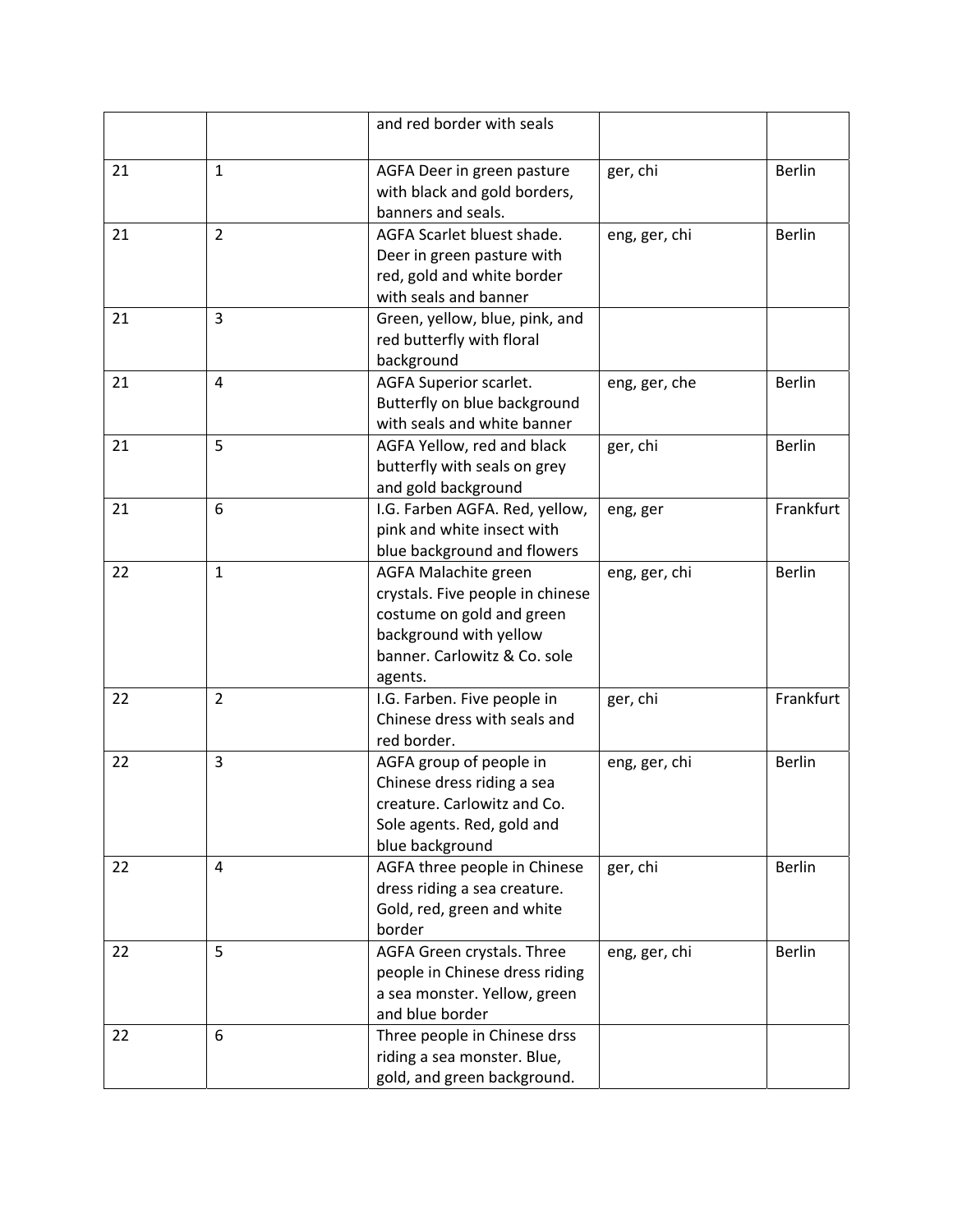| 23 | $\mathbf{1}$   | Soluble super black W. Four     | Eng, chi      |               |
|----|----------------|---------------------------------|---------------|---------------|
|    |                | men in Chinese dress drying     |               |               |
|    |                | cloth over a fire with gold and |               |               |
|    |                | red border                      |               |               |
| 23 | $\overline{2}$ | AGFA Purest cotton black.       | ger, eng, chi | <b>Berlin</b> |
|    |                | Four men in Chinese dress       |               |               |
|    |                | drying cloth over a fire with a |               |               |
|    |                | pink, red and gold border       |               |               |
| 23 | 3              | Three men and one boy in        |               |               |
|    |                | Chinese dress walking down      |               |               |
|    |                | stairs. With black and gold     |               |               |
|    |                | chain border.                   |               |               |
| 23 | 4              | Three men and one boy in        |               |               |
|    |                | Chinese dress walking down      |               |               |
|    |                | stairs. With black and gold     |               |               |
|    |                | chain border.                   |               |               |
| 23 | 5              | AGFA Woman in Chinese dress     | eng, chi      | <b>Berlin</b> |
|    |                | painting fabric. With a gold,   |               |               |
|    |                | yellow and green leaf border    |               |               |
|    |                | on white                        |               |               |
| 23 | 6              | AGFA Imperial yellow. Woman     | ger, eng, chi | <b>Berlin</b> |
|    |                | in Chinese dress painting       |               |               |
|    |                | fabric with gold border         |               |               |
| 23 | $\overline{7}$ | AGFA Bestes Wasser Blau.        | ger, eng, chi |               |
|    |                | Woman in Chinese dress          |               |               |
|    |                | painting fabric. With blue      |               |               |
|    |                | border                          |               |               |
| 24 | $\mathbf{1}$   | I.G. Farben made in Germany.    | ger, eng      | Frankfurt     |
|    |                | Red and gold on white with      |               |               |
|    |                | eagle                           |               |               |
| 24 | $\overline{2}$ | Black and gold scrollwork on    | eng           |               |
|    |                | white with eagle. Hansraj       |               |               |
|    |                | Vishram & Co., Calcutta         |               |               |
| 24 | 3              | Carthamine No. 2 Made in        | eng           | Germany       |
|    |                | Germany. Red and gold           |               |               |
|    |                | scrollwork on white with        |               |               |
|    |                | eagle.                          |               |               |
| 24 | 4              | Made in Germany. Red and        | eng           | Germany       |
|    |                | gold on white and green with    |               |               |
|    |                | eagle                           |               |               |
| 24 | 5              | Gold and blue scrollwork on     |               |               |
|    |                | white background                |               |               |
| 25 | $\mathbf{1}$   | I.G. Farben Gold Lion with      | eng, ger      | Frankfurt     |
|    |                | banners on peach background     |               |               |
|    |                | with red, blue, green, and gold |               |               |
|    |                | border                          |               |               |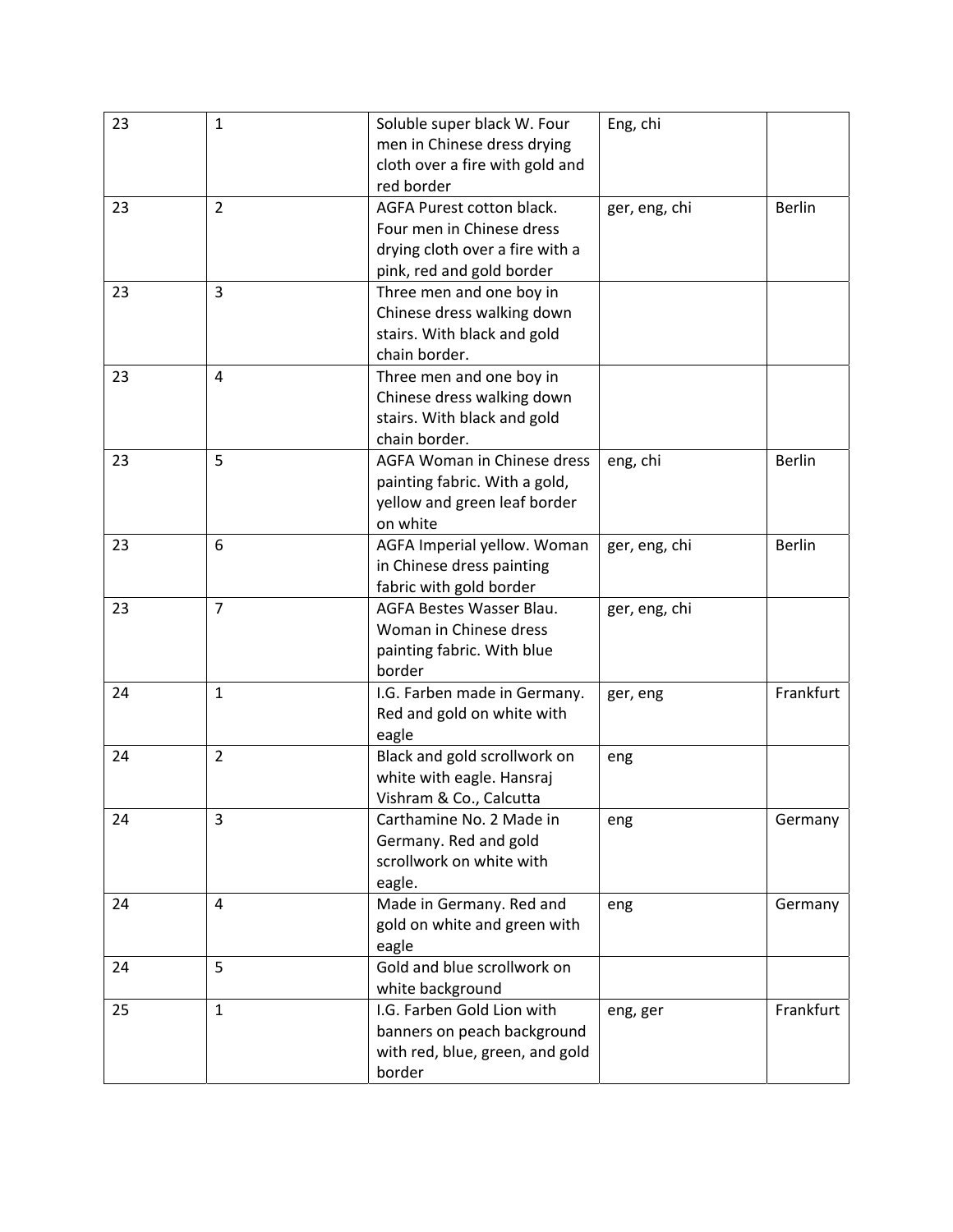| 25 | $\overline{2}$ | AGFA lion with banners on      | eng           |               |
|----|----------------|--------------------------------|---------------|---------------|
|    |                | pink background. Green, blue,  |               |               |
|    |                | gold, red border               |               |               |
| 25 | 3              | China Red. Group dressed in    | eng, ger, chi | <b>Berlin</b> |
|    |                | Chinese clothing around a      |               |               |
|    |                | table with fans. Red border    |               |               |
| 25 | 4              | China Red. Group dressed in    | eng, ger, chi | Frankfurt     |
|    |                | Chinese clothing around a      |               |               |
|    |                | table with fans. Orange border |               |               |
| 25 | 5              | AGFA Fast indigo blue. Two     | eng, ger, chi | <b>Berlin</b> |
|    |                | women making textiles.         |               |               |
|    |                | Yellow, red, blue and white    |               |               |
|    |                | border                         |               |               |
| 25 | 6              | AGFA Two women making          | ger, chi      | <b>Berlin</b> |
|    |                | textiles. Yellow background    |               |               |
|    |                | with red, blue and gold border |               |               |
|    |                | on white.                      |               |               |
| 26 | $\mathbf{1}$   | Wuhan army, five soldiers      | chi           |               |
|    |                | with flag and horse. Gold      |               |               |
|    |                | border                         |               |               |
| 26 | $\overline{2}$ | Wuhan army, five soldiers      | chi           |               |
|    |                | with flag and horse. Gold      |               |               |
|    |                | border                         |               |               |
| 26 | 3              | Wuhan army. Group of           | chi           |               |
|    |                | soldiers with C.O. Meeting     |               |               |
|    |                | Japanese                       |               |               |
| 26 | 4              | Chinese soldiers with five-    | chi           |               |
|    |                | coloured flag                  |               |               |
| 26 | 5              | Chinese soldiers with five-    | chi           |               |
|    |                | coloured flag                  |               |               |
| 27 | $\mathbf{1}$   | Cherubs holding banner.        | chi           |               |
|    |                | Chinese soldier and citizens   |               |               |
|    |                | salute flags. Yellow and blue  |               |               |
|    |                | border with blue background    |               |               |
| 27 | $\overline{2}$ | AGFA. Three people in          | ger, chi      | <b>Berlin</b> |
|    |                | Chinese dress under large      |               |               |
|    |                | tree. Rainbow border with      |               |               |
|    |                | green and gold.                |               |               |
| 27 | 3              | AGFA. Three people in          | ger, chi      | <b>Berlin</b> |
|    |                | Chinese dress under large      |               |               |
|    |                | tree. Rainbow border with      |               |               |
|    |                | green and gold.                |               |               |
| 27 | 4              | AGFA. Three people in          | ger, chi      | <b>Berlin</b> |
|    |                | Chinese dress under large      |               |               |
|    |                | tree. Rainbow border with      |               |               |
|    |                | blue bannersand flowers        |               |               |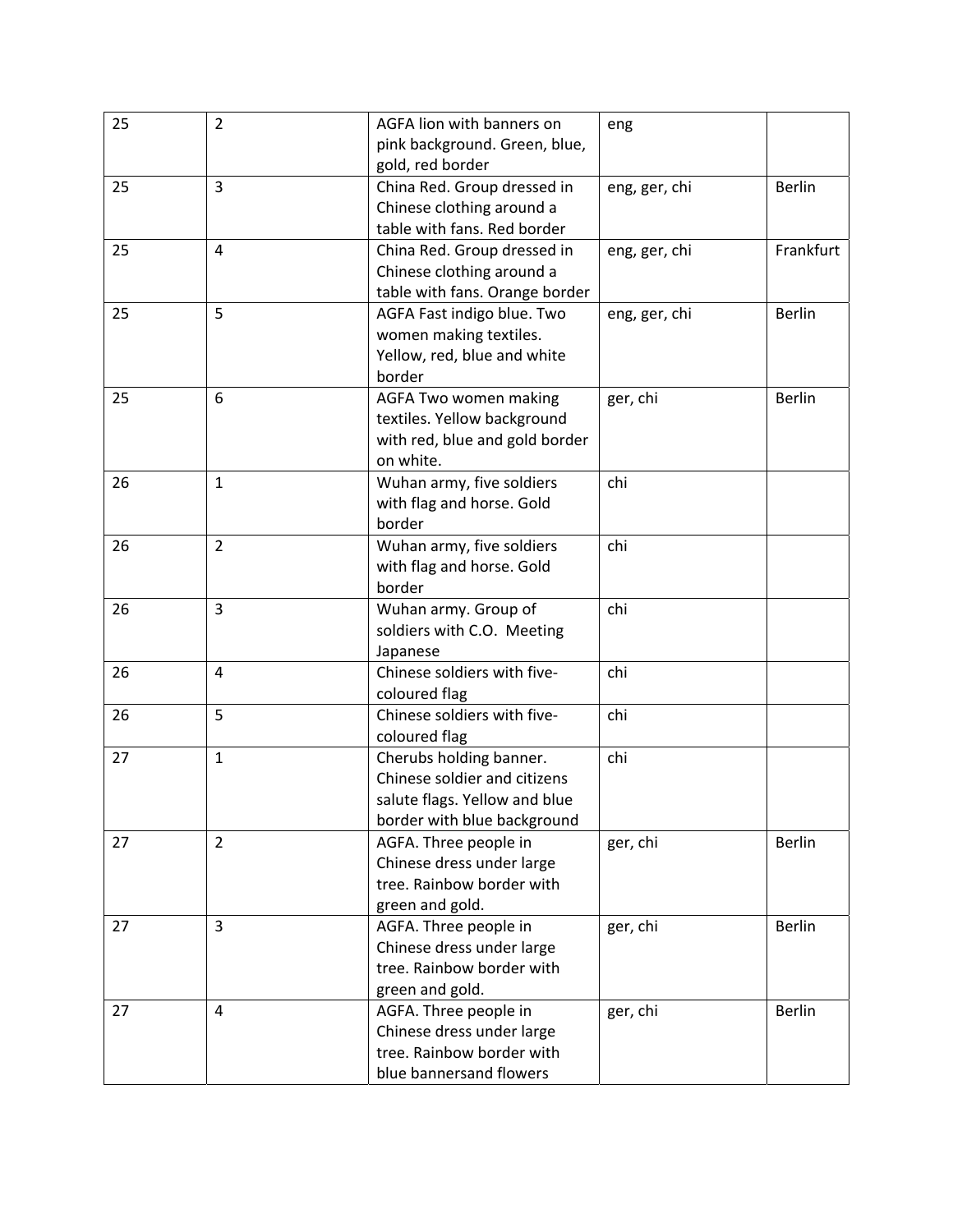| 28 | $\mathbf{1}$   | AGFA Three people in Chinese<br>dress sitting in a field. Red<br>border with pink, green, and<br>yellow.       | ger, chi      | <b>Berlin</b> |
|----|----------------|----------------------------------------------------------------------------------------------------------------|---------------|---------------|
| 28 | $\overline{2}$ | AGFA Berlin S.O. 36. Three<br>people in Chinese dress sitting<br>in a field with blue, red and<br>gold border. | ger, chi      | <b>Berlin</b> |
| 28 | 3              | Made in Germany. Woman<br>with blue gown in hammock in<br>forest                                               | eng           |               |
| 28 | 4              | Woman in hammock with blue<br>and red gown in forest                                                           |               |               |
| 28 | 5              | Woman in hammock with blue<br>and red gown in forest (small)                                                   |               |               |
| 28 | 6              | AGFA Brilliant Turkey Red.<br>Woman in Chinese dress in<br>hammock in forest wearing<br>pink and blue.         | eng, ger, chi | <b>Berlin</b> |
| 29 | $\mathbf{1}$   | AGFA person in Chinese dress<br>luring frog. Black and gold<br>border                                          | ger, chi      | <b>Berlin</b> |
| 29 | $\overline{2}$ | <b>AGFA Magenta small crystals</b><br>Person in Chinese dress luring<br>frog. Magenta and gold border          | eng, chi      |               |
| 29 | 3              | Three people in Chinese dress<br>drinking outdoors at a table.<br>Red border                                   |               |               |
| 29 | 4              | <b>AGFA Candle Scarlet. Three</b><br>people in Chinese dress<br>drinking outdoors at a table.<br>Red border    | eng, chi, ger | Frankfurt     |
| 30 | 1              | Three knights fighting, one on<br>horseback in green field with<br>red and gold border.                        |               |               |
| 30 | $\overline{2}$ | AGFA Made in Germany.<br>Three knights fighting in field<br>with red border                                    | eng, ger      | <b>Berlin</b> |
| 30 | 3              | Made in Germany. Three<br>knights fighting in field, one<br>on horseback, with red and<br>gold leaf border     | eng           |               |
| 30 | 4              | Three knights fighting in field<br>with seals and red and gold<br>border                                       |               |               |
| 30 | 5              | I.G. Farben AGFA. Three<br>knights fighting in field with                                                      | eng, ger      | Frankfurt     |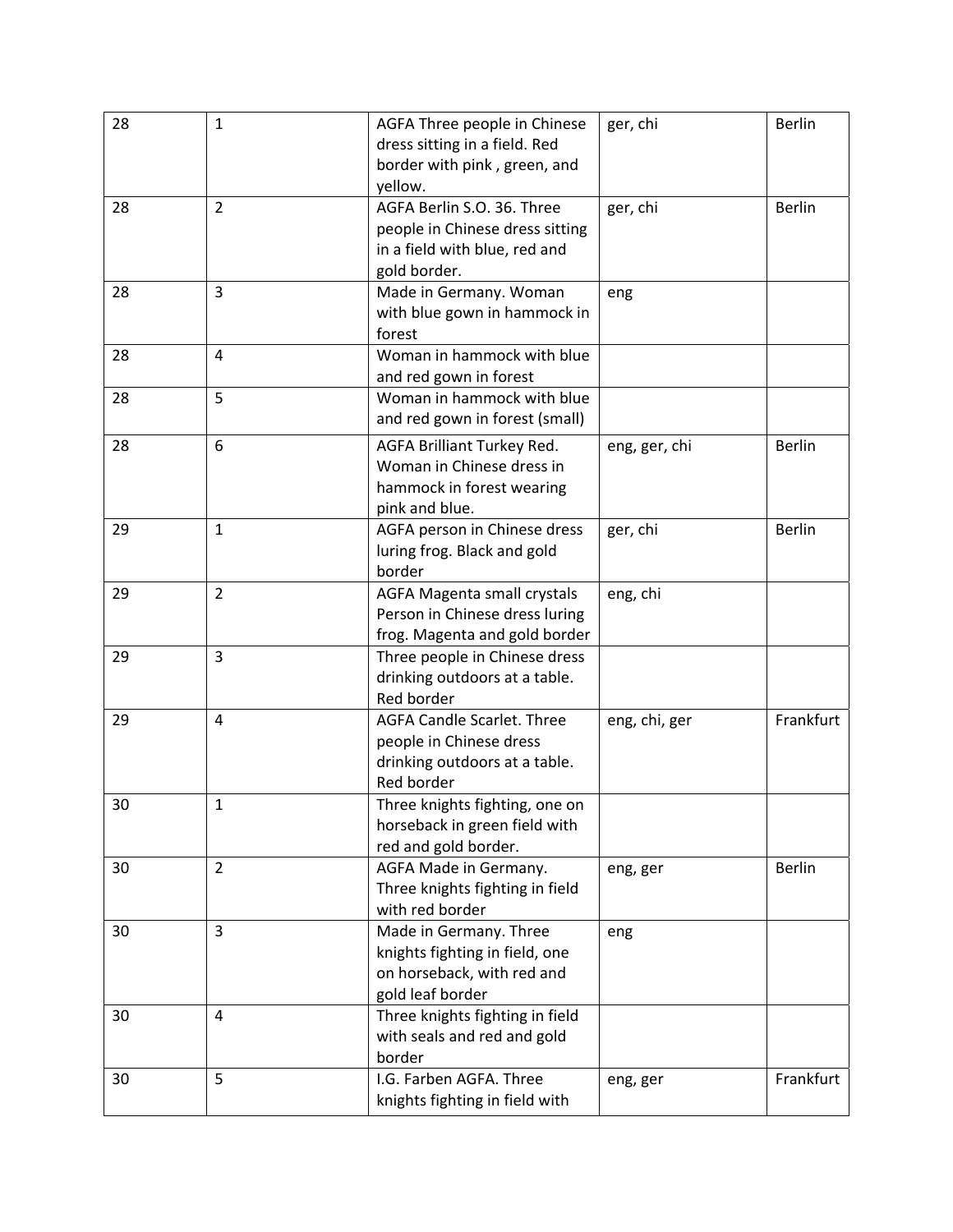|    |                | red and gold border and seals                                                                                                                                  |               |               |
|----|----------------|----------------------------------------------------------------------------------------------------------------------------------------------------------------|---------------|---------------|
| 30 | 6              | AGFA Two knights with shields<br>and seals. With red border                                                                                                    | eng, ger      | <b>Berlin</b> |
| 30 | $\overline{7}$ | Two knights with shields and<br>seals, swords drawn, on blue<br>background with gold border                                                                    |               |               |
| 31 | $\mathbf{1}$   | AGFA two knights with shields<br>and seals on black background<br>with gold border                                                                             | eng, ger      | <b>Berlin</b> |
| 31 | $\overline{2}$ | Mae in Germany two knights<br>in gold with shield on white<br>background                                                                                       | eng           |               |
| 31 | 3              | AGFA Cotton Black 90333.<br>Man in Chinese or Japanese<br>style house imagining paint<br>brushes. With red and gold<br>background                              | eng, ger, chi | <b>Berlin</b> |
| 31 | 4              | AGFA Cotton Black 90333.<br>Man in Chinese or Japanese<br>style house imagining paint<br>brushes                                                               | eng, ger, chi | <b>Berlin</b> |
| 32 | $\mathbf{1}$   | AGFA woman with cranes and<br>deer in field. Gold, blue, pink<br>and white background                                                                          | ger, chi      | <b>Berlin</b> |
| 32 | $\overline{2}$ | AGFA woman with deer in<br>field. Gold, white, pink and<br>blue border                                                                                         | ger, chi      | <b>Berlin</b> |
| 32 | 3              | AGFA Turkey Red. Woman in<br>field with deer. Pink and gold<br>border                                                                                          | eng, chi      |               |
| 32 | 4              | I.G. Farben AGFA<br>Schwefelschwarz in Teig 724<br>R. 5 Catties net. 6 people in<br>Chinese dress holding a scroll<br>beneath a tree. Black and gold<br>border | eng, ger, chi | Frankfurt     |
| 32 | 5              | I.G. Farben. 6 people in<br>Chinese dress holding a scroll<br>beneath a tree. Gold border.                                                                     | ger, chi      | Frankfurt     |
| 32 | 6              | I.G. Farben. 6 people in<br>Chinese dress holding a scroll<br>beneath a tree. Gold border.                                                                     | ger, chi      | Frankfurt     |
| 33 | $\mathbf{1}$   | I.G. Farben. 6 people in<br>Chinese dress holding a scroll<br>beneath a tree. Gold border<br>(small square)                                                    | ger, chi      | Frankfurt     |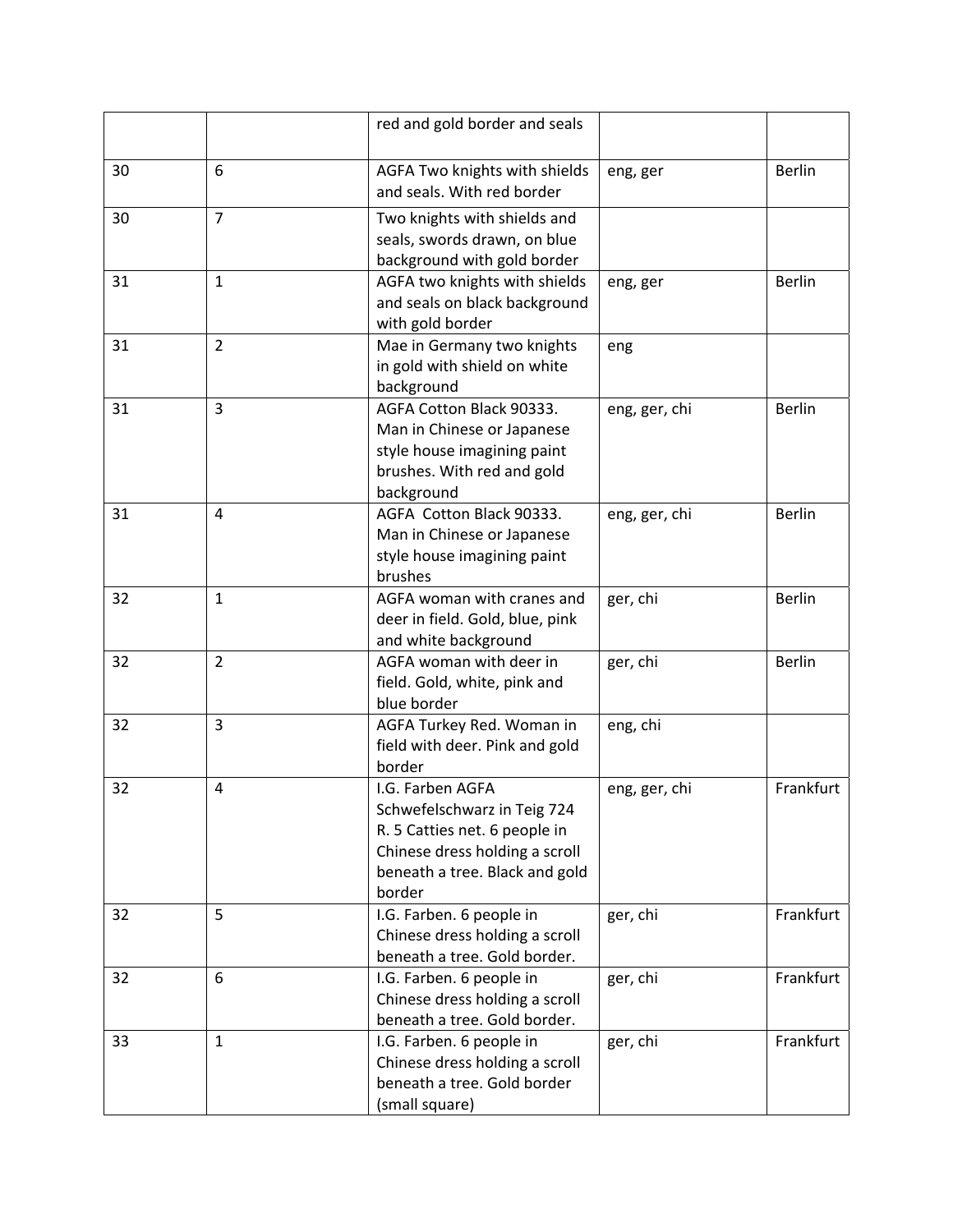| 33 | $\overline{2}$ | 6 men in Chinese dress            | chi           |               |
|----|----------------|-----------------------------------|---------------|---------------|
|    |                | standing beneath a tree with      |               |               |
|    |                | scroll                            |               |               |
| 33 | $\overline{3}$ | AGFA. 6 men in chinese dress      | ger, chi      | <b>Berlin</b> |
|    |                | holding a scroll in a field. Gold |               |               |
|    |                | border. Lansdscape                |               |               |
| 33 | $\overline{4}$ | AGFA. Columbia green 3B.          | eng, ger, chi | <b>Berlin</b> |
|    |                | Two men in chinese dress          |               |               |
|    |                | tilling a field. White and gold   |               |               |
|    |                | border                            |               |               |
| 33 | 5              | AGFA Fast Indigo Blue (spelled    | eng, ger, chi | <b>Berlin</b> |
|    |                | Jndigo Blue). Carlowitz & Co.     |               |               |
|    |                | Sole agents. Two men in           |               |               |
|    |                | Chinese dress tilling a field.    |               |               |
| 34 | $\mathbf{1}$   | I.G. Farben AGFA Two orange       | ger, chi      | Frankfurt     |
|    |                | tigers in a forest with gold      |               |               |
|    |                | border.                           |               |               |
| 34 | $\overline{2}$ | AGFA Two yellow tigers on a       | ger           | <b>Berlin</b> |
|    |                | rock with blue and red border     |               |               |
|    |                | on white                          |               |               |
| 34 | 3              | AGFA Made in Germany. Two         | eng, ger      | <b>Berlin</b> |
|    |                | yellow tigers on a rock in a      |               |               |
|    |                | forest. Gold and white border     |               |               |
| 34 | 4              | Two yellow tigers in a forest     |               |               |
|    |                | on a rock. White and gold         |               |               |
|    |                | border                            |               |               |
| 34 | 5              | AGFA Carlowitz & Co. Sole         | eng, ger, chi | <b>Berlin</b> |
|    |                | Agents. Two tigers climbing       |               |               |
|    |                | down a ledge. Red, yellow and     |               |               |
|    |                | blue border with pink gold and    |               |               |
|    |                | yellow sash.                      |               |               |
| 34 | 6              | Carlowitz & Co. Sole agents.      | eng, chi      |               |
|    |                | Two orange tigers on a rock in    |               |               |
|    |                | the forest. With gold border      |               |               |
| 34 | $\overline{7}$ | Two orange tigers on a rock in    |               |               |
|    |                | the forest with gold border       |               |               |
|    |                | and yellow panels                 |               |               |
| 35 | $\mathbf{1}$   | I.G. Farben Sulphur Black 95 S.   | eng, ger, chi | Frankfurt     |
|    |                | Tiger and two cubs in a forest    |               |               |
|    |                | clearing. Brown, yellow and       |               |               |
|    |                | white border                      |               |               |
| 35 | $\overline{2}$ | AGFA Carlowitz & Co. Sole         | eng, ger, chi | <b>Berlin</b> |
|    |                | agents. Tiger with two cubs in    |               |               |
|    |                | a forest clearing. Brown, silver  |               |               |
|    |                | white, and black border.          |               |               |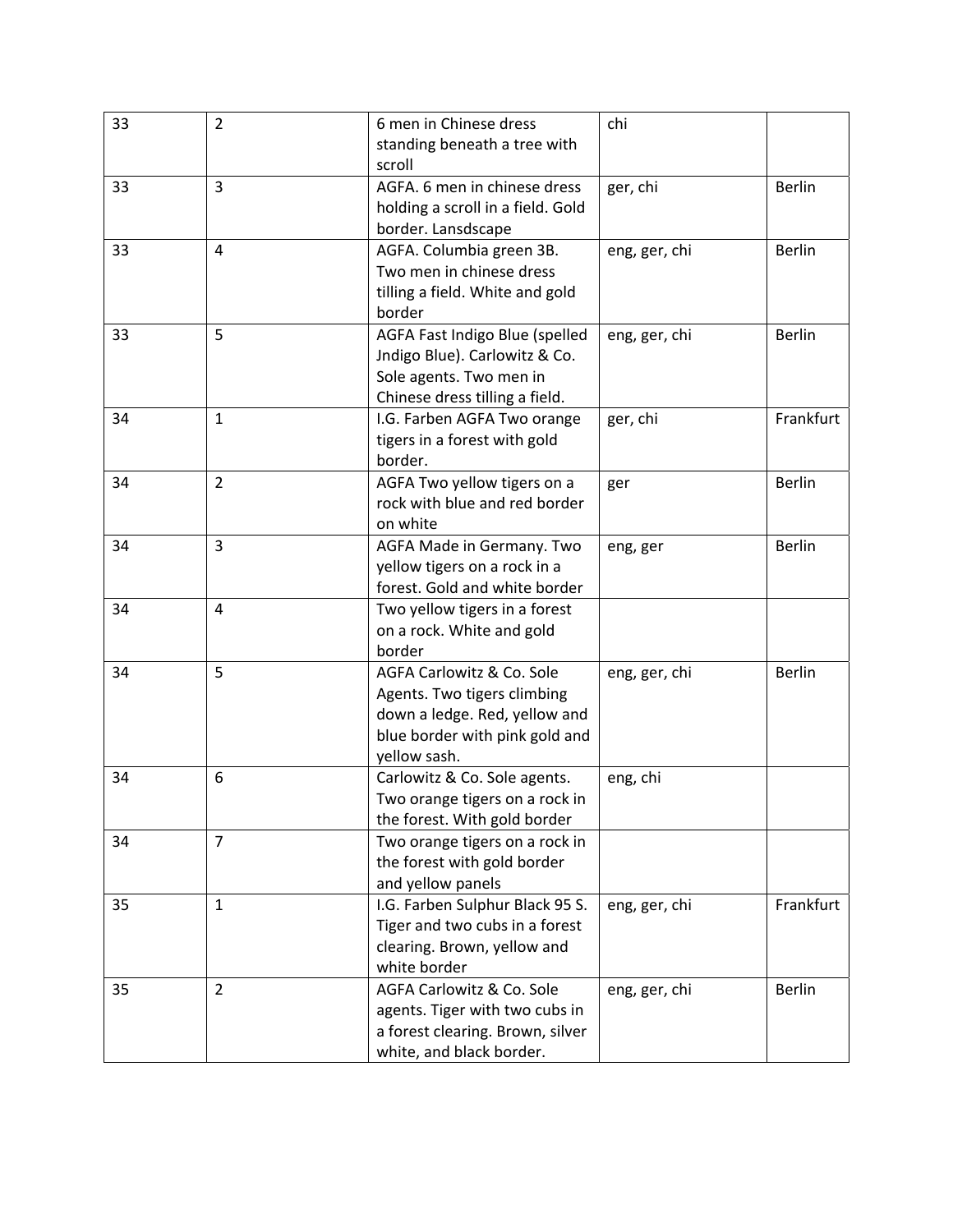| 35 | 3              | Congo Red 8B. Made in           | eng           | Germany       |
|----|----------------|---------------------------------|---------------|---------------|
|    |                | Germany for Bhai Hafez Abdul    |               |               |
|    |                | Sakur, Mauaima. Tiger and       |               |               |
|    |                | two cubs in a clearing with     |               |               |
|    |                | red, black and gold border      |               |               |
| 35 | 4              | I.G. Farben Made in Germany.    | eng, ger      | Frankfurt     |
|    |                | Tiger and two cubs on army      |               |               |
|    |                | green with gold and black       |               |               |
|    |                | border                          |               |               |
| 36 | $\mathbf{1}$   | Made in Germany. Tiger and      | eng           | Germany       |
|    |                | two cubs in a forest clearing.  |               |               |
|    |                | With gold, red, white, and      |               |               |
|    |                | blue border.                    |               |               |
| 36 | $\overline{2}$ |                                 |               | <b>Berlin</b> |
|    |                | AGFA Soluble blue, Carlowitz    | eng, ger, chi |               |
|    |                | & Co., China Sole agents. Tiger |               |               |
|    |                | and two cubs entering           |               |               |
|    |                | clearing. Green, yellow, Black, |               |               |
|    |                | white and blue border           |               |               |
| 36 | 3              | Small label tiger and two cubs  |               |               |
|    |                | entering clearing. With gold,   |               |               |
|    |                | red, green, yellow and black    |               |               |
|    |                | border                          |               |               |
| 36 | 4              | AGFA Superior Scarlet. Tiger    | eng, ger, chi | <b>Berlin</b> |
|    |                | and cub entering clearing with  |               |               |
|    |                | water in background. Maroon,    |               |               |
|    |                | gold, grey and white border     |               |               |
| 37 | $\mathbf{1}$   | I.G. Farben two pheasants on    | ger, chi      | Frankfurt     |
|    |                | a log with red and silver       |               |               |
|    |                | border                          |               |               |
| 37 | $\overline{2}$ | Chicago blue 3 BL. AGFA. Two    | eng, ger, chi | <b>Berlin</b> |
|    |                | pheasants on a flowering        |               |               |
|    |                | branch. With orange, gold,      |               |               |
|    |                | black, and white                |               |               |
| 37 | 3              | AGFA Malachite green            | eng, ger, chi | <b>Berlin</b> |
|    |                | crystals. Two pheasants on a    |               |               |
|    |                | flowering log. With green and   |               |               |
|    |                | gold border                     |               |               |
| 37 | 4              | I.G. Farben. Two yellow and     | ger, eng      | Frankfurt     |
|    |                | red pheasants in a clearing on  |               |               |
|    |                | a gold background with red      |               |               |
|    |                | and white border.               |               |               |
| 37 | 5              | AGFA Direct brown SBD extra.    |               |               |
|    |                |                                 | eng           |               |
|    |                | Two fishermen cleaning fish     |               |               |
|    |                | with two cranes in a river.     |               |               |
|    |                | Multicoloured border            |               |               |
| 37 | 6              | AGFA Carlowitz & Co. China.     | eng, ger      | Berlin        |
|    |                | Two fishermen with cranes on    |               |               |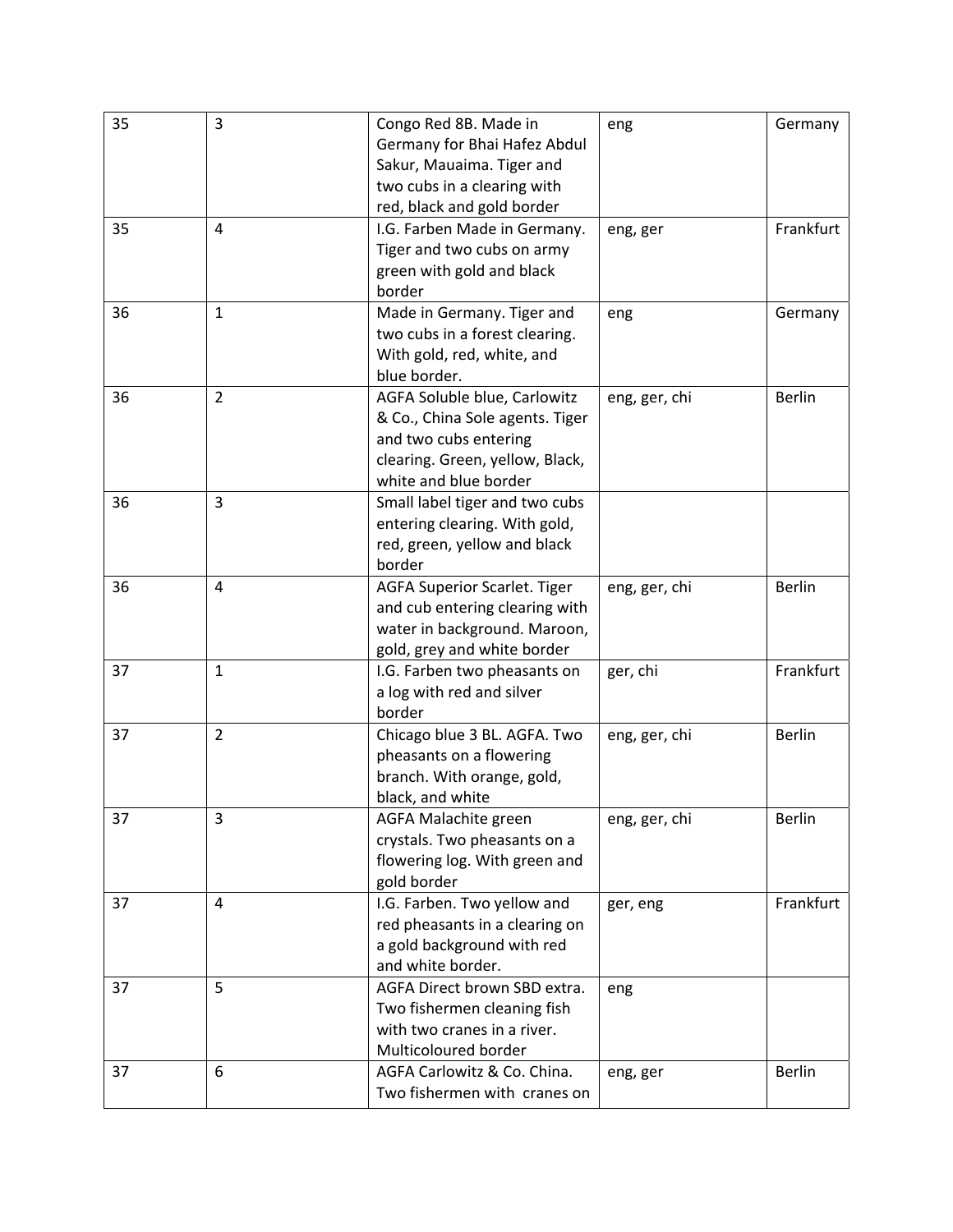|    |                | river                                               |                |               |
|----|----------------|-----------------------------------------------------|----------------|---------------|
|    |                |                                                     |                |               |
| 38 | $\mathbf{1}$   | AGFA 10 figures in Chinese                          | ger, chi       | <b>Berlin</b> |
|    |                | costume in a forest clearing.                       |                |               |
|    |                | With pale blue and gold<br>border                   |                |               |
| 38 | $\overline{2}$ | AGFA Black for cotton F.B. 10                       | eng, ger, chi, | <b>Berlin</b> |
|    |                | figures in Chinese dress in a                       |                |               |
|    |                | forest                                              |                |               |
| 38 | 3              | 10 figures in Chinese dress in a                    | chi            |               |
|    |                | forest clearing. With pale blue                     |                |               |
|    |                | and magenta border                                  |                |               |
| 38 | 4              | I.G. Farben Made in Germany.                        | ger, eng       | Frankfurt     |
|    |                | Black and gold label with a                         |                |               |
|    |                | monkey ridig a horse and a                          |                |               |
|    |                | gold border                                         |                |               |
| 38 | 5              | AGFA Purest Yellow. Monkey                          | ger, eng, chi  | <b>Berlin</b> |
|    |                | King on horseback carrying a                        |                |               |
|    |                | yellow globe, peach or                              |                |               |
|    |                | persimmon. Gold border                              |                |               |
| 38 | 6              | AGFA Green crystals. Monkey                         | ger, eng, chi  | <b>Berlin</b> |
|    |                | king riding a horse with a                          |                |               |
|    |                | persimmon or peach. Green,<br>red, and black border |                |               |
| 39 | $\mathbf{1}$   | Three men in Chinese dress                          | chi            |               |
|    |                | looking at textiles indoors.                        |                |               |
|    |                | Blue and gold border.                               |                |               |
| 39 | $\overline{2}$ | Three men in Chinese dress                          |                |               |
|    |                | looking at textiles indoors.                        |                |               |
|    |                | White and gold border                               |                |               |
| 39 | 3              | I.G. Farben. 10 figures indoors                     | ger, chi       | Frankfurt     |
|    |                | at a large textile store or                         |                |               |
|    |                | factory                                             |                |               |
| 39 | 4              | AGFA Fast Indigo Blue. 10                           | eng, ger, chi  | Frankfurt     |
|    |                | figures indoors at a large                          |                |               |
|    |                | textile store or factory                            |                |               |
| 40 | $\mathbf{1}$   | AGFA Berlin Fast Grey D. Boy                        | eng, ger, chi  | <b>Berlin</b> |
|    |                | on half-globe holding the                           |                |               |
| 40 | $\overline{2}$ | German and<br>Purest Cotton Black. Two              | eng, chi       |               |
|    |                | children holding a half-globe                       |                |               |
|    |                | with gold, green, pink and                          |                |               |
|    |                | black border                                        |                |               |
| 40 | 3              | AGFA two children holding a                         | eng, chi       |               |
|    |                | half globe. With gold, black,                       |                |               |
|    |                | green and white border with                         |                |               |
|    |                | black flowers.                                      |                |               |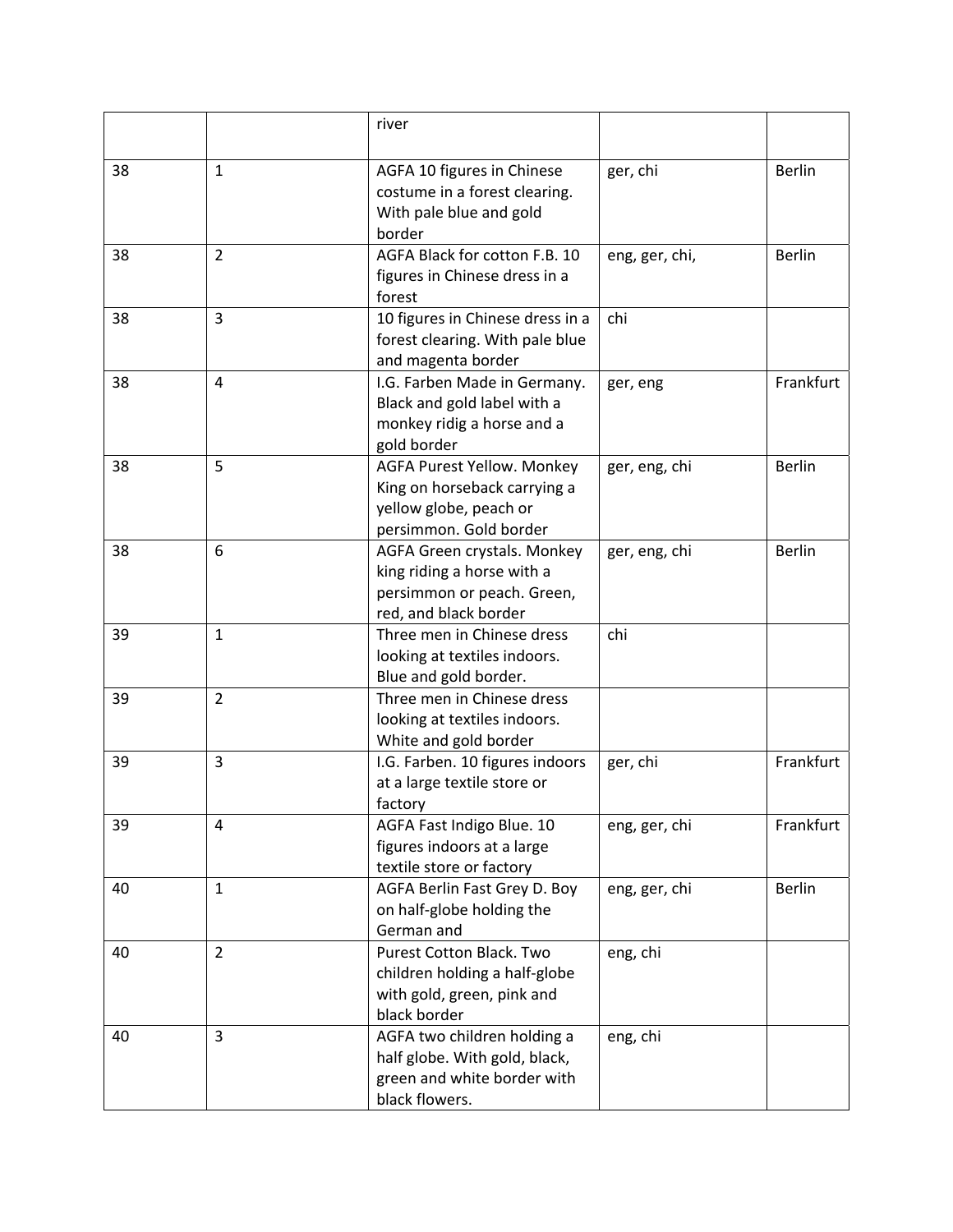| 40 | $\overline{4}$ | AGFA cotton black 90333.         | eng, ger, chi | <b>Berlin</b> |
|----|----------------|----------------------------------|---------------|---------------|
|    |                | Four men in Chinese dress        |               |               |
|    |                | weaving textiles. Black, gold,   |               |               |
|    |                | and green border with            |               |               |
|    |                | dragons and devil masks          |               |               |
| 40 | 5              | <b>AGFA Superior fast cotton</b> | eng, ger, chi | <b>Berlin</b> |
|    |                | blue. Four men in Chinese        |               |               |
|    |                | dress weaving. With green,       |               |               |
|    |                | gold, and blue border with       |               |               |
|    |                | devil masks and dragons.         |               |               |
| 41 | $\mathbf{1}$   | I.G. Farben Two boys with        | ger, chi      | Frankfurt     |
|    |                | straw hats on a red              |               |               |
|    |                | background. Gold, green and      |               |               |
|    |                | black border.                    |               |               |
| 41 | $\overline{2}$ | AGFA Two boys with straw         |               |               |
|    |                | hats on a red background.        |               |               |
|    |                | Green, gold and black border     |               |               |
| 41 | $\overline{3}$ | Made in Germany Rhinoceros       | eng           |               |
|    |                | entering river. Gold, blue, red, |               |               |
|    |                | green and yellow background      |               |               |
| 41 | 4              | <b>AGFA Rhinoceros entering</b>  | ger           | <b>Berlin</b> |
|    |                | river. Black, white, red and     |               |               |
|    |                | blue background                  |               |               |
| 41 | 5              | Rhino entering river. Gold,      |               |               |
|    |                | white, red, blue and yellow      |               |               |
|    |                | border                           |               |               |
| 42 | $\mathbf{1}$   | I.G. Farben Made in Germany.     | eng, ger      | Frankfurt     |
|    |                | Rhino entering river. Gold,      |               |               |
|    |                | red, green, black and yellow     |               |               |
|    |                | border.                          |               |               |
| 42 | $\overline{2}$ | AGFA Two children resting on     | ger           | <b>Berlin</b> |
|    |                | globe with cornucopia and        |               |               |
|    |                | crown. Gold background with      |               |               |
|    |                | blue and pink ribbons            |               |               |
| 42 | 3              | German make. Two children        | ger           |               |
|    |                | resting on a globe with a        |               |               |
|    |                | crown and cornucopia. Gold       |               |               |
|    |                | background with pink and         |               |               |
|    |                | blue ribbons                     |               |               |
| 42 | 4              | AGFA two childeren with          | eng, ger, chi | <b>Berlin</b> |
|    |                | globe and cornucopia. Matte      |               |               |
|    |                | on white background with         |               |               |
|    |                | gold and red border              |               |               |
| 42 | 5              | Two children on globe with       |               |               |
|    |                | cornucopia. Gold and red         |               |               |
|    |                | border with inside red frame     |               |               |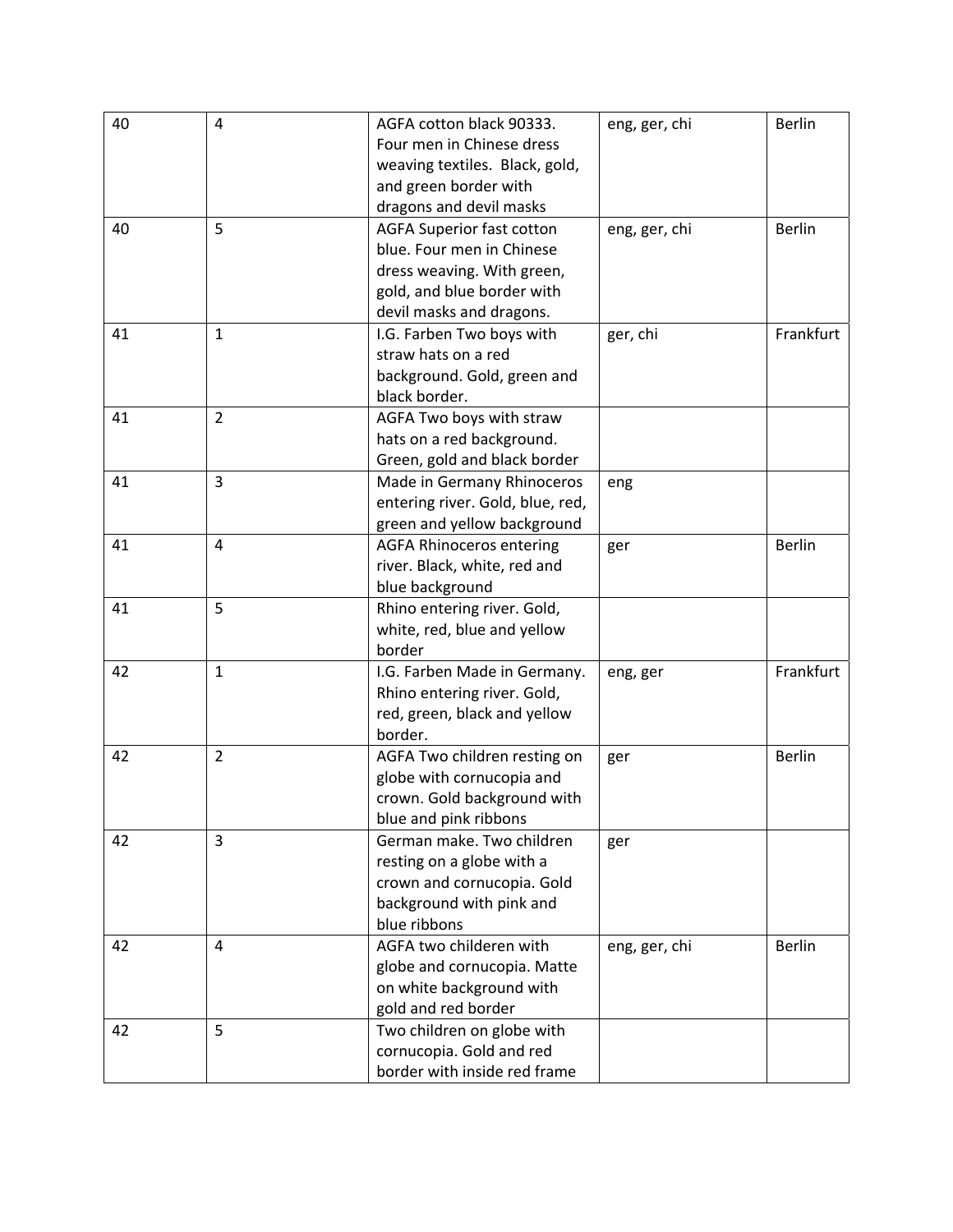| 43 | $\mathbf{1}$   | Jockeys running race. Two on    |     |           |
|----|----------------|---------------------------------|-----|-----------|
|    |                | horses and one fallen. With     |     |           |
|    |                | black and gold border with      |     |           |
|    |                | yellow and blue flowers         |     |           |
| 43 | $\overline{2}$ | AGFA. Made in Germany.          | eng | Germany   |
|    |                | Three jockeys in a race with    |     |           |
|    |                | stands in the background        |     |           |
| 43 | 3              | Made in Germany. Four           | eng | Germany   |
|    |                | jockeys in a race. Two riding   |     |           |
|    |                | and two fallen. Gold, black,    |     |           |
|    |                | red, and yellow floral border   |     |           |
| 43 | 4              | AGFA Made in Germany. Four      | eng | Germany   |
|    |                | jockeys in a race. Stands in    |     |           |
|    |                | background. Black, red, gold,   |     |           |
|    |                | pink, yellow floral border.     |     |           |
| 43 | 5              | Congo Red 8 R. Manilal          | eng | Germany   |
|    |                | Mooljee Bombay. Registered      |     |           |
|    |                | in India, Manufactured in       |     |           |
|    |                | Germany. Tree jockeys racing    |     |           |
|    |                | on a plain. Blue and gold       |     |           |
|    |                | border with red, blue, and      |     |           |
|    |                | green flags                     |     |           |
| 44 | $\mathbf{1}$   | Two harnessed oxen pulling a    | eng | Germany   |
|    |                | rope being whipped by a man.    |     |           |
|    |                | Made in Germany. Red, black     |     |           |
|    |                | and gold border                 |     |           |
| 44 | $\overline{2}$ | Two harnessed oxen pulling a    | eng | Germany   |
|    |                | rope being whipped by a man.    |     |           |
|    |                | Made in Germany. Red, black     |     |           |
|    |                | and gold border                 |     |           |
| 44 | 3              | Two harnessed oxen pulling a    |     |           |
|    |                | rope being whipped by a man.    |     |           |
|    |                | Made in Germany. Red, black,    |     |           |
|    |                | green and gold border           |     |           |
| 44 | 4              | I.G. Farben. Man and woman      | ger | Frankfurt |
|    |                | in Chinese dress with fan and   |     |           |
|    |                | stag and child offering tea.    |     |           |
|    |                | Gold and green border with      |     |           |
|    |                | yellow banner                   |     |           |
| 44 | 5              | Man and woman in Chinese        | chi |           |
|    |                | dress with fan, stag, and child |     |           |
|    |                | offering tea. Gold and green    |     |           |
|    |                | border with yellow banner       |     |           |
| 44 | 6              | Man and woman in Chinese        |     |           |
|    |                | dress with fan, stag, and child |     |           |
|    |                | offering tea. Black, yellow,    |     |           |
|    |                | blue and gold border.           |     |           |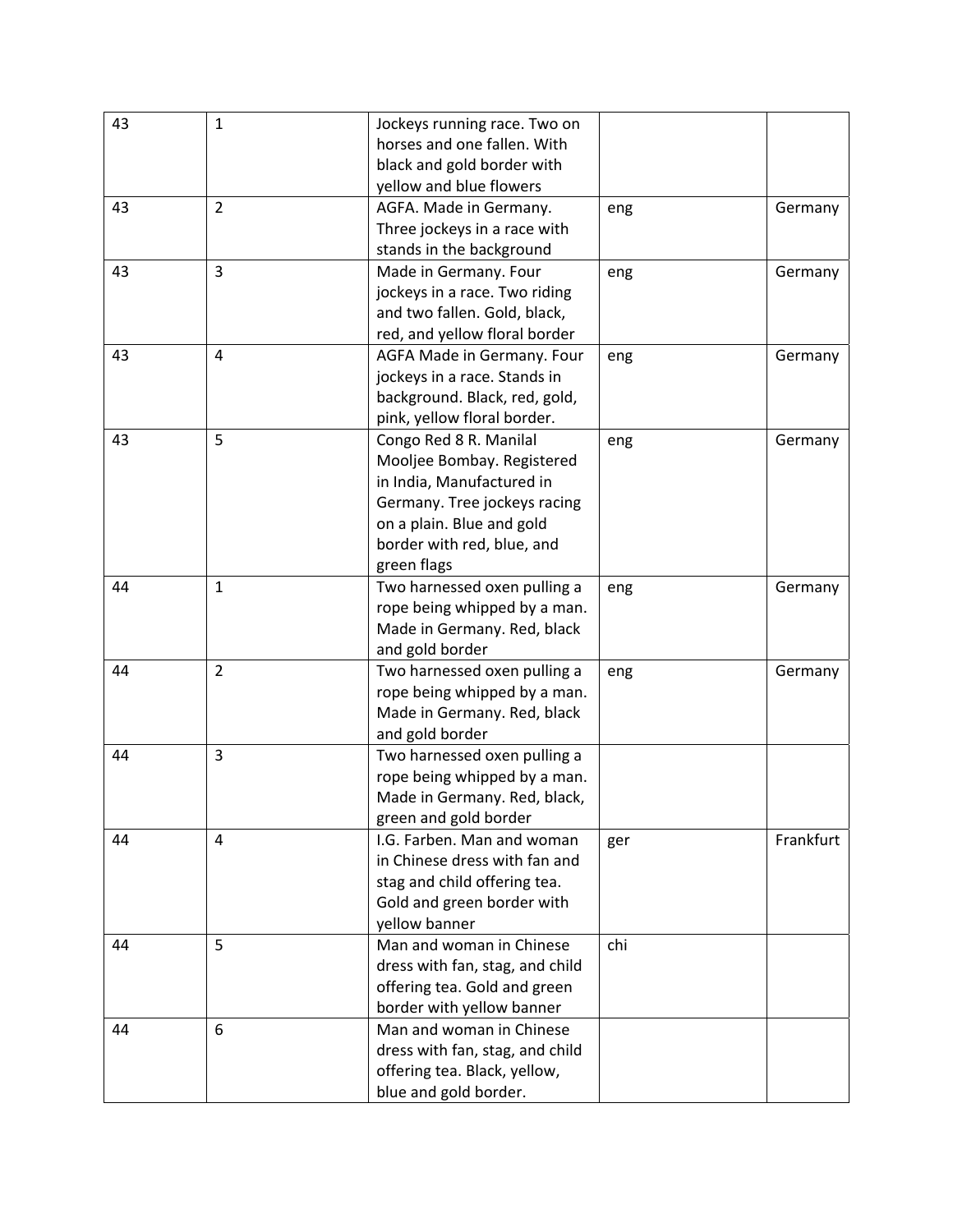| 45 | $\mathbf{1}$   | Made in Germany. Gold on<br>black. Elephants, palm tree<br>and seals.                                                                                         | eng     | <b>Berlin</b> |
|----|----------------|---------------------------------------------------------------------------------------------------------------------------------------------------------------|---------|---------------|
| 45 | $\overline{2}$ | Elephants, palm tree and<br>seals. Gold and pink on white                                                                                                     |         |               |
| 45 | $\overline{3}$ | Made in Germany. Elephants,<br>palm tree and seals. Gold and<br>pink on white                                                                                 |         |               |
| 45 | 4              | Elephants, palm tree and<br>seals. Gold and brown on<br>white                                                                                                 |         |               |
| 45 | 5              | Made in Germany. Elephants,<br>palm tree and seals. Gold, red,<br>black, blue, and yellow on<br>white.                                                        | eng     | Germany       |
| 46 | $\mathbf{1}$   | AGFA Direct Black KS. 11lb<br>Trade Mark made in Germany.<br>Three elephants and four<br>birds. Yellow and gold chain<br>border                               | en      | Frankfurt     |
| 46 | $\overline{2}$ | AGFA Made in Germany.<br>Kaldomall Shoorimall<br>Amritsar, 1/2 lb nett. Three<br>elephants, 4 red birds and an<br>eagle. Yellow and gold chain<br>link border | en      | Germany       |
| 46 | 3              | I.G. Farben made in Germany.<br>Three elephants pulling palm<br>trees with their trunks. Red,<br>orange and blue border.                                      | en, ger | Frankfurt     |
| 46 | 4              | Man with parasol on howdah<br>riding elephant. Gold, red,<br>black, green, peach, and<br>yellow border                                                        |         |               |
| 46 | 5              | Man with parasol on howdah<br>riding elephant. Gold, red,<br>black, green, peach, and<br>yellow border                                                        |         |               |
| 47 | $\mathbf{1}$   | Man with parasol on howdah<br>riding elephant in gold and<br>red. Pale blue, red, black and<br>gold border                                                    |         |               |
| 47 | $\overline{2}$ | Fine magenta crystals no. 1<br>made in Germany. Hansraj<br>Vishram & Co. Calcutta. Man<br>with parasol on howdah riding<br>elephant. Green, blac, gold,       | eng     | Germany       |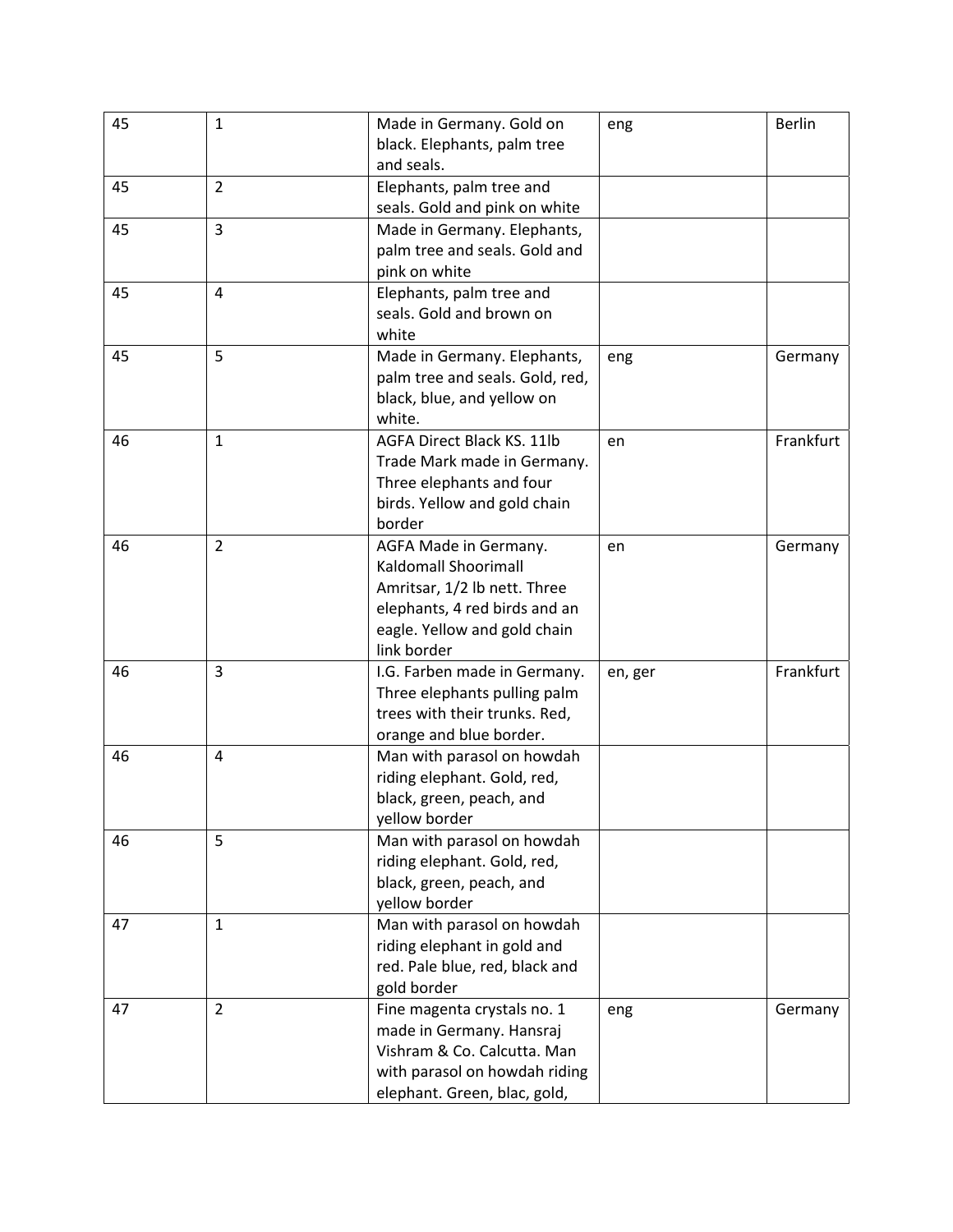|    |                | white, grey and orange border                                                                                                                                                       |          |               |
|----|----------------|-------------------------------------------------------------------------------------------------------------------------------------------------------------------------------------|----------|---------------|
| 47 | 3              | AGFA four men with turbans<br>riding elephant, three in<br>Howda. Black, gold, red, and<br>white with four seals.                                                                   | ger      | <b>Berlin</b> |
| 47 | 4              | AGFA. Man in Indian dress<br>carrying food on a tray and<br>riding a white elephant in a<br>field. Red, black, gold and<br>yellow border                                            | ger      | <b>Berlin</b> |
| 47 | 5              | Made in Germany. Toolsidass<br>Tejpal, Vadgadi, Bombay. Two<br>elephants with trunks<br>entwined over a low stone<br>wall. One elephant has a rider<br>in Indian dress and turban   | eng      | Germany       |
| 48 | $\mathbf{1}$   | I.G. Farben Made in Germany.<br>Lakshmi seated in floating<br>lotus flower with two<br>attendant white elephants<br>standing in water. Gold, black,<br>blue, and red floral border. | eng, ger | Frankfurt     |
| 48 | $\overline{2}$ | AGFA Made in Germany.<br>Lakshmi seated in floating<br>lotus flower with two<br>attendant dressed white<br>elephants standing in water.<br>Gold, green, red, and black<br>border    | eng, ger | <b>Berlin</b> |
| 48 | 3              | AGFA Made in Germany.<br>Lakshmi seated in floating<br>lotus flower with two<br>attendant dressed white<br>elephants standing in water.<br>Gold, green, red, and black<br>border    | eng, ger | <b>Berlin</b> |
| 48 | 4              | I.G. Farben blue Black H.V.<br>made in Germany. Lakshmi<br>seated in floating lotus with<br>attendant elephants standing<br>in water. Gold on black<br>background                   | eng, ger | Frankfurt     |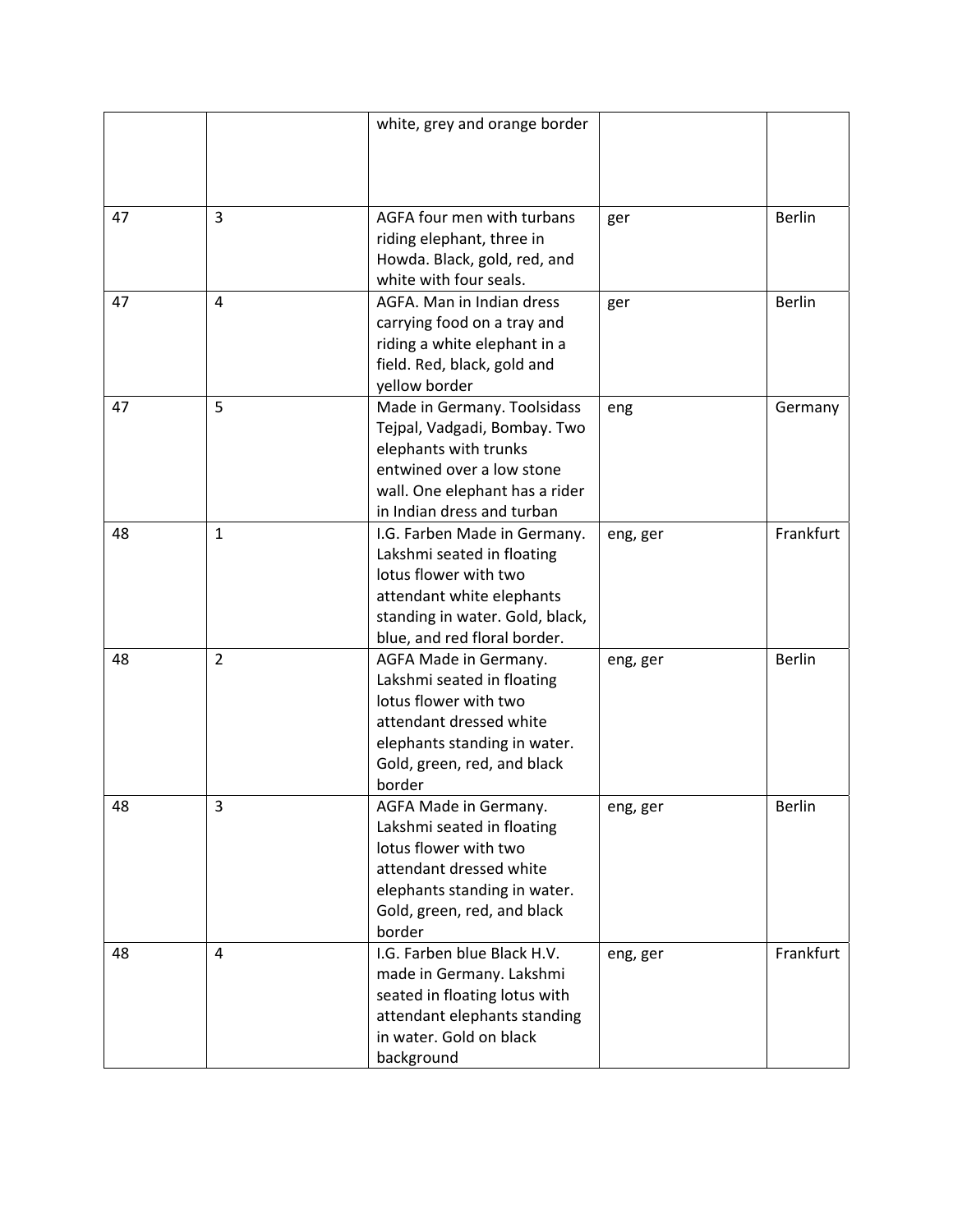| 48 | 5              | AGFA I.G. Farben Made in        | eng, ger | Frankfurt |
|----|----------------|---------------------------------|----------|-----------|
|    |                | Germany. Two dressed            |          |           |
|    |                | elephants standing against      |          |           |
|    |                | palm tree with four seals.      |          |           |
|    |                | Gold, black, red, and yellow on |          |           |
|    |                | cream                           |          |           |
| 48 | 6              | Two dressed elephants           |          |           |
|    |                | standing against a palm tree    |          |           |
|    |                | with four seals. Gold, black,   |          |           |
|    |                | blue, grey, green on a red and  |          |           |
|    |                | white background                |          |           |
| 49 | $\mathbf{1}$   | AGFA Made in Germany. Small     | eng      | Germany   |
|    |                | blue elephant with four men     |          |           |
|    |                | in turbans on howdah. Pink      |          |           |
|    |                | banner with red, yellow, gold   |          |           |
|    |                | and blue border                 |          |           |
| 49 | $\overline{2}$ | Made in Germany. Small          | eng      | Germany   |
|    |                | elephant with four riders in    |          |           |
|    |                | turbans in howdah. Magenta      |          |           |
|    |                | and red banners. Gold, yellow,  |          |           |
|    |                | black, red, border              |          |           |
| 49 | $\overline{3}$ | Made in Germany. Gold           | eng      | Germany   |
|    |                | elephant with four riders in    |          |           |
|    |                | turbans on howdah. Gold on      |          |           |
|    |                | black with two banners          |          |           |
| 49 | 4              | AGFA elephant with four         |          |           |
|    |                | riders in turbans on howdah.    |          |           |
|    |                | Four seals. Gold border on      |          |           |
|    |                | white.                          |          |           |
| 49 | 5              | Made in Germany. Two            | eng      | Germany   |
|    |                | elephants in forest. Red,       |          |           |
|    |                | yellow, black border            |          |           |
| 49 | 6              | Two elephants in forest. Red,   |          |           |
|    |                | blue, yellow, gold and black    |          |           |
|    |                | border.                         |          |           |
| 50 | $\mathbf{1}$   | Elephant pulling tree from the  |          |           |
|    |                | ground in forest. Wine and      |          |           |
|    |                | green colored background.       |          |           |
|    |                | Two gold pillars with pink      |          |           |
|    |                | banners. Gold, green, orange,   |          |           |
|    |                | red, and black border           |          |           |
| 50 | $\overline{2}$ | Made in Germany. Elephant       | eng      | Germany   |
|    |                | pulling tree in forest. With    |          |           |
|    |                | two pillars and pink sashes.    |          |           |
|    |                | Magenta and light green         |          |           |
|    |                | background                      |          |           |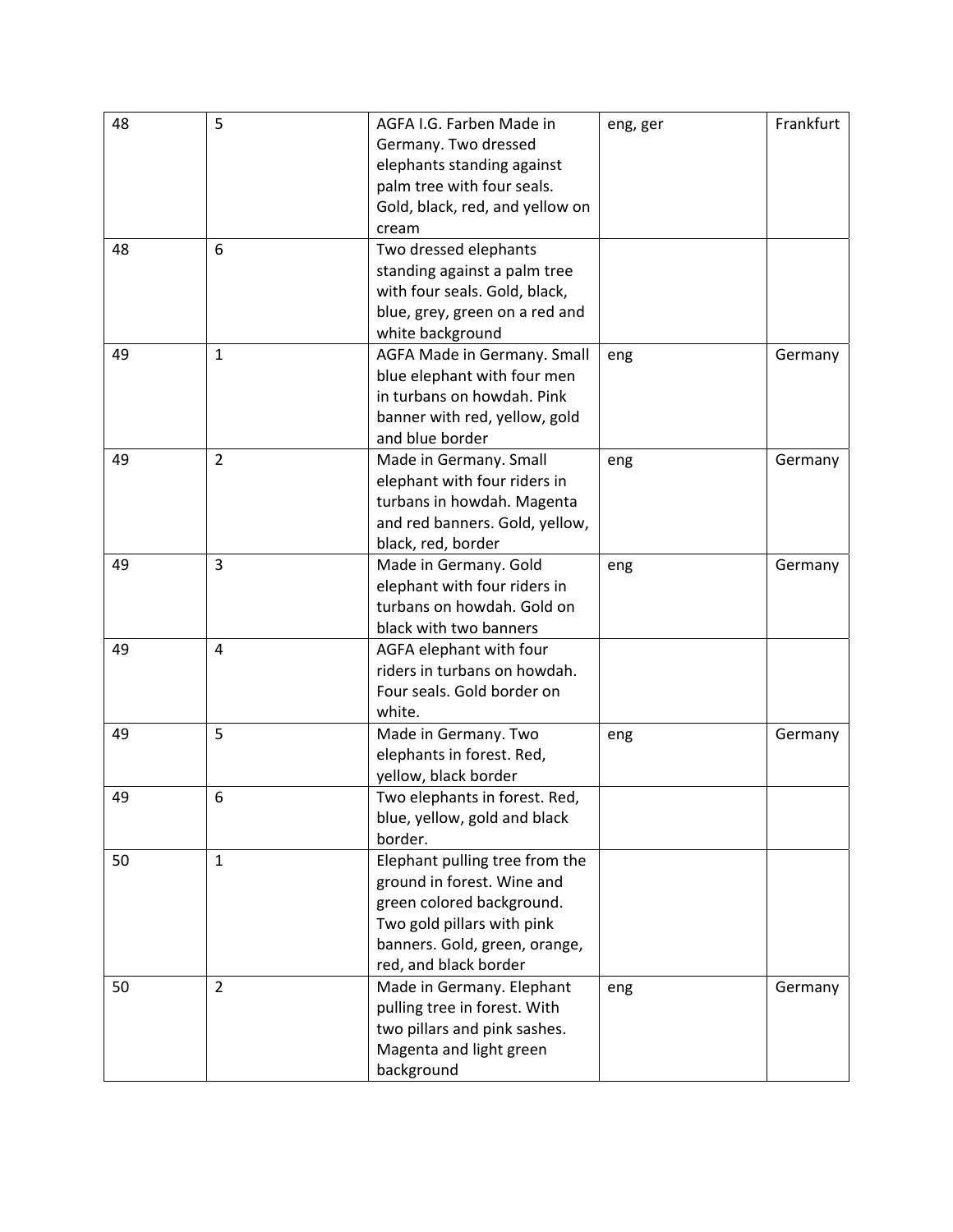| 50 | 3              | I.G. Farben Fast pink K.S.     | eng, ger      | Frankfurt     |
|----|----------------|--------------------------------|---------------|---------------|
|    |                | Made in Germany. Three gold    |               |               |
|    |                | elephants, two standing.       |               |               |
|    |                | Orange, red, with a gold       |               |               |
|    |                | border on white.               |               |               |
| 50 | 4              | Fast Pink K.S. Kaloomal        | eng, ger      | Germany       |
|    |                | Shoorimal Importer, Amritsar.  |               |               |
|    |                | Made in Germany. Three gold    |               |               |
|    |                | elephants, two standing, on a  |               |               |
|    |                | peach background. Gold,        |               |               |
|    |                | black, and white border.       |               |               |
| 50 | 5              | I'G. Farben Fast Pink M.M.     | eng, ger      | Frankfurt     |
|    |                | Manufactured in germany.       |               |               |
|    |                | Schutzmarke. Two elephants     |               |               |
|    |                | with trunks raised. Floral and |               |               |
|    |                | gold/black border              |               |               |
| 50 | 6              | AGFA No. 1 Water Blue.         | eng, ger, chi | <b>Berlin</b> |
|    |                | Carlowitz & Co. Sole agents.   |               |               |
|    |                | Gold elephant with four men    |               |               |
|    |                | wearing turbans on howdah.     |               |               |
|    |                | Ten seals. Gold on blue.       |               |               |
| 51 | $\mathbf{1}$   | AGFA Made in germany. Two      | eng, ger      | <b>Berlin</b> |
|    |                | elephants in sunset forest.    |               |               |
|    |                | Blue, black and red border     |               |               |
|    |                | with red banner.               |               |               |
| 51 | $\overline{2}$ | AGFA Made in Germany.          | eng, ger      | <b>Berlin</b> |
|    |                | Bhagwandas Maganlal Shah,      |               |               |
|    |                | Calcutta. Elephant fighting    |               |               |
|    |                | lion. Gold on black            |               |               |
| 51 | 3              | I.G. Farben fast pink M.H.     | eng, ger      | Frankfurt     |
|    |                | Manufactured in Germany.       |               |               |
|    |                | Schutzmarke. One elephant      |               |               |
|    |                | with floral and leaf           |               |               |
|    |                | background in red, blue,       |               |               |
|    |                | yellow, green and gold.        |               |               |
| 51 | 4              | Extra-Rubine (free from        | eng           | Germany       |
|    |                | poison) A.C. Bharoodan Sethia  |               |               |
|    |                | & Co. Calcutta. Made in        |               |               |
|    |                | Germany. Gold elephant with    |               |               |
|    |                | four seals. Gold, red, black   |               |               |
|    |                | matte on a white background    |               |               |
| 51 | 5              | Hadenfeldt & co. Calcutta.     | eng           |               |
|    |                | Elephant wearing red cape      |               |               |
|    |                | charging. Matte pink, gold,    |               |               |
|    |                | red, and black on white.       |               |               |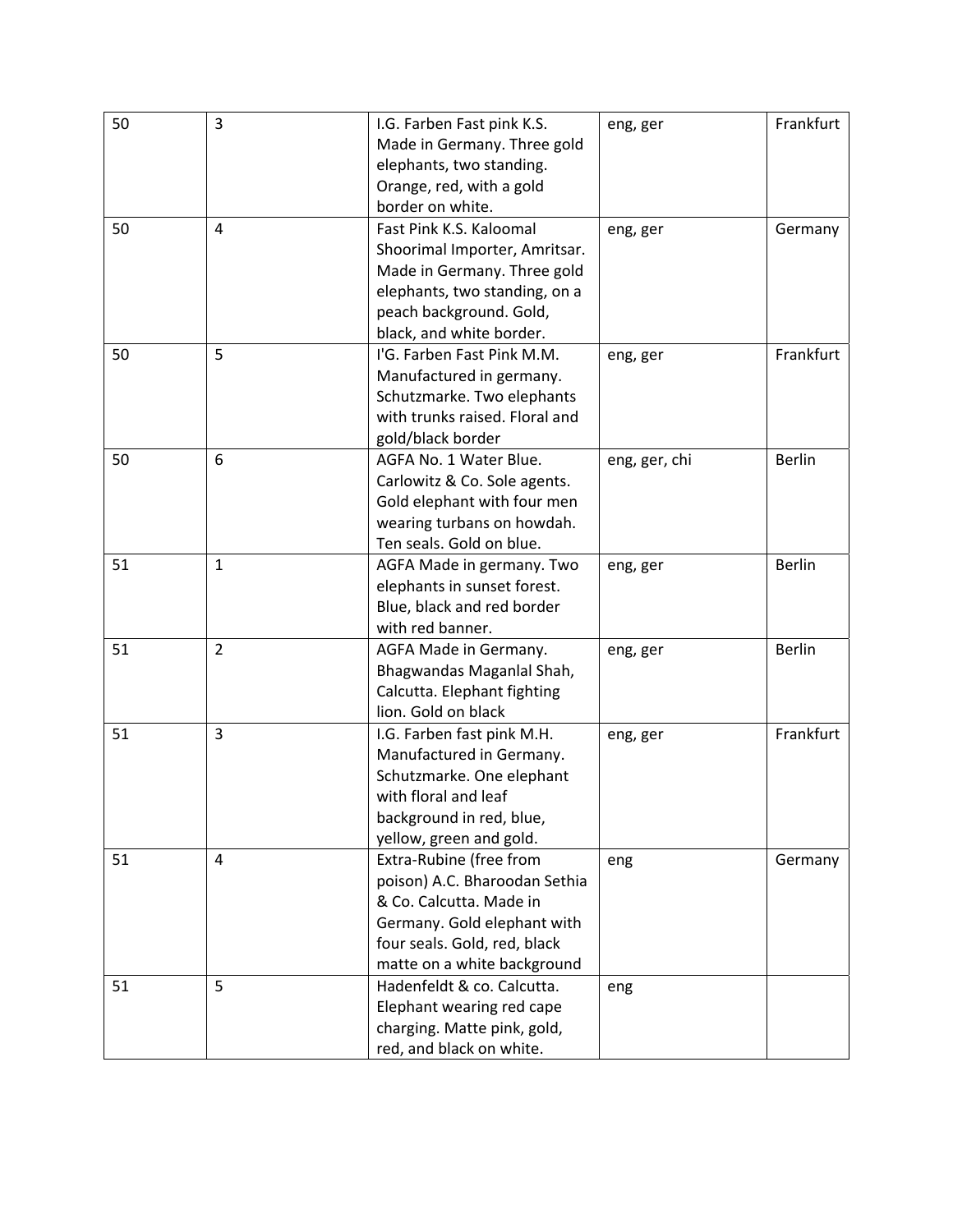| 52 | $\mathbf{1}$   | I.G. Farben Fast blue black 6 A.<br>Two elephants, Made in<br>Germany. Two elephants with<br>one rider. Gold on a balck<br>bakcground.                                              | eng, ger, | Frankfurt     |
|----|----------------|-------------------------------------------------------------------------------------------------------------------------------------------------------------------------------------|-----------|---------------|
| 52 | $\overline{2}$ | AGFA made in Germany. Two<br>elephants with one rider. Gold<br>on hot pink.                                                                                                         | eng, ger  | <b>Berlin</b> |
| 52 | 3              | Methyle Violet no. 229. made<br>in Germany. Net 8 Ounces.<br>Ambaprasad Jadavjee & Co.<br>Delhi.                                                                                    | eng       | Germany       |
| 52 | 4              | Manufactured in Germany by<br>I.G. Farben. Two elephants<br>with one rider. Matte gold,<br>blue, red and green on white                                                             | eng, ger  | Germany       |
| 52 | 5              | Jullunder Black. Manufactured<br>in Germany for Manilall<br>Mooljee Bombay.<br>Schutzmarke. One elephant<br>with two heads. Floral red,<br>green, blue, and gold border<br>on white | eng, ger  | Germany       |
| 52 | 6              | Fast Pink R.M. Manufactured<br>in germany for Manilall<br>Mooljee. Two-headed<br>elephant in white field. With<br>Black, pink, and red border on<br>white. Matte                    | eng, hin  | Germany       |
| 52 | $\overline{7}$ | AGFA. Manufactured in<br>Germany by I.G. Farben. One<br>elephant with three trunks<br>and one rider in white field.<br>Red, black, blue, gold, and<br>green floral border. Matte    | eng, ger  | Frankfurt     |
| 53 | $\mathbf{1}$   | Manufactured in Germany for<br>Dayal Laljee Bombay. Elephant<br>with four warriors. Trade<br>mark. Blue, green, black, and<br>yellow                                                | eng, guj  |               |
| 53 | $\overline{2}$ | Amritsar Black. Alamchund<br>Tolaram Amritsar. Made in<br>Germany. Two elephants<br>holding a duck with yellow,<br>blue, green, gold, and red<br>background                         | eng       | Germany       |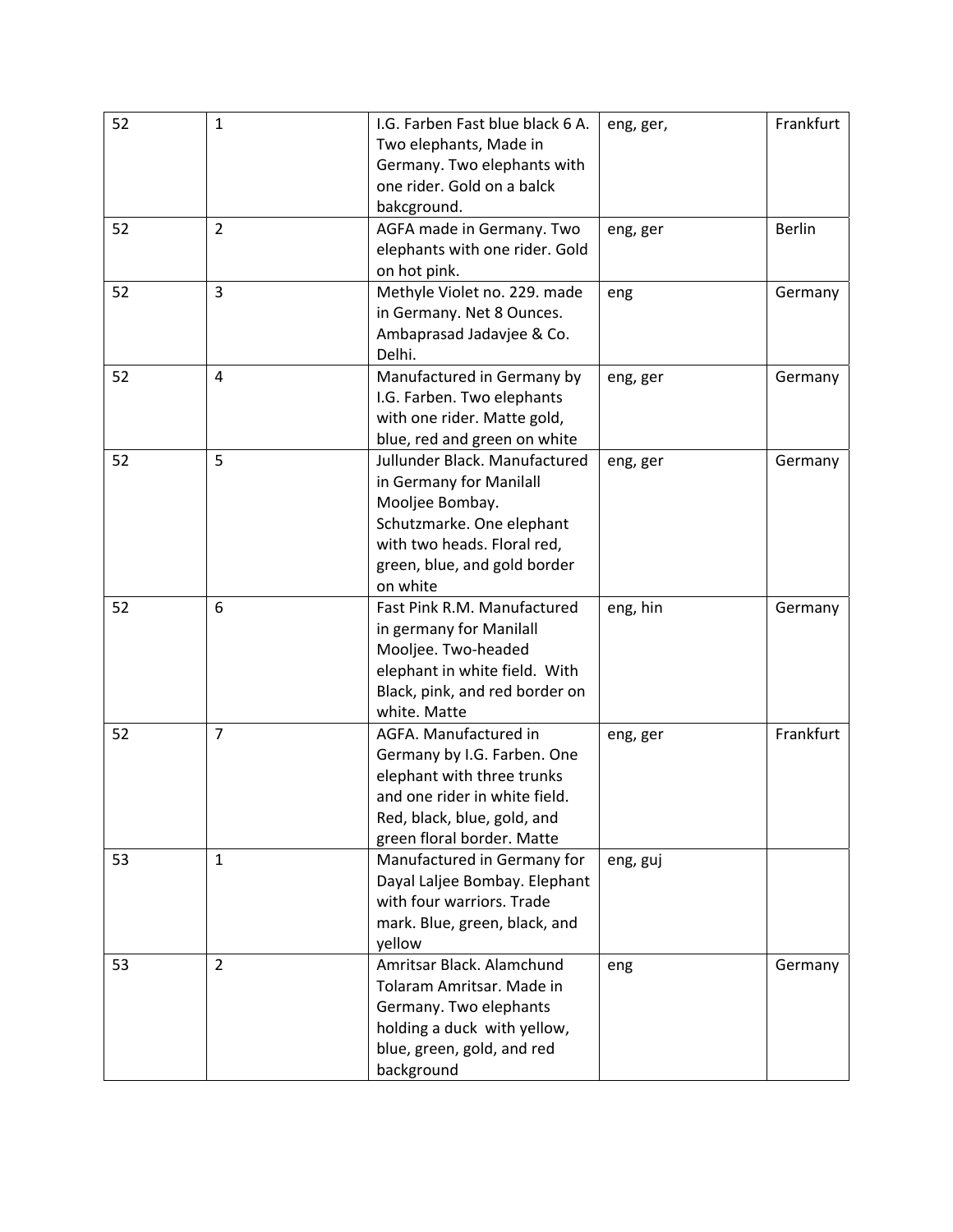| 53 | 3              | Scarlett R. Scarlett T.R. Made  | eng           | Germany   |
|----|----------------|---------------------------------|---------------|-----------|
|    |                | in Germany. Dayal Laljee        |               |           |
|    |                | Bombay. Elephant with four      |               |           |
|    |                | warriors. Red with white,       |               |           |
|    |                | green, yellow, blue and black   |               |           |
|    |                | border                          |               |           |
| 53 | 4              | Fast Yellow. Manufactured in    | eng, guj      | Germany   |
|    |                | Germany for Manilall Mooljee.   |               |           |
|    |                | Trade mark. Elephant on         |               |           |
|    |                | white, red, and black           |               |           |
|    |                | background.                     |               |           |
| 53 | 5              | I.G. Farben Made in Germany.    | eng, ger, hin | Frankfurt |
|    |                | Three elephants on grass.       |               |           |
|    |                | With green, gold, red, blue, m  |               |           |
|    |                | and yellow border.              |               |           |
| 53 | 6              | Jagganath Black made in         | eng, hin      | Germany   |
|    |                | Germany. Alamchund Tolaram      |               |           |
|    |                | importer Amritsar. Six          |               |           |
|    |                | elephants holding the head of   |               |           |
|    |                | another relephant on string     |               |           |
|    |                | between them. Gold, green,      |               |           |
|    |                |                                 |               |           |
|    |                | black, white, red.              |               |           |
| 54 | $\mathbf{1}$   | Hantaram Toolsiram. Made in     | eng           | Germany   |
|    |                | Germany. 40 Armenian street,    |               |           |
|    |                | Calcutta. Gold border, blue     |               |           |
|    |                | and green background with       |               |           |
|    |                | yellow banners. Two Sikh        |               |           |
|    |                | soldiers with guns and knives   |               |           |
|    |                | standing. Two men in turbans    |               |           |
|    |                | riding two elephants.           |               |           |
| 54 | $\overline{2}$ | I.G. Farben Made in Germany.    | eng, ger      | Frankfurt |
|    |                | Vishnu and a bird man           |               |           |
|    |                | (Garuda?) fighting an elephant  |               |           |
|    |                | holding a flower in its trunk.  |               |           |
|    |                | Gold, red, green, pink, black   |               |           |
|    |                | border.                         |               |           |
| 54 | 3              | AGFA Purest green crystals.     | eng, chi      |           |
|    |                | Group of multicolored Chinese   |               |           |
|    |                | guardian lions at play. Green   |               |           |
|    |                | and gold border.                |               |           |
| 55 | $\mathbf{1}$   | Chinese multicoloured           | chi           |           |
|    |                | guardian lion and pups at play. |               |           |
|    |                | Black and gold border.          |               |           |
| 55 | $\overline{2}$ | Columbia Black 90531.           | eng, che      |           |
|    |                | Chinese multicoloured           |               |           |
|    |                | guardian lion and pups at play. |               |           |
|    |                | Gold and green border.          |               |           |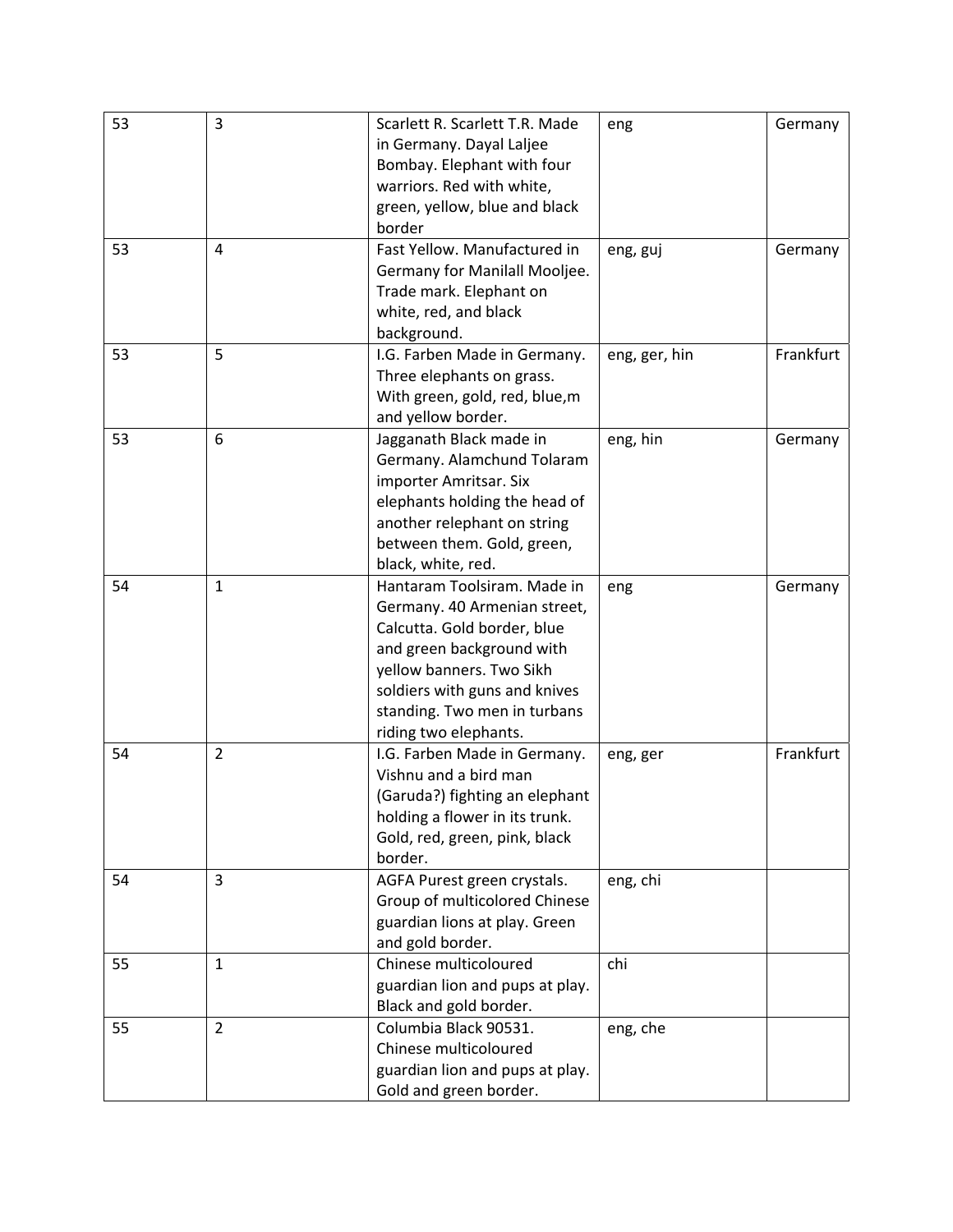| 55 | 3              | AGFA Violet R.N.E. Chinese                              | eng, chi      |               |
|----|----------------|---------------------------------------------------------|---------------|---------------|
|    |                | multicoloured guardian lion                             |               |               |
|    |                | and pups at play. Green and                             |               |               |
|    |                | gold border                                             |               |               |
| 56 | $\mathbf{1}$   | AGFA Pure soluble blue. Gold                            | eng, ger, chi | <b>Berlin</b> |
|    |                | on blue dragon with ten seals                           |               |               |
| 56 | $\overline{2}$ | Pure soluble blue. Gold on                              | eng           |               |
|    |                | blue dragon with banner                                 |               |               |
| 56 | 3              | AGFA Extra soluble blue. Gold                           | eng, chi, ger | <b>Berlin</b> |
|    |                | on blue dragon with banners                             |               |               |
| 56 | $\overline{4}$ | AGFA Extra soluble blue. Gold                           | ger, eng, chi | <b>Berlin</b> |
|    |                | on blue dragon with banners                             |               |               |
| 56 | 5              | AGFA pure soluble blue. Gold                            | ger, eng      | <b>Berlin</b> |
|    |                | on blue dragon. Matte,                                  |               |               |
|    |                | portrait orientation                                    |               |               |
| 57 | $\mathbf{1}$   | Pure soluble blue. Gold on                              | eng           |               |
|    |                | blue dragon. Small                                      |               |               |
| 57 | $\overline{2}$ | AGFA Pure soluble blue. Gold                            | eng, ger, chi | Berlin        |
|    |                | on blue dragon. Matte.                                  |               |               |
| 57 | 3              | AGFA Rubine - Extra. Gold                               | eng, ger, chi | <b>Berlin</b> |
|    |                | dragon on grey bakground                                |               |               |
| 57 | 4              | AGFA Green crystals.                                    | eng, ger, chi | <b>Berlin</b> |
|    |                | Carlowitz & co. sole agents.                            |               |               |
|    |                | Multicoloured dragon on gold                            |               |               |
|    |                | background with green, red                              |               |               |
|    |                | and black border and green                              |               |               |
|    | 5              | banners                                                 |               |               |
| 57 |                | Multicoloured dragon on blue                            | chi           |               |
|    |                | background with blue, yellow,<br>red, and black border. |               |               |
| 57 | 6              | I.G. Farben AGFA. Dragon on                             | ger, chi      | Frankfurt     |
|    |                | yellow background with                                  |               |               |
|    |                | flowering branches. Red, black                          |               |               |
|    |                | and green border.                                       |               |               |
| 57 | $\overline{7}$ | AGFA Rubine extra. Gold                                 | eng, ger      | Berlin        |
|    |                | dragon on silver with gold                              |               |               |
|    |                | border.                                                 |               |               |
| 57 | 8              | AGFA Rubine Extra. Gold                                 | eng, chi, ger | Berlin        |
|    |                | dragon and 10 seals on silver                           |               |               |
|    |                | background with red lettering.                          |               |               |
| 58 | $\mathbf{1}$   | I.G. Farben made in Germany.                            | eng, ger      | Frankfurt     |
|    |                | Red dragon on gold, blue and                            |               |               |
|    |                | red background with red and                             |               |               |
|    |                | blue floral border                                      |               |               |
| 58 | $\overline{2}$ | AGFA Cotton Black 90333.9                               | eng, ger, chi | Berlin        |
|    |                | gold dragons on a black                                 |               |               |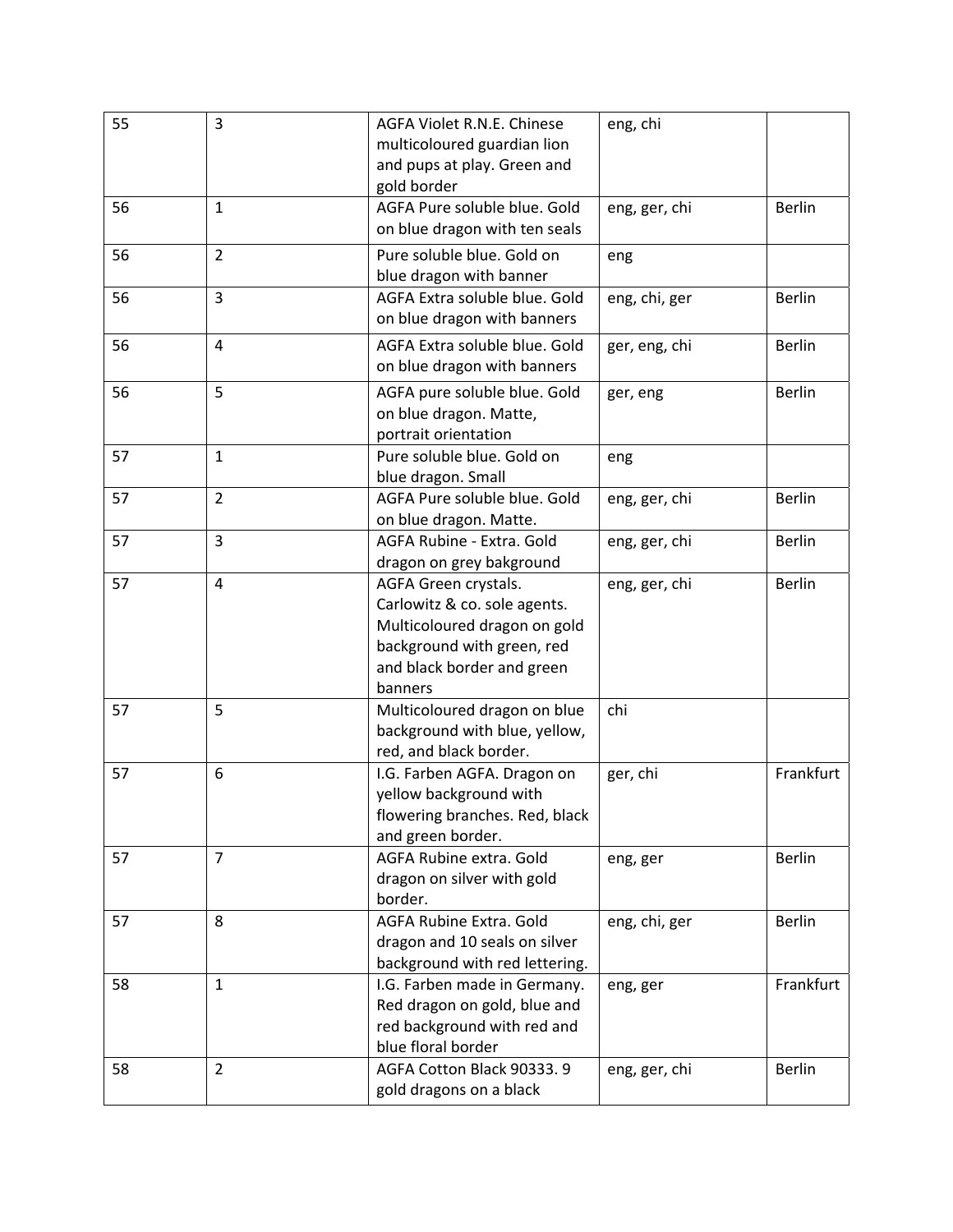|    |                | background                                                     |          |               |
|----|----------------|----------------------------------------------------------------|----------|---------------|
|    |                |                                                                |          |               |
| 58 | 3              | AGFA Cotton Black 90333.                                       | eng, ger | <b>Berlin</b> |
|    |                | Carlowitz & Co. Sole agents. 9<br>golden dragons on black      |          |               |
|    |                | background.                                                    |          |               |
| 58 | 4              | 5 figures from the Andean                                      |          |               |
|    |                | region weaving outdoors.                                       |          |               |
|    |                | Black, yellow, blue border.                                    |          |               |
| 58 | 5              | 5 figures from the Andean                                      |          |               |
|    |                | region weaving indoors. Black,                                 |          |               |
|    |                | yellow, green border.                                          |          |               |
| 58 | 6              | 5 figures from the Andean                                      |          |               |
|    |                | region near a loom. Black,                                     |          |               |
| 58 | $\overline{7}$ | blue, yellow and green border<br>7 women from the Andean       |          |               |
|    |                | region weaving and spinning                                    |          |               |
|    |                | outdoors. Red and black                                        |          |               |
|    |                | border.                                                        |          |               |
| 59 | $\mathbf{1}$   | Native American man with                                       |          |               |
|    |                | headdress in field. Blue, pink,                                |          |               |
|    |                | red, and gold border                                           |          |               |
| 59 | $\overline{2}$ | 3 women in South American                                      |          |               |
|    |                | or Mexican dress standing in                                   |          |               |
|    |                | front of a thatched roof                                       |          |               |
|    |                | building. Black and yellow                                     |          |               |
| 59 | $\overline{3}$ | border<br>Single figure with cape and                          |          |               |
|    |                | South American or Mexican                                      |          |               |
|    |                | style clothing in a field. Black                               |          |               |
|    |                | and red border                                                 |          |               |
| 59 | $\overline{4}$ | AGFA six figures combing and                                   |          |               |
|    |                | spinning wool in Mexican or                                    |          |               |
|    |                | South american dress. Orange                                   |          |               |
|    |                | yellow black and green floral                                  |          |               |
|    |                | border                                                         |          |               |
| 59 | 5              | Two men in African dress, one<br>with a Columbian sash, one in |          |               |
|    |                | Native American clothes with                                   |          |               |
|    |                | headdress and one in Chinese                                   |          |               |
|    |                | dress with sword. Globe in                                     |          |               |
|    |                | center with leaves and red                                     |          |               |
|    |                | banners.                                                       |          |               |
| 59 | 6              | Two men in African dress, one                                  |          |               |
|    |                | with a Columbian sash, one in                                  |          |               |
|    |                | Native American clothes with                                   |          |               |
|    |                | headdress and one in Chinese                                   |          |               |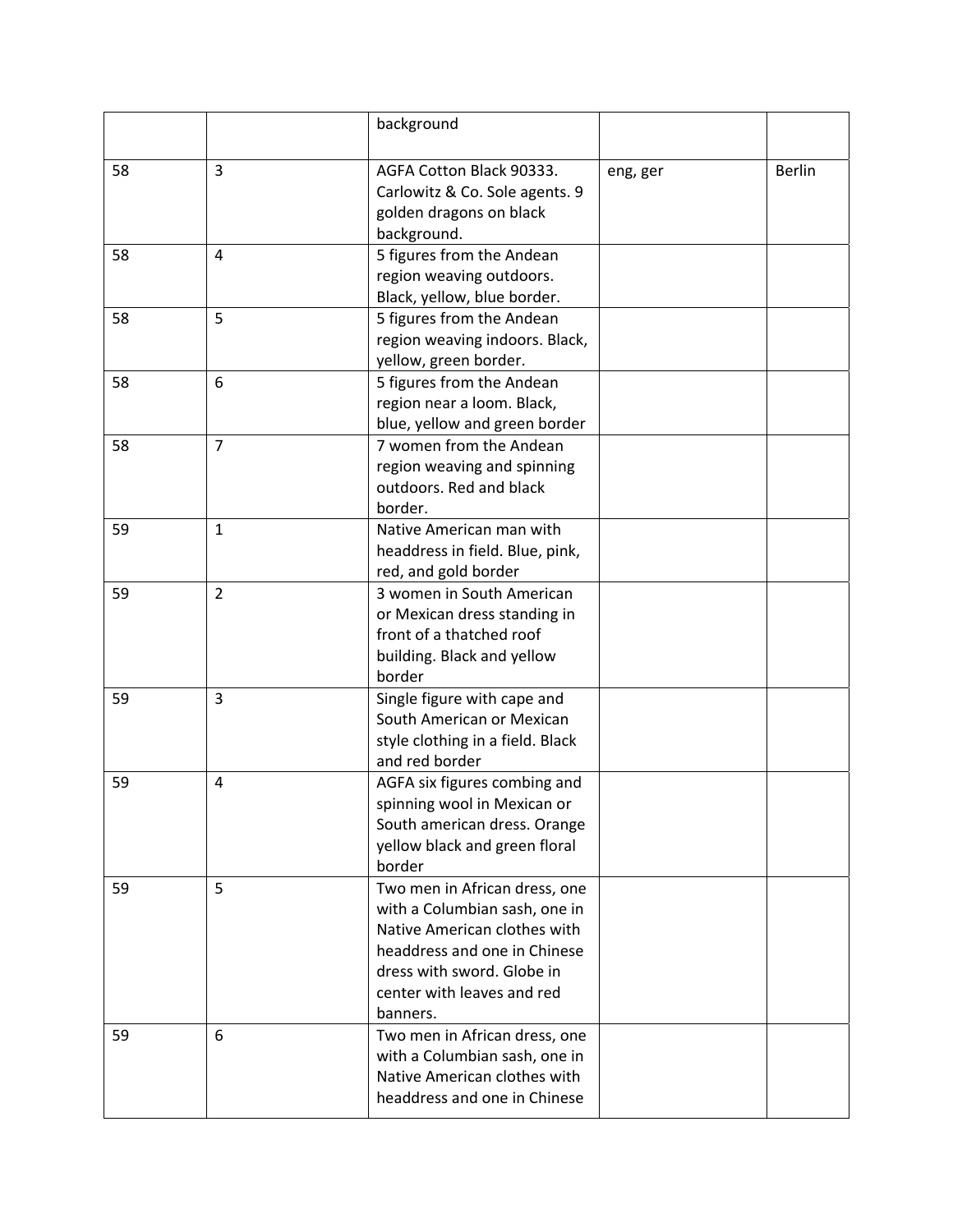|    |                | dress with sword. Globe in<br>center with leaves and red<br>banners.                                                                                                                                   |               |               |
|----|----------------|--------------------------------------------------------------------------------------------------------------------------------------------------------------------------------------------------------|---------------|---------------|
| 59 | $\overline{7}$ | Two men in African dress, one<br>with a Columbian sash, one in<br>Native American clothes with<br>headdress and one in Chinese<br>dress with sword. Globe in<br>center with leaves and red<br>banners. |               |               |
| 59 | 8              | Two men in African dress, one<br>with a Columbian sash, one in<br>Native American clothes with<br>headdress and one in Chinese<br>dress with sword. Globe in<br>center with leaves and red<br>banners. |               |               |
| 59 | 9              | Two men in African dress, one<br>with a Columbian sash, one in<br>Native American clothes with<br>headdress and one in Chinese<br>dress with sword. Globe in<br>center with leaves and red<br>banners. |               |               |
| 60 | $\mathbf{1}$   | AGFA Silk Blue. Carlowitz &<br>Co. Sole Agents. Crane<br>standing on rock in water.                                                                                                                    | eng, ger, chi | <b>Berlin</b> |
| 60 | $\overline{2}$ | AGFA Ostriches eating on<br>plain. Blue border                                                                                                                                                         | ger           | Berlin        |
| 60 | 3              | Swallows in flight. Gold with<br>flowers and yellow twig<br>border                                                                                                                                     |               |               |
| 60 | 4              | AGFA two adult birds with<br>three chicks and nest. Gold<br>border with peel-away at<br>corner revealing another label<br>design                                                                       | ger, chi      | <b>Berlin</b> |
| 60 | 5              | AGFA Methyle Violet No. 22                                                                                                                                                                             |               |               |
| 60 | 6              | Queen Mary of Teck and King<br>George. Made in Germany.<br>Mangaldas Bhaichand & Co.<br>Mr. S. Bannerji. Palm trees<br>and roses with gold border                                                      | eng           |               |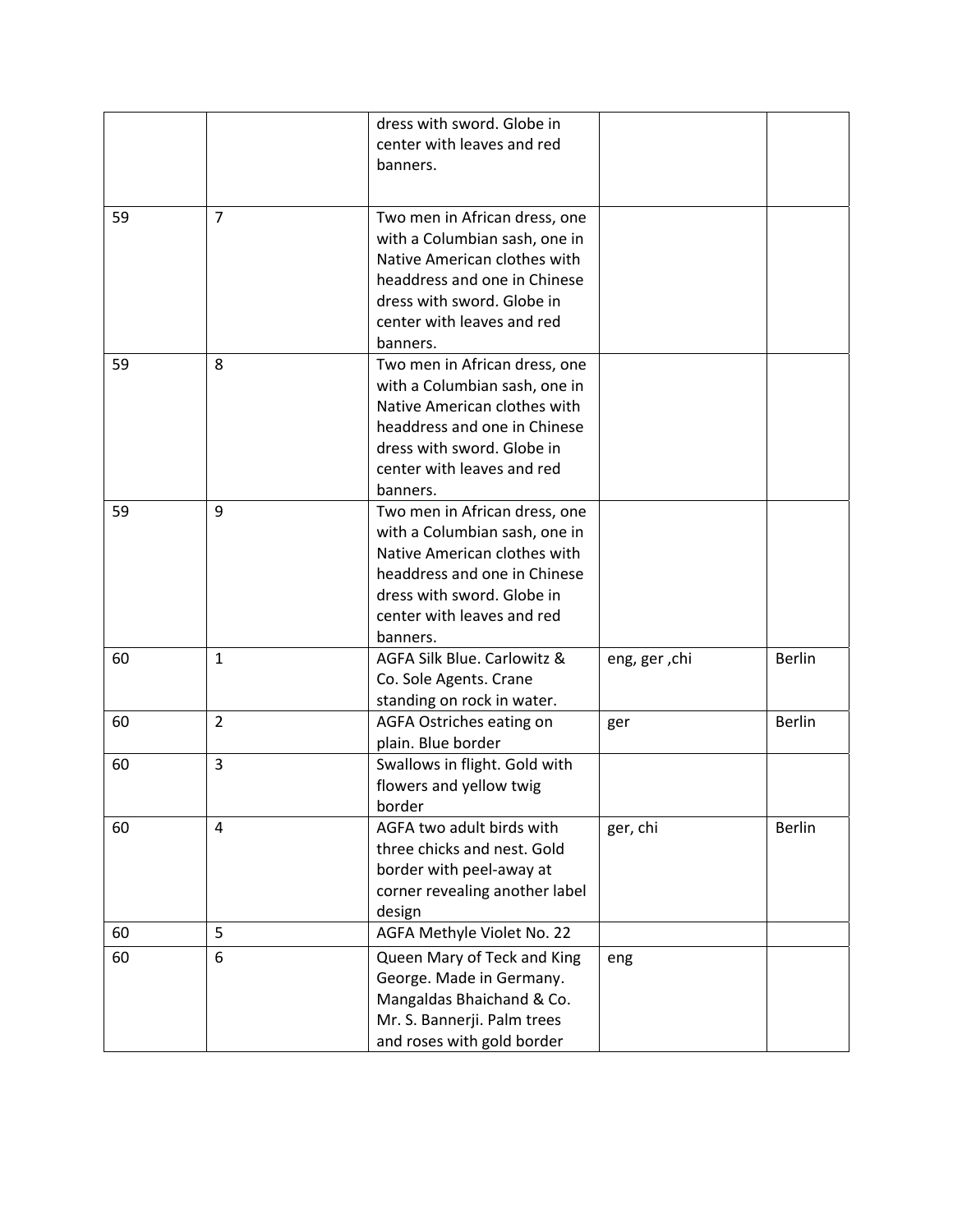| 61 | $\mathbf 1$    | Chrysophenine. Manilall         | eng, ger | <b>Berlin</b> |
|----|----------------|---------------------------------|----------|---------------|
|    |                | Mooljee Bombay. Made in         |          |               |
|    |                | Germany. AGFA. Queen,           |          |               |
|    |                | possibly Victoria, seated. Gold |          |               |
|    |                | border                          |          |               |
| 61 | $\overline{2}$ | Queen, possibly Victoria,       | eng, ger | <b>Berlin</b> |
|    |                | standing. Agfa for Manilall     |          |               |
|    |                | Mooljee. Volkart Brothers       |          |               |
|    |                | Bombay, Sole Importers.         |          |               |
| 61 | $\overline{3}$ | Queen of England, possibly      | eng, ger | <b>Berlin</b> |
|    |                | Victoria, standing with lion    |          |               |
|    |                | and parrot in front of ocean.   |          |               |
|    |                | Manilall Mooljee, Vadgadi,      |          |               |
|    |                | Bombay. AGFA                    |          |               |
| 61 | 4              | I.G. Farben. Made in Germany.   | Eng, ger | Frankfurt     |
|    |                | Portrait of a man in a suit.    |          |               |
|    |                | Green, red, and gold floral     |          |               |
|    |                | border                          |          |               |
| 61 | 5              | I.G. Farben. Agfa logo. Seated  | eng, ger | Frankfurt     |
|    |                | man in turban outdoors          |          |               |
|    |                | between pillars. Red and gold   |          |               |
|    |                | border                          |          |               |
| 61 | 6              | I.G. Farben Made in Germany.    | eng, ger | Frankfurt     |
|    |                | Seated Sikh soldier with        |          |               |
|    |                | sword. Apple border in red,     |          |               |
|    |                | green, yellow and white         |          |               |
| 62 | $\mathbf{1}$   | I.G. Farben made in Germany.    | eng, ger | Frankfurt     |
|    |                | Figure adorned with medals      |          |               |
|    |                | surrounded by four scenes of    |          |               |
|    |                | famous locations in India,      |          |               |
|    |                | including the Taj Mahal,        |          |               |
|    |                | Golden Palace, Kutub Minar      |          |               |
| 62 | $\overline{2}$ | Rammal Ramlall Amritsar.        | eng      | Germany       |
|    |                | Made in Germany. Figure in      |          |               |
|    |                | turban with gold, blue, red     |          |               |
|    |                | and green border and red        |          |               |
|    |                | banner                          |          |               |
| 62 | $\overline{3}$ | <b>AGFA Manufactured in</b>     | eng, ger | <b>Berlin</b> |
|    |                | Germany. Hansraj Vishram &      |          |               |
|    |                | Co., Calcutta. Royal figure on  |          |               |
|    |                | dais with four attendants       |          |               |
| 62 | 4              | God Matsya (Vishnu) floating    |          |               |
|    |                | in water with four children.    |          |               |
| 62 | 5              | AGFA God Matsya (Vishnu)        | eng      | Germany       |
|    |                | floating in water with four     |          |               |
|    |                | children. Made in Germany       |          |               |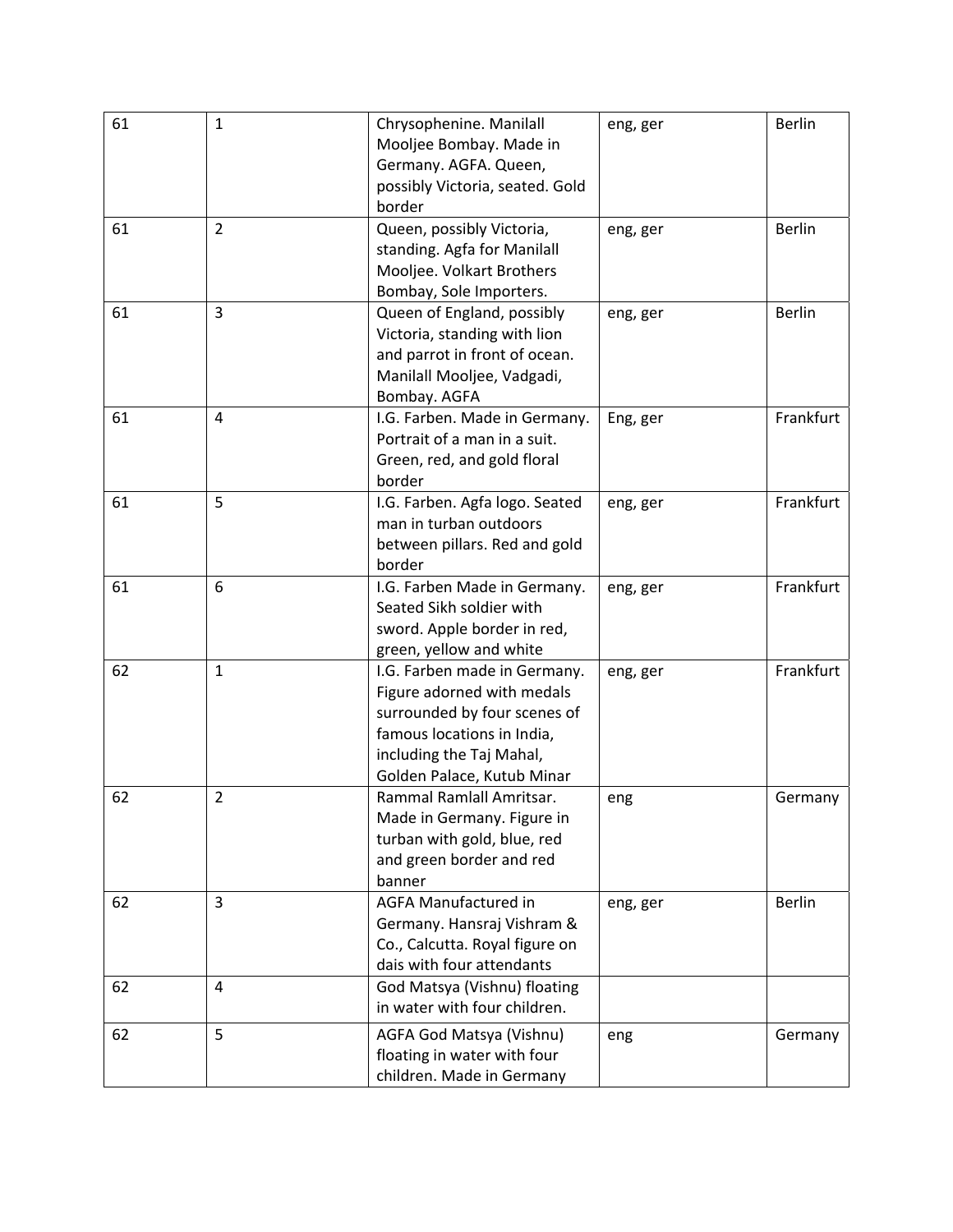| 62 | 6              | AGFA. Made in Germany. God       | eng           | Germany       |
|----|----------------|----------------------------------|---------------|---------------|
|    |                | Matsya (Vishnu) floating in      |               |               |
|    |                | water with four children.        |               |               |
| 62 | $\overline{7}$ | Made in Germany. God             | en            | Germany       |
|    |                | Matsya (Vishnu) floating in      |               |               |
|    |                | water with four children         |               |               |
| 63 | $\mathbf{1}$   | AGFA Lion and shield with        | en, ger, chi  | <b>Berlin</b> |
|    |                | blue banners, red roses and      |               |               |
|    |                | six seals.                       |               |               |
| 63 | $\overline{2}$ | AGFA Columbia Black 90531.       | eng, ger, chi | <b>Berlin</b> |
|    |                | Lion and shield with black       |               |               |
|    |                | banners, pink roses and six      |               |               |
|    |                | seals                            |               |               |
| 63 | $\overline{3}$ | AGFA Congo Red 666. Made in      | eng, ger      | <b>Berlin</b> |
|    |                | Germany. Lion and shield with    |               |               |
|    |                | blue banners, red roses,         |               |               |
|    |                | yellow and red border            |               |               |
| 63 | 4              | <b>AGFA Congo Red</b>            | eng           | Germany       |
|    |                | manufactured in Germany.         |               |               |
|    |                | Manilall Mooljee. Two lions      |               |               |
|    |                | with shields. Black and gold on  |               |               |
|    |                | green.                           |               |               |
| 63 | 5              | C. & A. Danby Calcutta. Made     | eng           | Germany       |
|    |                | in Germany. Lion with shield     |               |               |
|    |                | bearing the letter D. Gold,      |               |               |
|    |                | black on a red background        |               |               |
| 63 | 6              | Champion Violet. Carlowitz &     | eng           |               |
|    |                | Co. Sole agents. C& Co. Lion     |               |               |
|    |                | on white background with         |               |               |
|    |                | shields and two seals.           |               |               |
| 64 | $\mathbf{1}$   | AGFA Lion killing prey. White    |               |               |
|    |                | banner, red, gold, blue and      |               |               |
|    |                | yellow border                    |               |               |
| 64 | $\overline{2}$ | Kinkajou Brand Toolsidas         | eng           |               |
|    |                | Tejpal. Vad Gadi Bombay.         |               |               |
|    |                | Made in Germany. Kinkajou        |               |               |
|    |                | with flowers. Gold, red, and     |               |               |
|    |                | black border                     |               |               |
| 64 | $\overline{3}$ | Vishnu three figures and the     |               |               |
|    |                | Monkey king or Hanuman or        |               |               |
|    |                | Vali in conference in the forest |               |               |
|    |                | with monkeys in the              |               |               |
|    |                | background                       |               |               |
| 64 | $\overline{4}$ | Vishnu three figures and the     |               |               |
|    |                | Monkey king or Hanuman or        |               |               |
|    |                | Vali in conference in the forest |               |               |
|    |                | with monkeys in the              |               |               |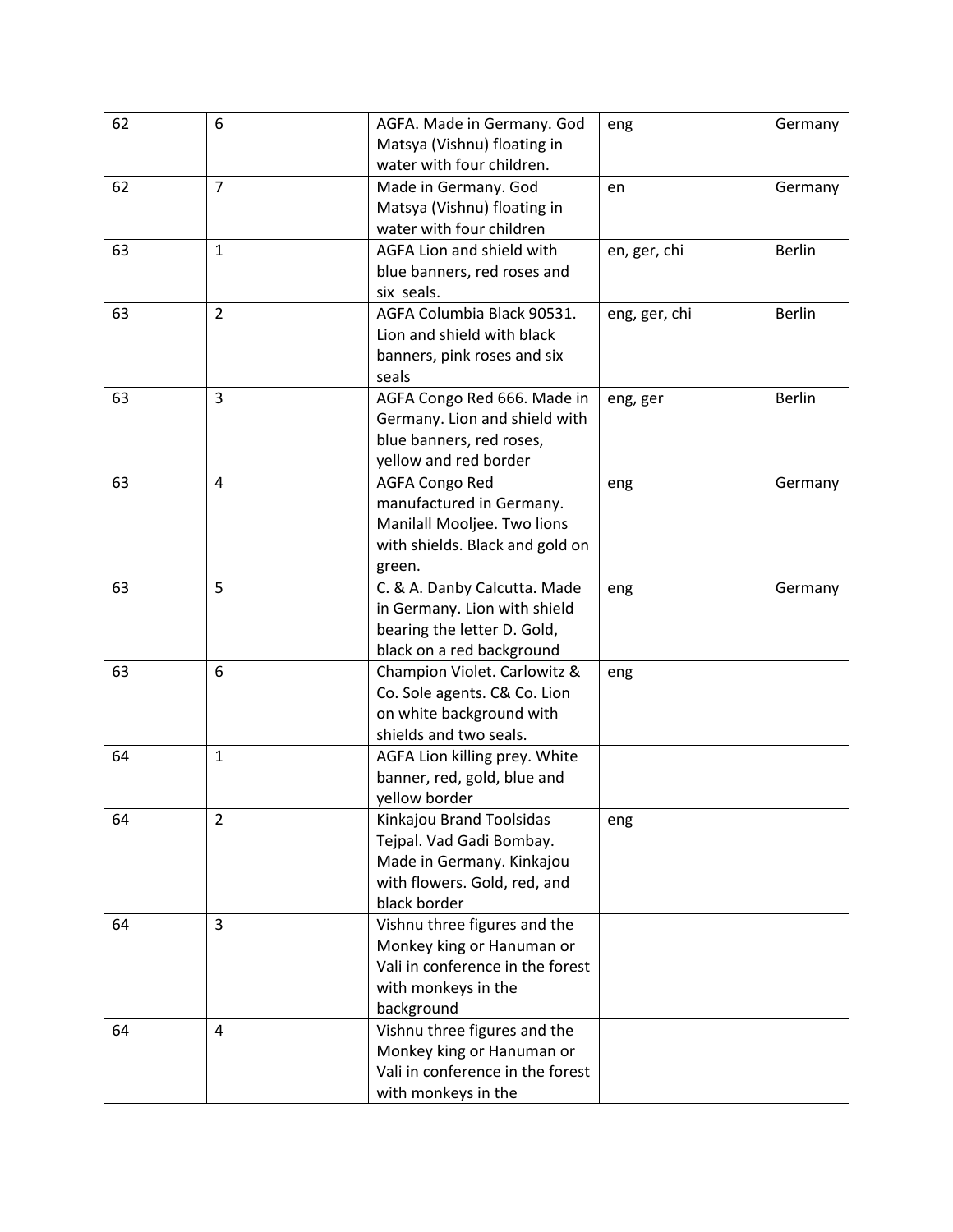|    |                | background                       |               |           |
|----|----------------|----------------------------------|---------------|-----------|
|    |                |                                  |               |           |
|    |                |                                  |               |           |
| 64 | 5              | Vishnu three figures and the     |               |           |
|    |                | Monkey king or Hanuman or        |               |           |
|    |                | Vali in conference in the forest |               |           |
|    |                | with monkeys in the              |               |           |
|    |                | background                       |               |           |
| 65 | $\mathbf{1}$   | Vishnu at a wedding. Yellow      |               |           |
|    |                | and gold border.                 |               |           |
| 65 | $\overline{2}$ | I.G. Farben Made in Germany.     | eng           | Frankfurt |
|    |                | Vishnu at a wedding. Black,      |               |           |
|    |                | pale blue and pink border        |               |           |
| 65 | 3              | I.G. Farben Made in Germany.     | eng, ger      | Frankfurt |
|    |                | Gods seated including ganesh     |               |           |
|    |                | and Vishnu                       |               |           |
| 65 | 4              | I.G. Farben Made in Germany      | eng, ger      | Frankfurt |
|    |                | AGFA. Gods seated including      |               |           |
|    |                | Vishnu and Ganesh. Black, red,   |               |           |
|    |                | and gold border                  |               |           |
| 66 | $\mathbf{1}$   | I.G. Farben Made in Germany.     | Eng, ger      | Frankfurt |
|    |                | Vishnu with children. Gold and   |               |           |
|    |                | black leaf border                |               |           |
| 66 | $\overline{2}$ | I.G. Farben Made in Germany.     | eng, ger      | Frankfurt |
|    |                | Vishnu with children. Black,     |               |           |
|    |                | pink and red border              |               |           |
| 66 | 3              | I.G. Farben Gods seated on       | eng, ger      | Frankfurt |
|    |                | cat. Red, green and black        |               |           |
|    |                | border                           |               |           |
| 66 | 4              | Gods meeting on elephant         |               |           |
|    |                | and cow. With winged figures.    |               |           |
| 66 | 5              | Man and woman in Indian          |               |           |
|    |                | dress playing flute with bulls.  |               |           |
|    |                | Green yellow and gold border     |               |           |
| 66 | 6              | Man and woman in Indian          |               |           |
|    |                | dress playing flute with bulls.  |               |           |
|    |                | Green yellow and gold border     |               |           |
| 67 | $\mathbf{1}$   | Metanil Yellow. I.G. Farben. 4   | eng, ger, guj | Frankfurt |
|    |                | figures in Indian dress, one     |               |           |
|    |                | playing flute.                   |               |           |
| 67 | $\overline{2}$ | I.G. Farben Made in Germany.     | eng, ger      | Frankfurt |
|    |                | 12 seated figures under a tree   |               |           |
|    |                | in Indian dress. Gold, red, and  |               |           |
|    |                | pink border                      |               |           |
| 67 | 3              | Man and woman meeting            | eng,          | Germany   |
|    |                | under a tree. Blue border        |               |           |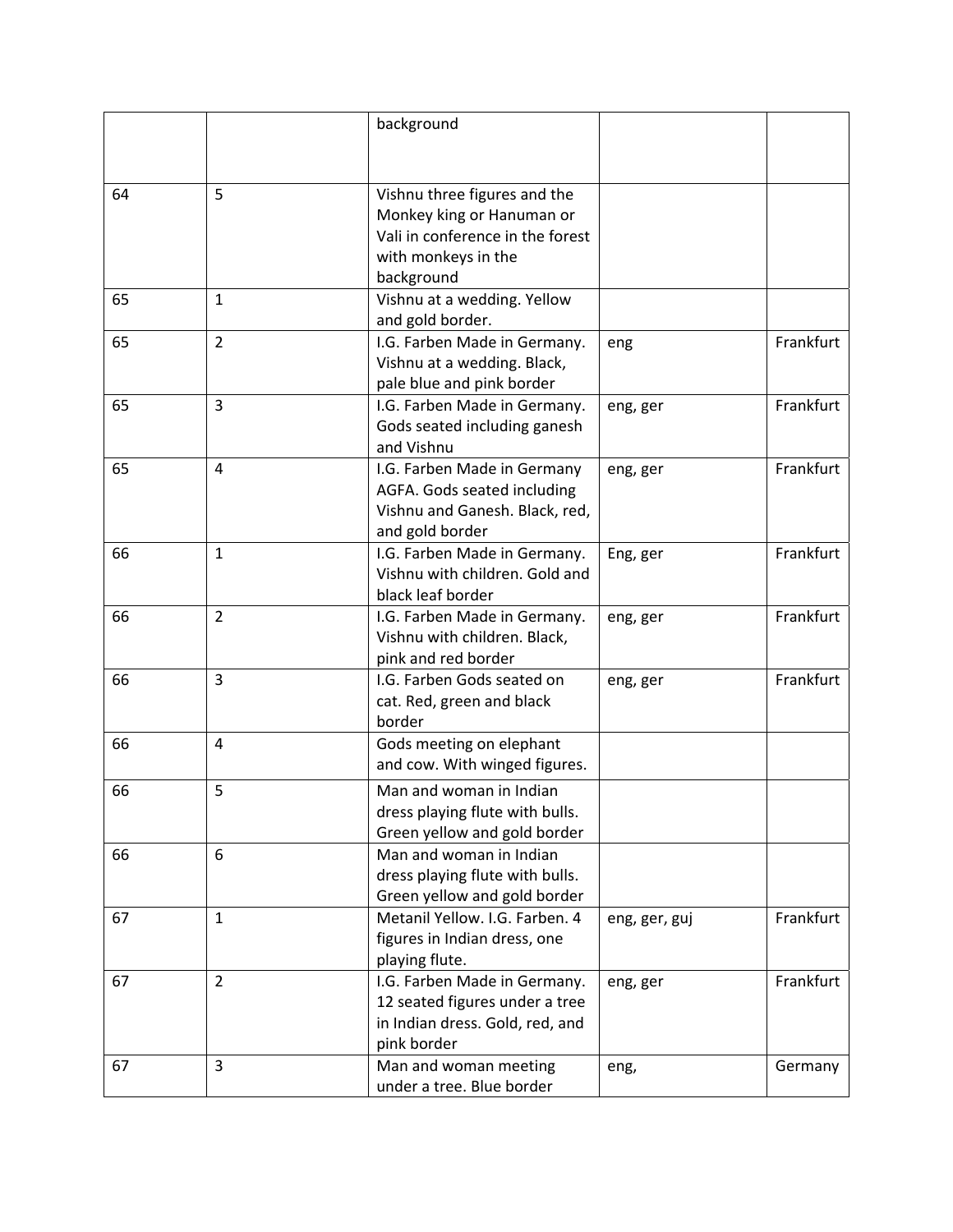| 67 | 4              | AGFA made in Germany.<br>Chimanlal Manilal Vadgadi,<br>Bombay, Indian women<br>spinning wool. Red and gold<br>border                                     | eng, ger | <b>Berlin</b> |
|----|----------------|----------------------------------------------------------------------------------------------------------------------------------------------------------|----------|---------------|
| 67 | 5              | 6 figures including vishnu<br>outdoors.                                                                                                                  | eng      | Germany       |
| 68 | $\mathbf{1}$   | Woman in Indian dress<br>floating above man on<br>balcony. Green, yellow, red,<br>gold border                                                            |          |               |
| 68 | $\overline{2}$ | Woman in Indian dress<br>floating above man on<br>balcony. Green, yellow, red,<br>gold border                                                            |          |               |
| 68 | 3              | Metanil Yellow. I.G. Farben.<br>Reclining figure with two<br>attendants. Red and gold<br>border                                                          | eng, ger | Frankfurt     |
| 68 | 4              | Krishna in Aswattha tree with<br>stolen clothes of madens,<br>playing flute. Nude maidens<br>below in river. Gold, yellow,<br>red, black border          | eng      |               |
| 68 | 5              | Man attending reclining<br>woman. Toolsidass Tejpal,<br>Bombay. Made in Germany                                                                          | eng      |               |
| 69 | $\mathbf{1}$   | Man attending topless woman<br>seated on red couch with<br>potted plants and pond I.G.<br>Farben. Made in Germany.<br>Red border                         | eng, ger | Frankfurt     |
| 69 | $\overline{2}$ | Man attending topless woman<br>seated on red couch with<br>potted plants and pond<br>Kaloo Mall Shoori Mall,<br>Amritsar. Made in Germany.<br>Red border | eng      |               |
| 69 | 3              | Woman with foot on head of<br>praying man. Gold and peach<br>border.                                                                                     |          |               |
| 69 | 4              | Ambaprasad Jadavjee & Co.,<br>Tobacco Katra, Delhi, Made in<br>Germany. Blue, gold and black<br>border. Man kneeling before<br>woman in Indian dress.    | eng      | <b>Berlin</b> |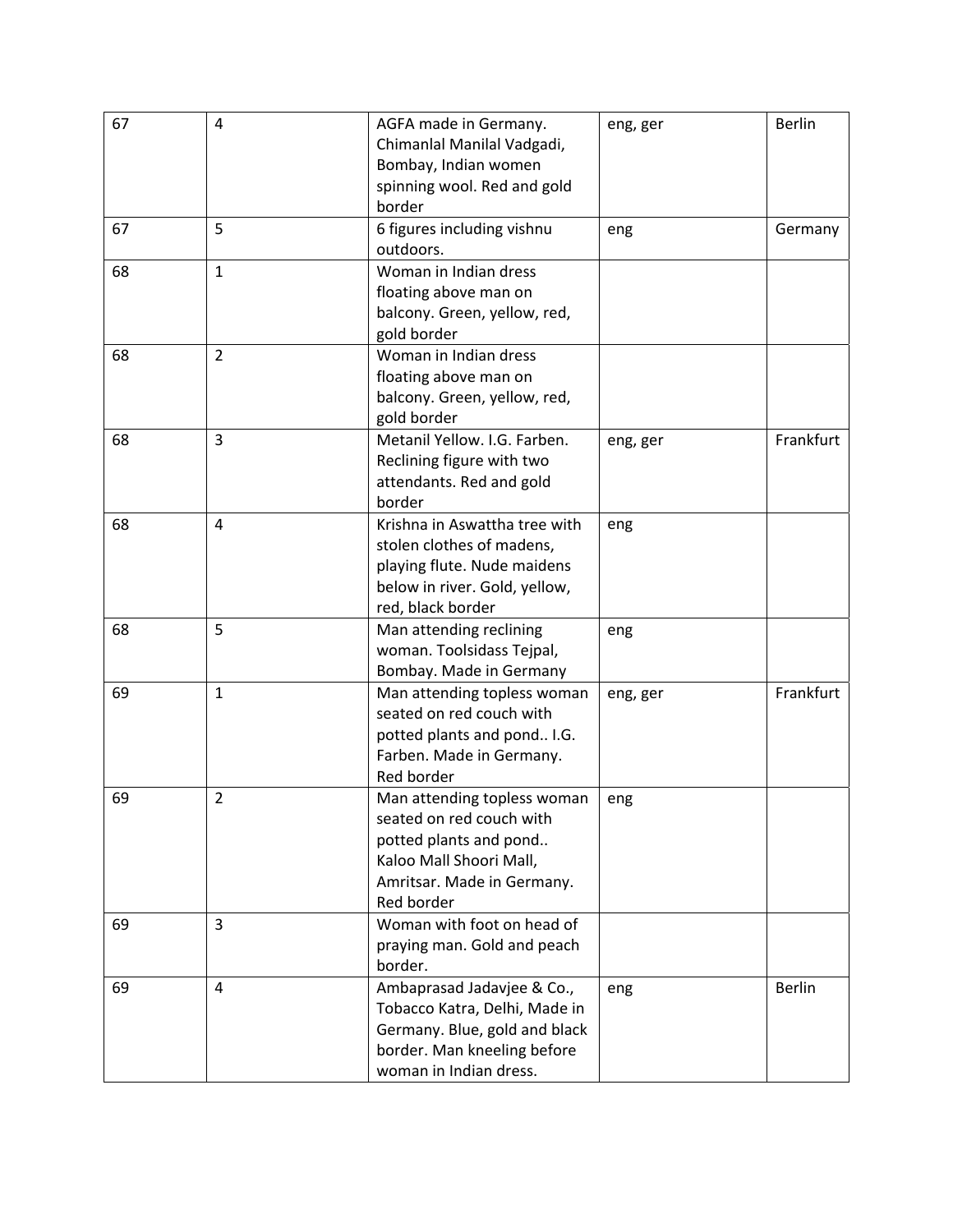| 70 | $\mathbf{1}$   | <b>AGFA Made in Germany</b>    | eng      |               |
|----|----------------|--------------------------------|----------|---------------|
|    |                | Hansraj Vishram & Co.          |          |               |
|    |                | Calcutta. Woman playing        |          |               |
|    |                | tambourine on carpet. Blue,    |          |               |
|    |                | yellow, red, gold border       |          |               |
| 70 | $\overline{2}$ | Woman playing tambourine       |          |               |
|    |                | on carpet. Yellow border       |          |               |
| 70 | 3              | Woman playing tambourine       | ger, chi | Frankfurt     |
|    |                | on carpet. White border. Four  |          |               |
|    |                | seals. I.G. Farben             |          |               |
| 70 | 4              | AGFA German Make. First        | eng, ger | <b>Berlin</b> |
|    |                | quality blue 8 oz. Woman       |          |               |
|    |                | playing tambourine. Yellow     |          |               |
|    |                | and white border               |          |               |
| 70 | 5              | Three figures in Thai dress,   | eng, ger | <b>Berlin</b> |
|    |                | one in mask. AGFA made in      |          |               |
|    |                | Germany. Red and gold          |          |               |
|    |                | border                         |          |               |
| 70 | 6              | 7 Chinese child acobats doing  | ger, chi | <b>Berlin</b> |
|    |                | handstands on a tower of       |          |               |
|    |                |                                |          |               |
|    |                | blocks. AGFA. Green and gold   |          |               |
|    |                | border with red banners        |          |               |
| 70 | $\overline{7}$ | Man in loincloth balancing     |          |               |
|    |                | three vessels on hos head on a |          |               |
|    |                | tall pole with city and sunset |          |               |
|    |                | in the background. Red, gold,  |          |               |
|    |                | yellow blue, and pink border.  |          |               |
| 71 | $\mathbf{1}$   | Four people in Indian dress    |          |               |
|    |                | dancing on grass. With red,    |          |               |
|    |                | gold, green border.            |          |               |
| 71 | $\overline{2}$ | Made in Germany. AGFA. Four    |          | Germany       |
|    |                | figures in Indian dress        |          |               |
|    |                | dancing. With red, gold, green |          |               |
|    |                | border                         |          |               |
| 71 | 3              | I.G. Farben Made in Germany.   | eng, ger | Frankfurt     |
|    |                | Woman in yellow sari with      |          |               |
|    |                | basket of flowers by a river.  |          |               |
|    |                | Pink, god, and green border    |          |               |
| 71 | 4              | I.G. Farben Made in Germany.   | eng, ger | Frankfurt     |
|    |                | Woman in yellow sari with      |          |               |
|    |                | basket of flowers by a river.  |          |               |
|    |                | Gold border                    |          |               |
| 71 | 5              | I.G. Farben Made in Germany.   | eng, ger | Frankfurt     |
|    |                | Woman in yellow sari with      |          |               |
|    |                | basket of flowers by a river.  |          |               |
|    |                | Small circular labbel with     |          |               |
|    |                | pointed edge. Orange border    |          |               |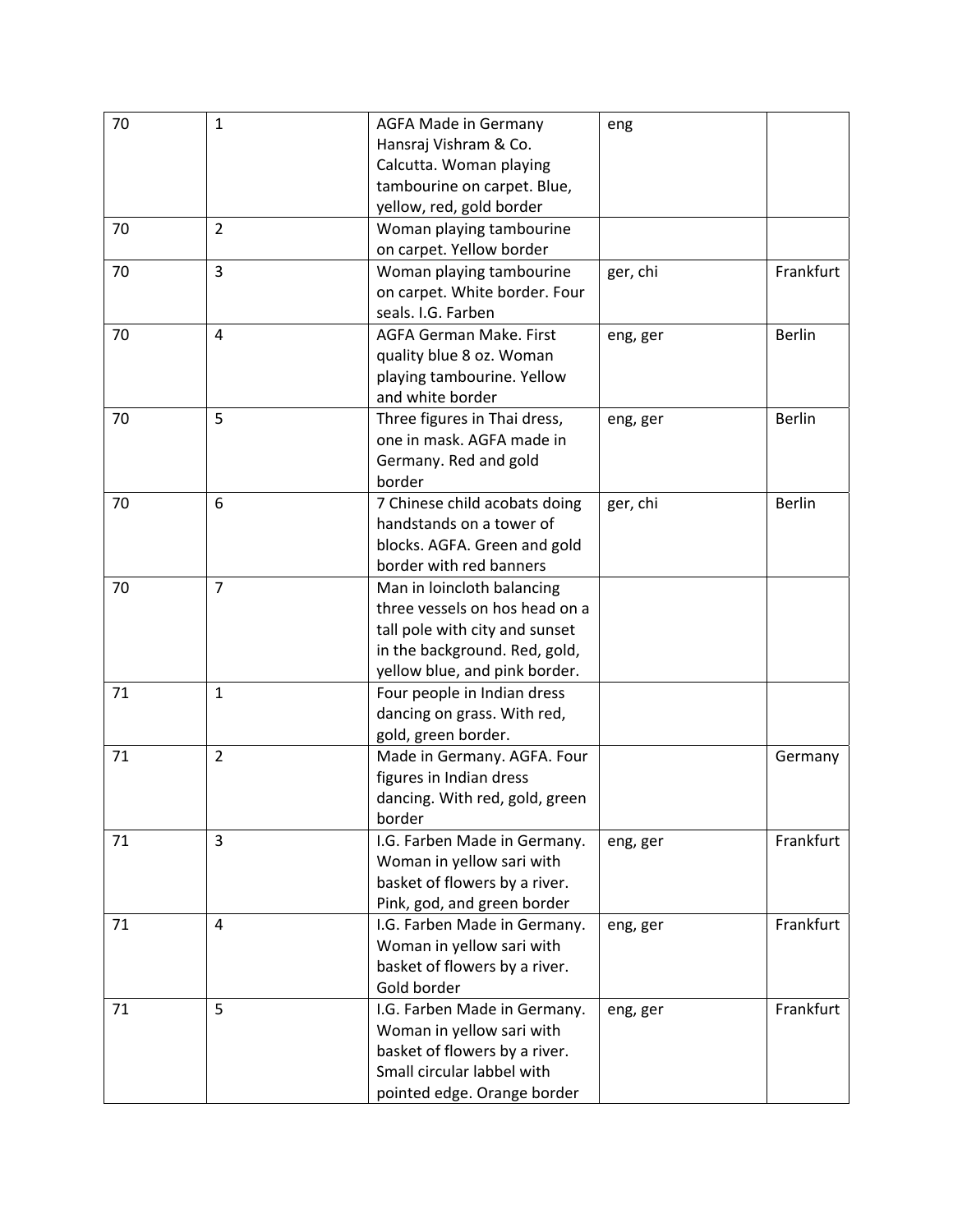| 72 | $\mathbf{1}$   | Toolsidass Tejpal Vadgadi      | eng           | Germany       |
|----|----------------|--------------------------------|---------------|---------------|
|    |                | Bombay. Made in Germany.       |               |               |
|    |                | Figures praying to spirit in   |               |               |
|    |                | Indian dress. Blue, gold, red  |               |               |
|    |                | and black border               |               |               |
| 72 | $\overline{2}$ | Toolsidass Tejpal Vadgadi      | eng           | Germany       |
|    |                | Bombay. Made in Germany.       |               |               |
|    |                | Figures praying to spirit in   |               |               |
|    |                | Indian dress. Blue, gold, red  |               |               |
|    |                | and black border               |               |               |
| 72 | 3              | Toolsidass Tejpal Vadgadi      | eng           | Germany       |
|    |                | Bombay. Made in Germany.       |               |               |
|    |                | Figures praying to spirit in   |               |               |
|    |                | Indian dress. Pink, black, and |               |               |
|    |                | gold border.                   |               |               |
| 72 | $\overline{4}$ | <b>AGFA Manufactured in</b>    |               | <b>Berlin</b> |
|    |                |                                | eng, ger      |               |
|    |                | Germany. Woman seated in       |               |               |
|    |                | forest with red Sari and white |               |               |
|    |                | headscarf. Floral blue and     |               |               |
|    |                | white and green border         |               |               |
| 72 | 5              | I.G. Farben. Made in Germany.  | eng, ger      | Frankfurt     |
|    |                | Two seated men playing         |               |               |
|    |                | instruments with turbans.      |               |               |
|    |                | Peacock feathers between       |               |               |
|    |                | them in a vase                 |               |               |
| 73 | $\mathbf{1}$   | Woman rowing a bird-shaped     |               |               |
|    |                | boat with palm trees in the    |               |               |
|    |                | background. Orange, yellow     |               |               |
|    |                | gold and green border with     |               |               |
|    |                | leaves                         |               |               |
| 73 | $\overline{2}$ | Makhun Lall Jateh Chand &      | eng           | Germany       |
|    |                | Co. Made in Germany.           |               |               |
|    |                | Woman rowing bird-shaped       |               |               |
|    |                | boat with palm trees in the    |               |               |
|    |                | background                     |               |               |
| 73 | $\overline{3}$ | I.G. Farben. Woman in          | eng, chi, ger | Frankfurt     |
|    |                | Chinese dress rwoing a boat    |               |               |
|    |                | with flowers through a lily    |               |               |
|    |                | pond. Gold, blue, red, and     |               |               |
|    |                | black border                   |               |               |
| 73 | 4              | Little girl with head scarf.   |               |               |
|    |                | Floral background and red and  |               |               |
|    |                | gold border                    |               |               |
| 73 | 5              | Made in Germany. Man and       | eng           | Germany       |
|    |                | woman in Indian dress in boat  |               |               |
|    |                | with horse following in river. |               |               |
|    |                | Pink banner with gold, red,    |               |               |
|    |                |                                |               |               |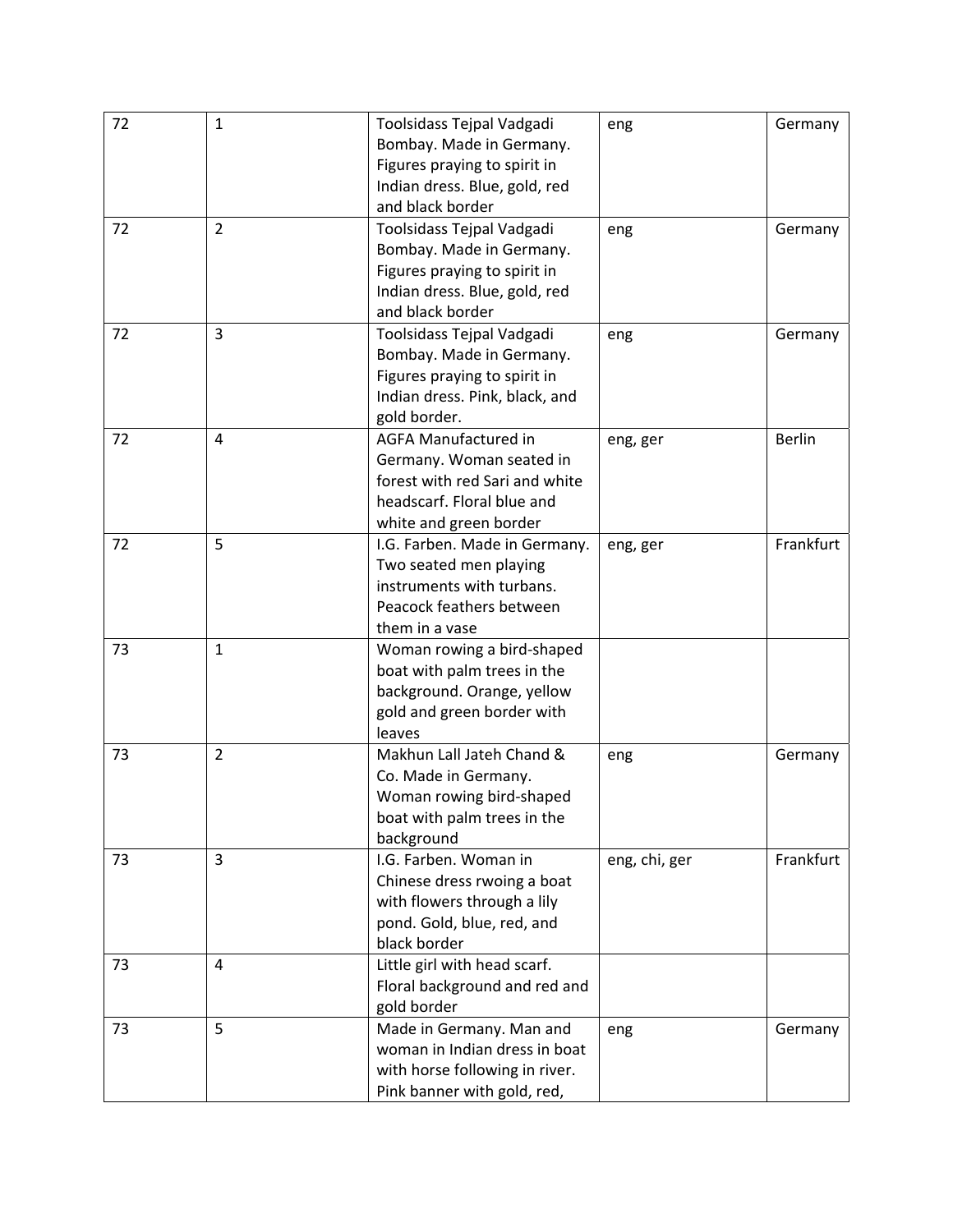|    |                | yellow and green border                                                                                                 |               |               |
|----|----------------|-------------------------------------------------------------------------------------------------------------------------|---------------|---------------|
|    |                |                                                                                                                         |               |               |
|    |                |                                                                                                                         |               |               |
| 73 | 6              | Topless woman wearing<br>jewellery and carrying sword<br>and axe. Blue, yellow, green                                   | eng           | Germany       |
|    |                | and gold border. Made in<br>Germany                                                                                     |               |               |
| 74 | $\mathbf{1}$   | AGFA. Two crowned people<br>seated with golden vessels on<br>a floral carpet. Black, red,<br>green border               | ger           | <b>Berlin</b> |
| 74 | $\overline{2}$ | I.G. Farben made in Germany.<br>Woman seated playing<br>stringed instrument in Indian<br>dress. Red, gold, white border | eng, ger      | Frankfurt     |
| 74 | 3              | Hanutram Toolsiram Calcutta.<br>Tower of women on stage.<br>Gold border                                                 | eng           | Germany       |
| 74 | 4              | AGFA. Hanutram Toolsiram<br>Calcutta. Tower of women on<br>stage. Gold border                                           | eng, ger      | <b>Berlin</b> |
| 75 | $\mathbf{1}$   | AGFA Cotton Black 90333.<br>Three goats at a stream in a<br>field. Yellow, gold, and black<br>wave pattern.             | eng, ger, chi | <b>Berlin</b> |
| 75 | $\overline{2}$ | AGFA Cotton Black 90333.<br>Three goats at a stream in a<br>field. Yellow, gold, and black<br>wave pattern.             | eng, ger, chi | <b>Berlin</b> |
| 75 | 3              | Made in Germany. Man and<br>woman with Ox and sheep in<br>valley. Red, black and gold<br>border                         | eng           | Germany       |
| 75 | 4              | Man and woman with Ox and<br>sheep in valley. Red, green,<br>black, and gold border                                     |               |               |
| 76 | $\mathbf{1}$   | Chrysophenine G.M. Man<br>lifting white bull in stadium.<br>Red, gold, and black diamond<br>border                      | eng, chi      |               |
| 76 | $\overline{2}$ | Man lifting white bull in<br>stadium. Red, gold and black<br>border                                                     |               |               |
| 76 | $\overline{3}$ | AGFA Made in Germany<br>Burmah Black. Four religious<br>men seated. With green, gold,                                   | eng, ger      | <b>Berlin</b> |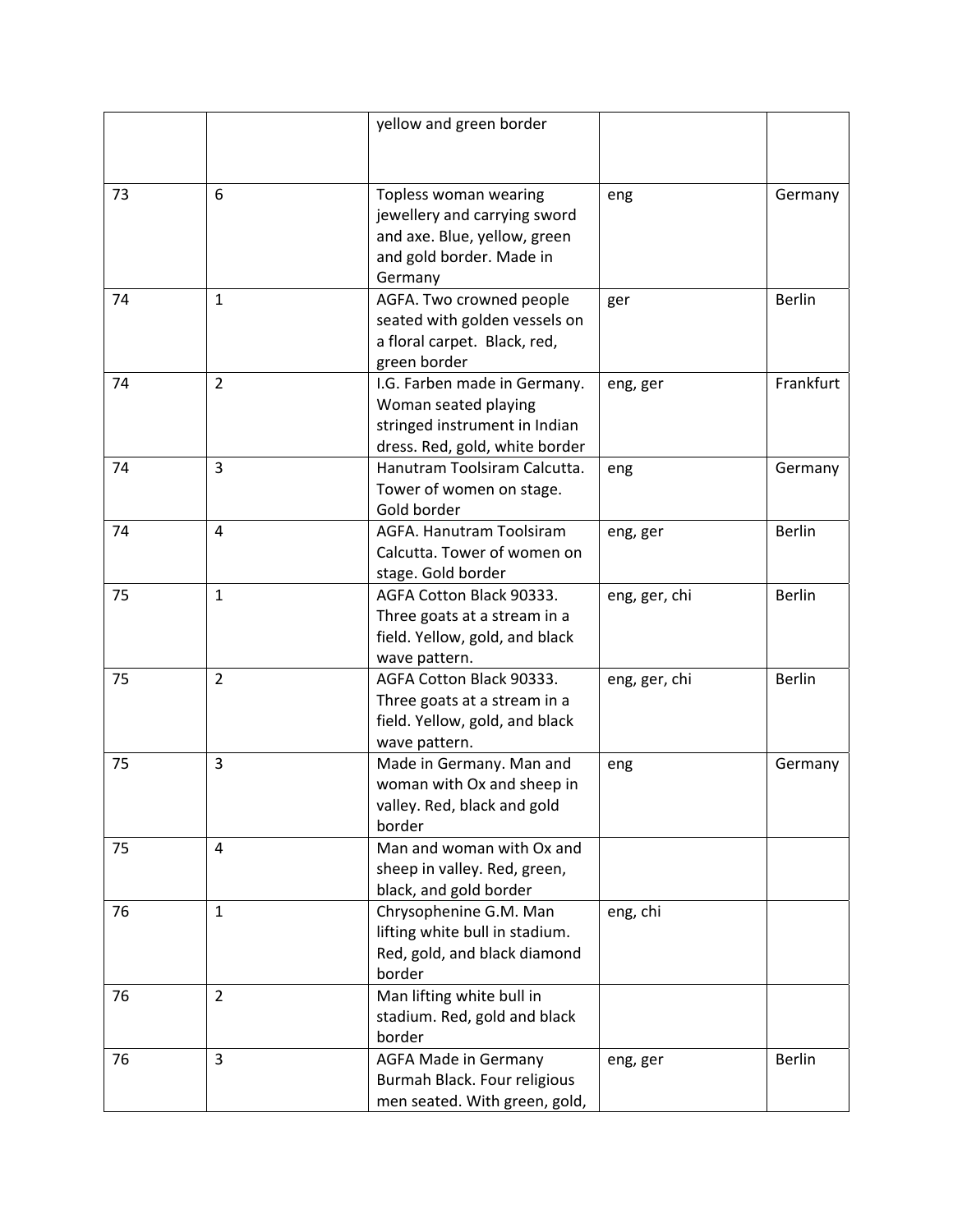|    |                | and black floral border                                         |               |               |
|----|----------------|-----------------------------------------------------------------|---------------|---------------|
| 76 | 4              | <b>AGFA Made in Germany</b>                                     | eng, ger      | <b>Berlin</b> |
|    |                | Makhan Lall Suraj Mull & Co.<br>Calcutta                        |               |               |
| 76 | 5              | AGFA. Four men in Chinese                                       | ger, chi      | <b>Berlin</b> |
|    |                | dress riding horses, two in a<br>carriage. Gold, green, orange, |               |               |
|    |                | yellow and black border                                         |               |               |
| 76 | 6              | Extra Soluble Scarlet. AGFA.                                    | eng, ger, chi | <b>Berlin</b> |
|    |                | Four people in Chinese dress                                    |               |               |
|    |                | traveling by horse and                                          |               |               |
|    |                | carriage. Gold, red, and black                                  |               |               |
| 77 | $\mathbf{1}$   | I.G. Farben AGFA Made IN                                        | eng, ger      | Frankfurt     |
|    |                | Germany. 12 men in uniform<br>riding horses in a field,         |               |               |
|    |                | carrying flags reading Fast                                     |               |               |
|    |                | Colour. Gold border.                                            |               |               |
| 77 | $\overline{2}$ | Fast Pink Made in Germany.                                      | eng           | Germany       |
|    |                | 12 men in uniform riding                                        |               |               |
|    |                | horses in a field, carrying flags                               |               |               |
|    |                | reading Hunutram Toolsiram                                      |               |               |
| 77 | 3              | Partabmull Gobindram Made                                       | eng           | Germany       |
|    |                | in Germany. 13 soldiers on                                      |               |               |
|    |                | horseback in Indian dress with                                  |               |               |
| 77 | 4              | spears, staffs and arrows<br>Made in Germany. 12 soldiers       | eng           | Germany       |
|    |                | on horseback with swords and                                    |               |               |
|    |                | bayonets in front of                                            |               |               |
|    |                | mountains bearing flags that                                    |               |               |
|    |                | read Partabmull Gobindram                                       |               |               |
| 77 | 5              | AGFA. I.G. Farben Made in                                       | eng, ger      | Frankfurt     |
|    |                | Germany. 15 soldiers in                                         |               |               |
|    |                | turbans riding through a field                                  |               |               |
|    |                | bearing red and gold flags.<br>Gold border                      |               |               |
| 77 | 6              | Fast Congo Red. 40 Armenians                                    | eng, ger, guj | Germany       |
|    |                | Calcutta. 11 soldiers on                                        |               |               |
|    |                | horseback bearing flags that                                    |               |               |
|    |                | read Hantaram Tulsiram.                                         |               |               |
| 77 | $\overline{7}$ | <b>AGFA Hanontram Toolsiram</b>                                 | eng, ger      | <b>Berlin</b> |
|    |                | Made in Germany. 4 soldiers                                     |               |               |
|    |                | in turbans on horseback in a                                    |               |               |
|    |                | field. Gold and white border                                    |               |               |
| 77 | 8              | AGFA. Four gigures riding                                       |               |               |
|    |                | horses in a cloud. Roses and                                    |               |               |
|    |                | blue, white, and gold border                                    |               |               |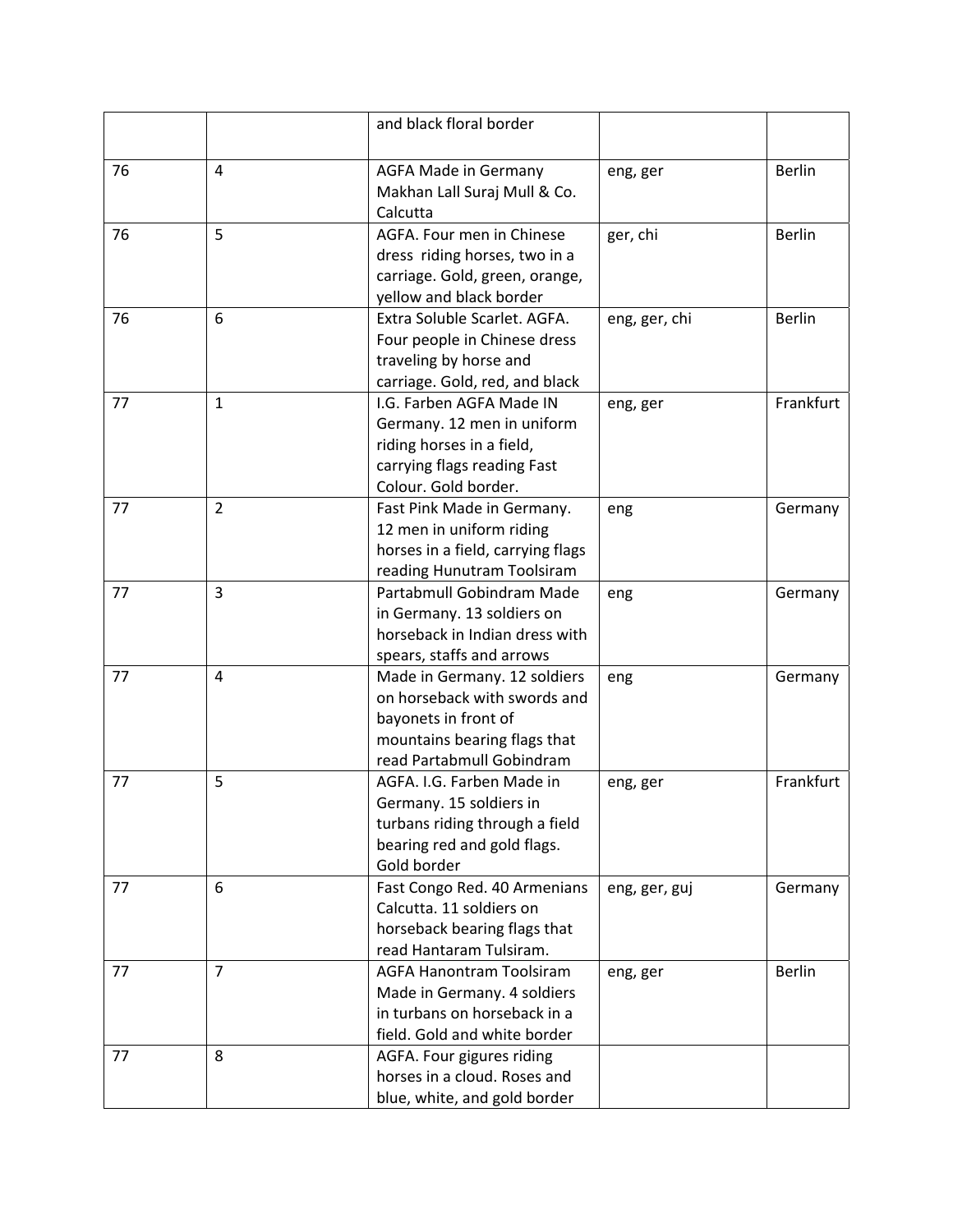| 78 | $\mathbf{1}$   | Five Horses. A.C. Bharoodan    | eng           | Germany       |
|----|----------------|--------------------------------|---------------|---------------|
|    |                | Sethia & Co. Calcutta. Made in |               |               |
|    |                | Germany. Any imitation of this |               |               |
|    |                | ticket will be prosecuted by   |               |               |
|    |                | law. 5 men in Indian dress     |               |               |
|    |                | riding horses through a field. |               |               |
|    |                | Blue curtains and gold border  |               |               |
| 78 | $\overline{2}$ | Five Horses. A.C. Bharoodan    | eng           | Germany       |
|    |                | Sethia & Co. Calcutta. Made in |               |               |
|    |                | Germany. Any imitation of this |               |               |
|    |                | ticket will be prosecuted by   |               |               |
|    |                | law. 5 men in Indian dress     |               |               |
|    |                | riding horses through a field. |               |               |
|    |                | Blue curtains and gold border  |               |               |
| 78 | $\overline{3}$ | Calcutta, Bombay, Amritsar,    | eng           | Germany       |
|    |                | Delhi. A.C.B. Sethia & Co.     |               |               |
|    |                | Color merchants. Made in       |               |               |
|    |                | Germany. Royal procession of   |               |               |
|    |                | 9 people in Indian dress on    |               |               |
|    |                | horseback. Some hold swords    |               |               |
|    |                | or blow trumpets. Gold border  |               |               |
| 78 | 4              | AGFA Made in Germany.          | eng, ger      | <b>Berlin</b> |
|    |                | Three soldiers, two on         |               |               |
|    |                | horseback, one on foot. All    |               |               |
|    |                | armed with swords. Gold,       |               |               |
|    |                | black, and pink border         |               |               |
| 78 | 5              | I.G. Farben AGFA Made in       | eng, ger      | Frankfurt     |
|    |                | germany. Man and boy with      |               |               |
|    |                | turbans riding horses. Pale    |               |               |
|    |                | blue and gold border           |               |               |
| 78 | 6              | Cotton Red 8B. I.G. Farben     | eng, ger      | Frankfurt     |
|    |                | AGFA Made in Germany. Gold     |               |               |
|    |                | yellow and blue border. Man    |               |               |
|    |                | riding horse bearing a blue    |               |               |
|    |                | flag.                          |               |               |
| 79 | $\mathbf{1}$   | Made in Germany by I.G.        | eng, ger, guj | Frankfurt     |
|    |                | Farben AGFA. Distributors      |               |               |
|    |                | Manilal Mooljee Vadgady        |               |               |
|    |                | Bombay. Cotton Red 8B. Man     |               |               |
|    |                | on horseback with turban and   |               |               |
|    |                | flag on staff. Gold border     |               |               |
| 79 | $\overline{2}$ | srikshandass Jethmal & Co.     | eng, ger      | <b>Berlin</b> |
|    |                | Calcutta. Agfa Made in         |               |               |
|    |                | Germany Four horses jumping    |               |               |
|    |                | over roses. Gold border and    |               |               |
|    |                | red banners                    |               |               |
|    |                |                                |               |               |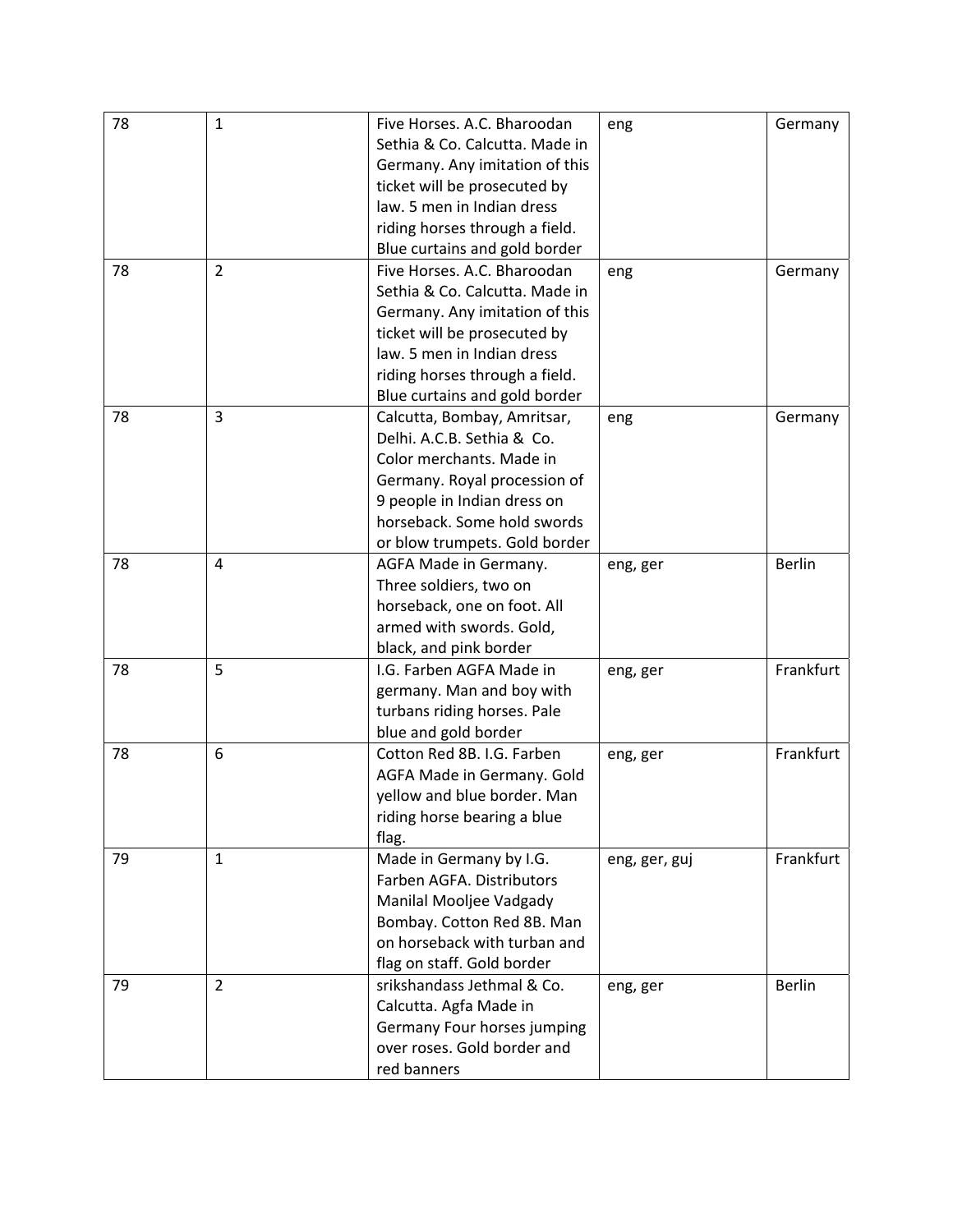| 79 | 3              | I.G. Farben AGFA made in        | eng, ger      | Frankfurt |
|----|----------------|---------------------------------|---------------|-----------|
|    |                | Germany. Four horses            |               |           |
|    |                | jumping over roses. Gold        |               |           |
|    |                | border with red banners         |               |           |
| 79 | 4              | Hunutram Toolsiram. 40          | eng,          | Germany   |
|    |                | Armanian Street Calcutta.       |               |           |
|    |                | Made in Germany. 7 men in       |               |           |
|    |                | turbans on horseback with       |               |           |
|    |                | flags. Yellow, red, gold border |               |           |
| 79 | 5              | Makhan Lall, Suraj Mull & Co.   | eng           | Germany   |
|    |                | Calcutta. Eight Horses. Made    |               |           |
|    |                | in Germany. No. 27              |               |           |
|    |                | Khangraputty. 8 riders on       |               |           |
|    |                | horses in a field               |               |           |
| 79 | 6              | Made in Germany for A.B.        | eng           | Germany   |
|    |                | Sethy. Agurchand Bhey           |               |           |
|    |                | Rodan's Copy Right Regist'd     |               |           |
|    |                | label. I See. 9 horses with     |               |           |
|    |                | riders, some bearing flags and  |               |           |
|    |                | others swords or trumpets.      |               |           |
| 80 | $\mathbf{1}$   | Woman on horseback              | eng           | Germany   |
|    |                | attacking lion                  |               |           |
| 80 | $\overline{2}$ | Woman on horseback              | eng           | Germany   |
|    |                | attacking lion                  |               |           |
| 80 | 3              | Woman on horseback              | eng           | Germany   |
|    |                | attacking lion                  |               |           |
| 80 | $\overline{4}$ | Ambalall Mohanlall Bombay &     | eng           | Germany   |
|    |                | Calcutta. Made in Germany       |               |           |
|    |                | Woman on horseback              |               |           |
|    |                | attacking lion. Gold, red and   |               |           |
|    |                | black border                    |               |           |
| 80 | 5              | aGFA Made in Germany.           | eng, ger, per | Germany   |
|    |                | Woman on horseback              |               |           |
|    |                | attacking lion. Blue and red    |               |           |
|    |                | border                          |               |           |
| 80 | 6              | Woman on horseback              |               |           |
|    |                | attacking lion                  |               |           |
| 81 | $\mathbf{1}$   | AGFA. Woman on horseback        |               |           |
|    |                | attacking lion. Green, black    |               |           |
|    |                | and gold                        |               |           |
| 81 | $\overline{2}$ | Made in Germany. Woman on       | eng           | Germany   |
|    |                | horseback attacking lion.       |               |           |
|    |                | Green black and gold            |               |           |
| 81 | 3              | Woman on horseback              |               |           |
|    |                | attacking lion. Red, orange,    |               |           |
|    |                | green, blue and yellow border   |               |           |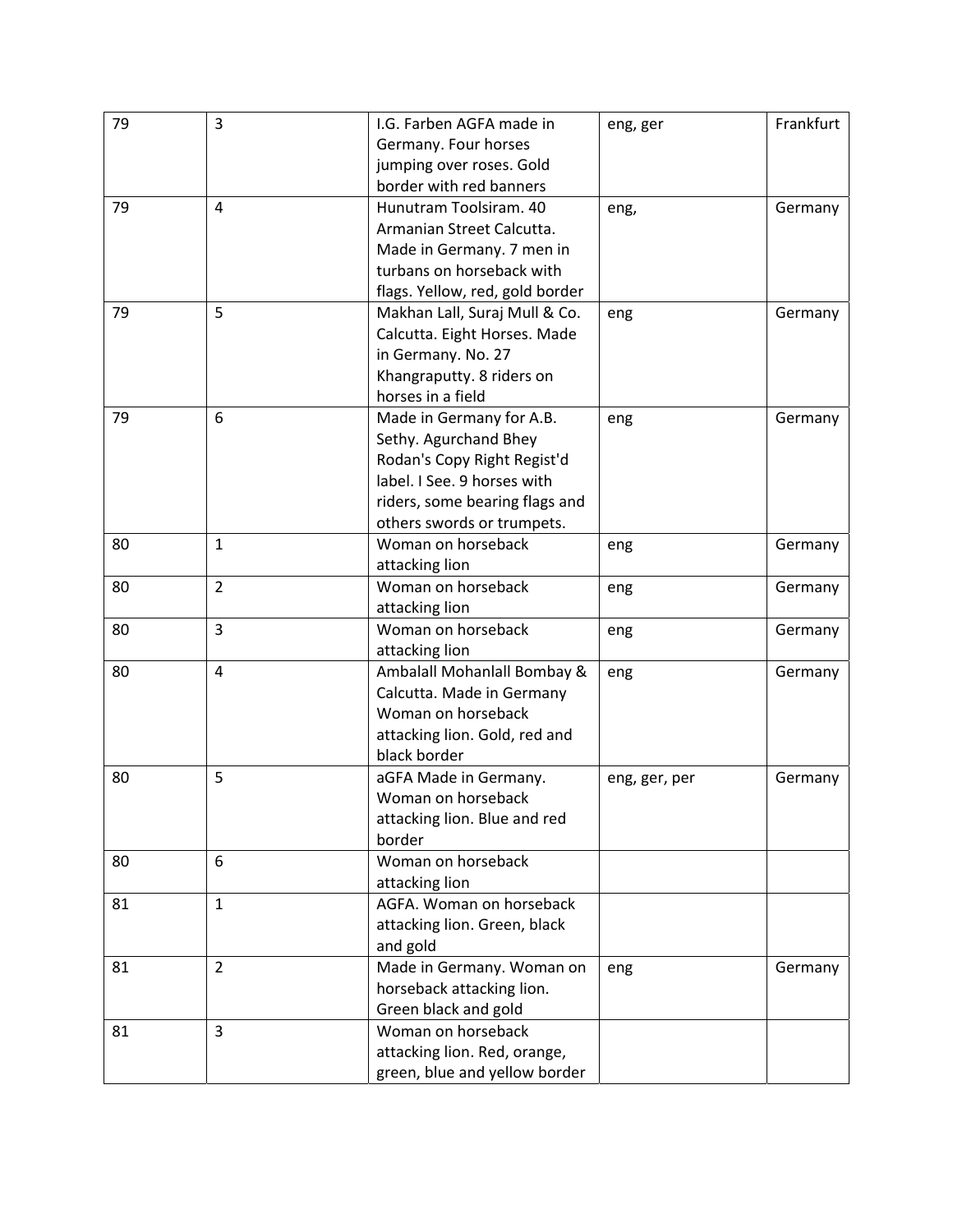| 81 | 4              | I.G. Farben AGFA Woman on<br>horseback attacking lion in                                                                                      | ger           | Frankfurt     |
|----|----------------|-----------------------------------------------------------------------------------------------------------------------------------------------|---------------|---------------|
| 81 | 5              | desert at sunset.<br>Made in Germany. Woman on<br>horseback attacking lion. Blue                                                              | eng           | Germany       |
|    |                | and gold border                                                                                                                               |               |               |
| 81 | 6              | Woman on horseback<br>attacking lion. Red, blue,                                                                                              |               |               |
|    |                | black, gold border                                                                                                                            |               |               |
| 82 | $\mathbf{1}$   | AGFA Carlowitz & Co. Sole<br>agents. Man and woman in<br>Asian dress in field. Red,                                                           | eng, chi      |               |
|    |                | yellow, black and gold border<br>with red and green banners                                                                                   |               |               |
| 82 | $\overline{2}$ | AGFA Dark Indigo Powder.<br>Man and woman in Asian<br>dress in green field. With gold,<br>black, and red border and red<br>and yellow banners | eng, ger, chi | <b>Berlin</b> |
| 82 | 3              | I.G.Farben AGFA. Man and<br>woman in Asian dress in green<br>field. With green, red, black<br>and gold border                                 | ger, chi      | Frankfurt     |
| 82 | 4              | Man and woman in Asian<br>dress conversing in field. Gold,<br>black and pink border. Small                                                    |               |               |
| 82 | 5              | AGFA Fast Indigo Blue. Three<br>men in Chinese dress<br>observing dyed cloth drying<br>on a field. Silver and blue<br>border.                 | eng, ger, chi | <b>Berlin</b> |
| 82 | 6              | AGFA Fast Indigo Blue. Three<br>men in Chinese dress<br>observing dyed cloth drying<br>on a field. Silver and blue<br>border.                 | eng, ger, chi | <b>Berlin</b> |
| 83 | $\mathbf{1}$   | AGFA. Four men in Chinese<br>dress drying cloth or yarn on<br>poles in a field. Yellow, gold,<br>and floral border.                           | ger           | <b>Berlin</b> |
| 83 | $\overline{2}$ | Columbia fast black V. Extra.<br>Four men in Chinese dress<br>hanging fabric in a field                                                       | eng, chi      |               |
| 83 | 3              | Chicago Blue 6 B. AGFA. Four<br>women working with sifters or<br>bowls at a table. Green and<br>gold border.                                  | eng, ger, chi | <b>Berlin</b> |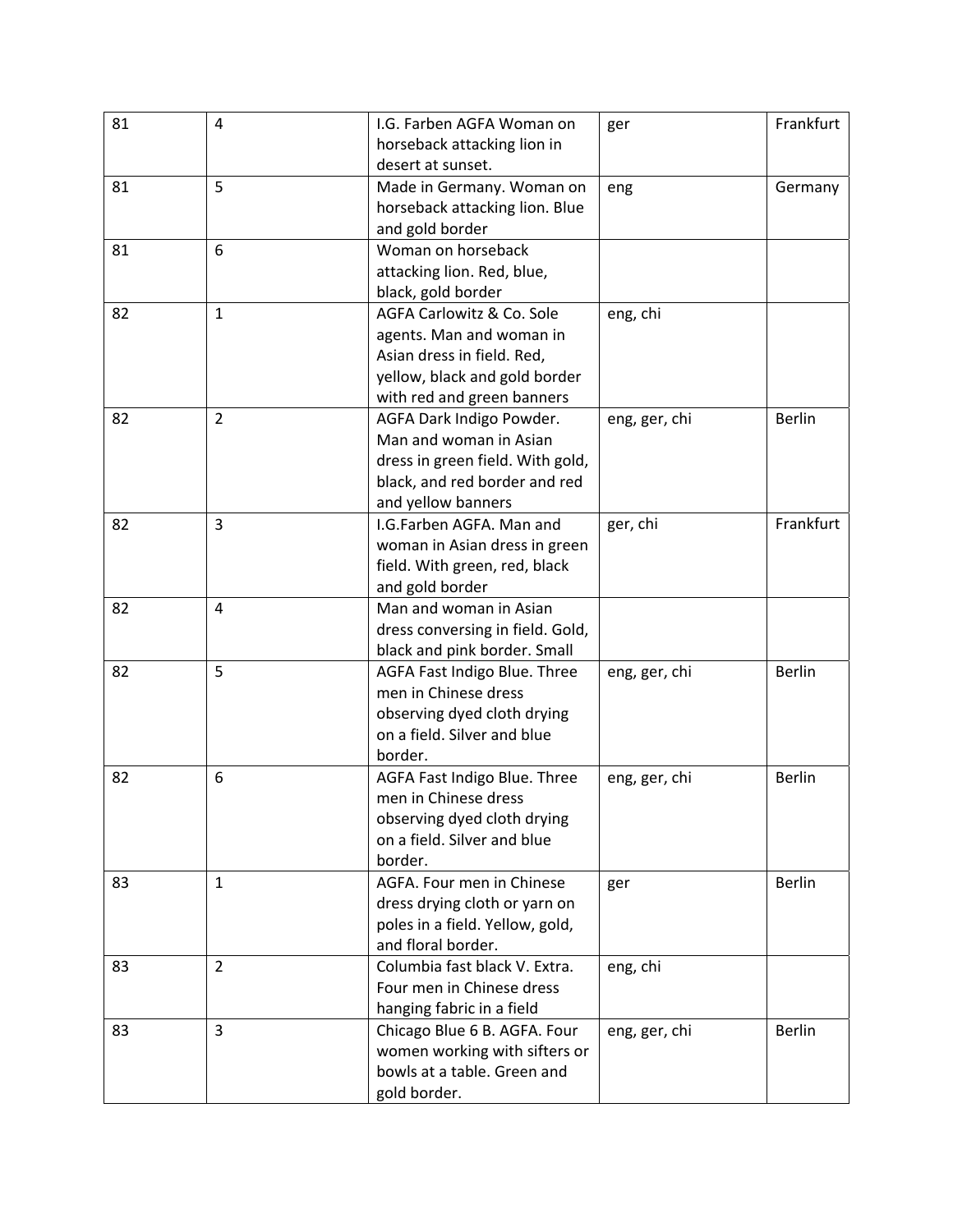| 83 | 4              | Double Fast Black. AGFA. Two<br>men observing black cloth<br>drying on a rack outdoors.<br>Gold border                                | eng, ger, chi | <b>Berlin</b> |
|----|----------------|---------------------------------------------------------------------------------------------------------------------------------------|---------------|---------------|
| 83 | 5              | AGFA Carlowitz & Co. Sole<br>agents. Two women in<br>Chinese dress picking flowers<br>in a green field. Red, gold and<br>green border | eng, ger, chi | <b>Berlin</b> |
| 83 | 6              | AGFA Two women picking<br>flowers in a green field. Red,<br>Gold, and green border                                                    | Eng, ger chi  | <b>Berlin</b> |
| 83 | $\overline{7}$ | AGFA Two women picking<br>flowers in a green field. Red,<br>Gold, and green border                                                    | Ger, chi      | <b>Berlin</b> |
| 84 | $\mathbf{1}$   | AGFA Fast Indigo Blue. Three<br>people in Chinese dress<br>indoors. Yellow, green and<br>black border                                 | eng, ger, chi | <b>Berlin</b> |
| 84 | $\overline{2}$ | AGFA Three figures in Chinese<br>dress indoors                                                                                        | ger, chi      | <b>Berlin</b> |
| 84 | $\overline{3}$ | AGFA Quality 1717. Two men<br>playing a game while a woman<br>plays a stringed instrument<br>outdoors. Gold, red, and blue<br>border  | eng, ger, chi | <b>Berlin</b> |
| 84 | 4              | I.G. Farben AGFA. Two figures<br>beneath a tree playing a game<br>while being entertained by a<br>woman on a stringed<br>instrument   | eng           | Frankfurt     |
| 84 | 5              | Fast indigo blue. Three figures<br>in Chinese dress seated at a<br>table outdoors eating. Blue<br>and gold border                     | eng, ger, chi | <b>Berlin</b> |
| 85 | $\mathbf{1}$   | Three nude jockeys riding fish.<br>Yellow floral border                                                                               |               |               |
| 85 | $\overline{2}$ | Rower on river with boat in<br>background. Gold border                                                                                |               |               |
| 85 | 3              | Marlin spearing fish as gulls<br>watch. Gold, yellow and red<br>border                                                                |               |               |
| 85 | 4              | Large octopus half<br>submergerd near reeds                                                                                           |               |               |
| 85 | 5              | Two men on mast after<br>shipwreck. Sharks waiting in<br>the water                                                                    |               |               |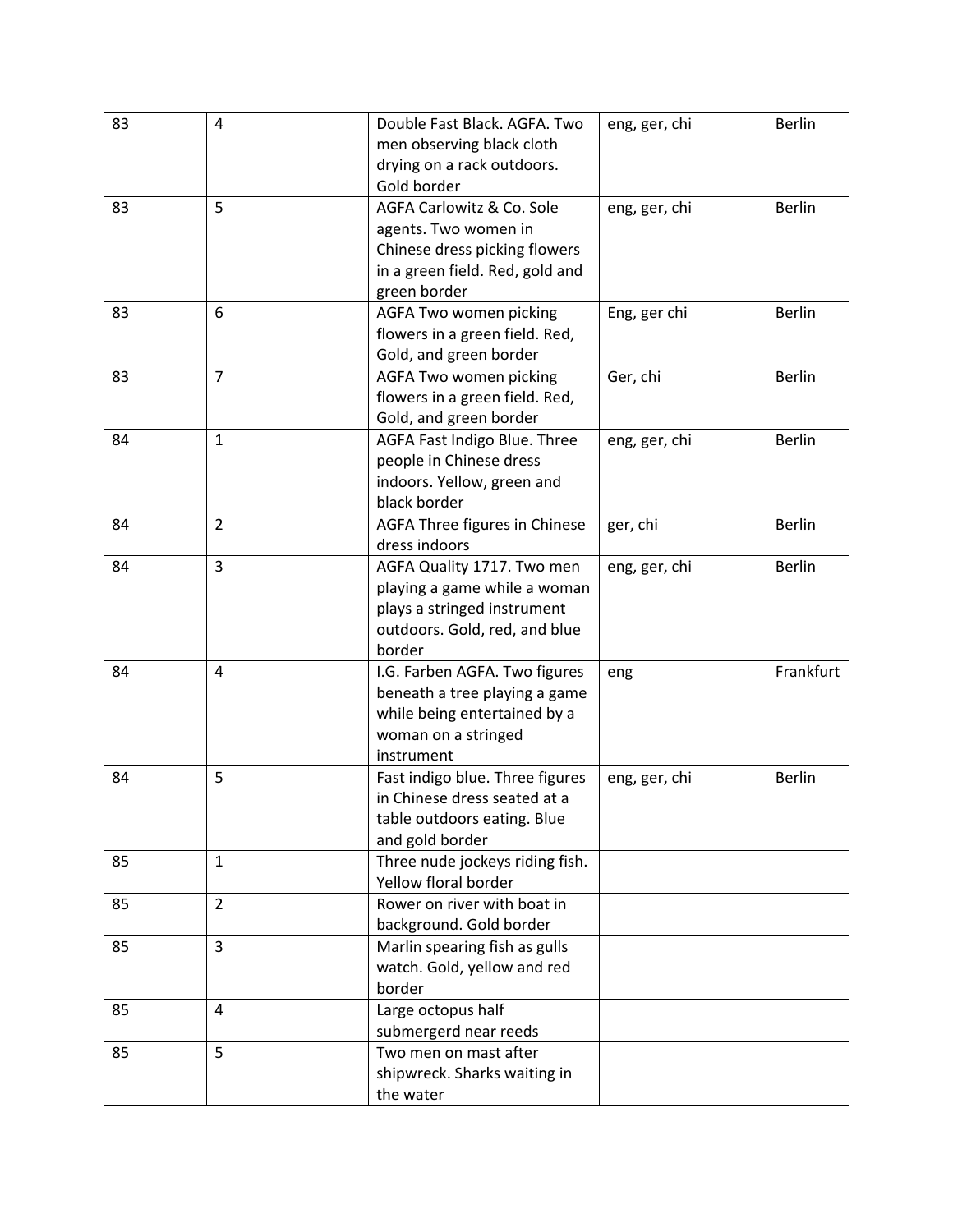| 85 | 6              | Two firemen in a red truck.    | chi           |               |
|----|----------------|--------------------------------|---------------|---------------|
|    |                | With rose border.              |               |               |
| 85 | $\overline{7}$ | I.G. Farben. Man in Chinese    | ger, chi      | Frankfurt     |
|    |                | dress seated between bushes.   |               |               |
|    |                | Red and gold border            |               |               |
| 86 | $\mathbf{1}$   | I.G. Farben AGFA Made in       | eng, ger      | Frankfurt     |
|    |                | Germany. Riderless royal       |               |               |
|    |                | horse with umbrella outdoors.  |               |               |
|    |                | Gold, pink, and blue floral    |               |               |
|    |                | border                         |               |               |
| 86 | 2              | Riderless royal horse with     |               |               |
|    |                | umbrella outdoors. Pink, blue, |               |               |
|    |                | and gold floral border.        |               |               |
| 86 | 3              | Methyle Violet. Woman in       | eng, chi      |               |
|    |                | Asian dress seated at table    |               |               |
|    |                | between plants. Violet and     |               |               |
|    |                | gold border                    |               |               |
| 86 | 4              | AGFA Carlowitz & Co. Agents.   | eng, ger,     | <b>Berlin</b> |
|    |                | Woman in Asian dress seated    |               |               |
|    |                | at desk between plants. Red    |               |               |
|    |                | and gold border                |               |               |
| 86 | 5              | Three women in Kimono          |               |               |
|    |                | seated with Japanese           |               |               |
|    |                | instruments. Red, black and    |               |               |
|    |                | pink rose border               |               |               |
| 86 | 6              | Finest Ponceau AGFA. Woman     | eng, ger, chi | <b>Berlin</b> |
|    |                | in asian dress outdoors with   |               |               |
|    |                | rabbit and red block. Red,     |               |               |
|    |                | gold, and blue border          |               |               |
| 86 | $\overline{7}$ | I.G. Farben AGFA Made in       | eng, ger      | Frankfurt     |
|    |                | Germany. Three large carp in   |               |               |
|    |                | the ocean. Gold border         |               |               |
| 87 | $\mathbf{1}$   | I.G. Farben AGFA Eagle with    | Chi, ger, Tha | Frankfurt     |
|    |                | orange, green and gold         |               |               |
|    |                | border.                        |               |               |
| 87 | $\overline{2}$ | Eagle with gold, red, and pink |               |               |
|    |                | border with pink and gold      |               |               |
|    |                | banners                        |               |               |
| 87 | $\overline{3}$ | I.G. Farben AGFA. Red and      | ger, chi      | Frankfurt     |
|    |                | gold border. Man and woman     |               |               |
|    |                | in Chinese dress in a field.   |               |               |
| 87 | $\overline{4}$ | I.G. Farben AGFA. Man and      | ger           |               |
|    |                | woman in Chinese dress in a    |               |               |
|    |                | field. Red, gold, and green    |               |               |
|    |                | border                         |               |               |
| 87 | 5              | AGFA Woman and boy under       | ger,chi       | <b>Berlin</b> |
|    |                | a tree in Chinese dress. Gold, |               |               |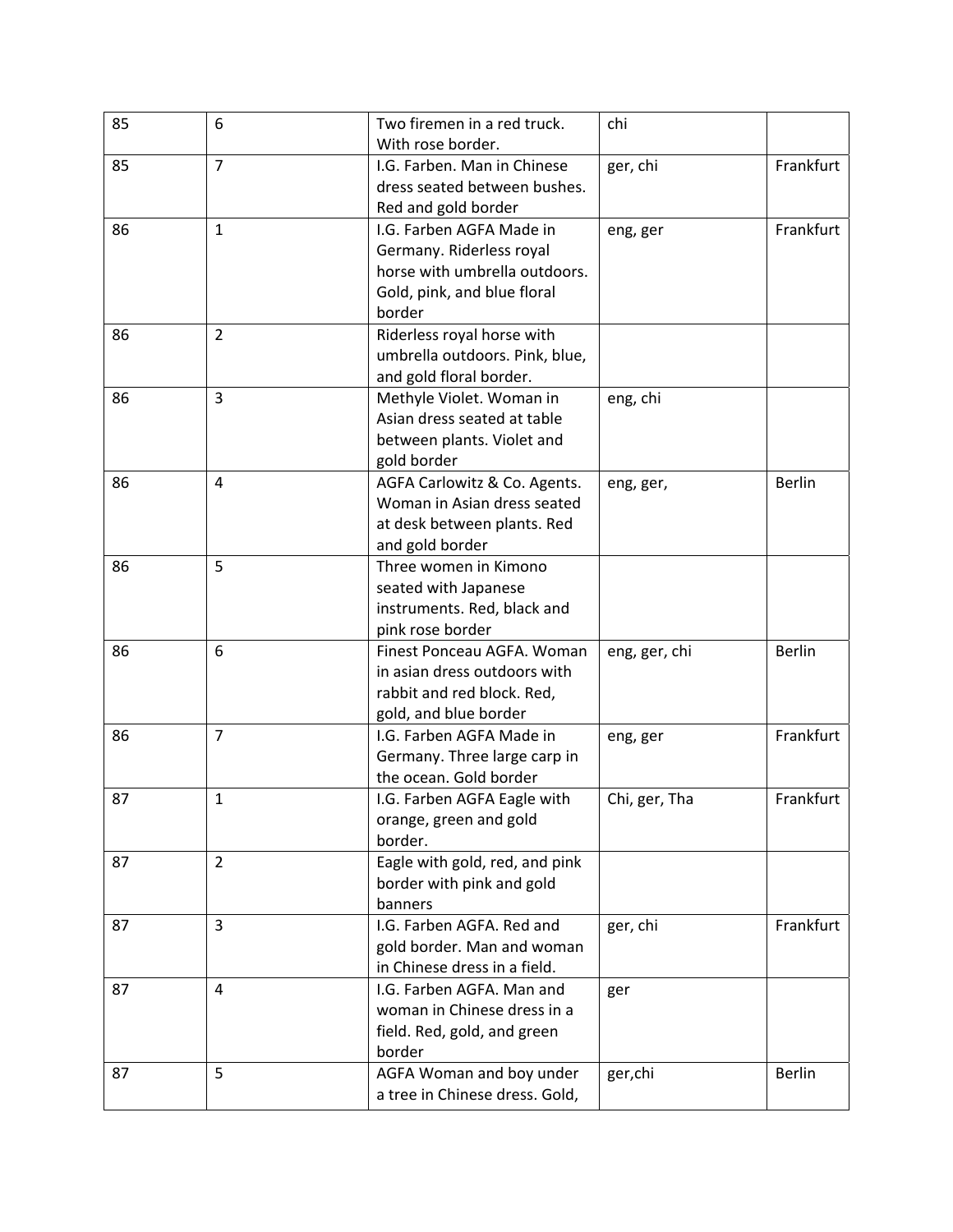|    |                | red, blue floral border.                                      |               |               |
|----|----------------|---------------------------------------------------------------|---------------|---------------|
|    |                |                                                               |               |               |
| 87 | 6              | I.G. Farben AGFA. Woman and<br>child in field under tree with | ger, chi      | Frankfurt     |
|    |                | rabbit. Gold, blue, red, and                                  |               |               |
|    |                | orange border with pink                                       |               |               |
|    |                | banner.                                                       |               |               |
| 87 | $\overline{7}$ | AGFA Finest Scarlet IV.                                       | ger, chi, eng | <b>Berlin</b> |
|    |                | Woman and child in Chinese                                    |               |               |
|    |                | dress in field under tree with                                |               |               |
|    |                | rabbit.                                                       |               |               |
| 88 | $\mathbf{1}$   | AGFA three figures in Chinese                                 | ger, chi      | <b>Berlin</b> |
|    |                | dress dyeing black clothing.                                  |               |               |
|    |                | Gold, green, yellow, red                                      |               |               |
| 88 | $\overline{2}$ | border<br>Columbia Schwarz E.B. Extra                         | eng, ger, chi | <b>Berlin</b> |
|    |                | AGFA. Two men in Chinese                                      |               |               |
|    |                | dress, one on horseback, in                                   |               |               |
|    |                | valley                                                        |               |               |
| 88 | $\overline{3}$ | AGFA Black for cotton F.B.                                    | eng, ger, chi | <b>Berlin</b> |
|    |                | Carlowitz & Co. Sole agents.                                  |               |               |
|    |                | Boy fishing for tadpole. Gold,                                |               |               |
|    |                | green, red border                                             |               |               |
| 88 | 4              | I.G. Farben. Boy fishing for                                  | ger, chi      | Frankfurt     |
|    |                | tadpole. Gold, green and red                                  |               |               |
| 88 | 5              | border                                                        |               | <b>Berlin</b> |
|    |                | Turkey Red. AGFA. Four men<br>in Chinese dress fishing at a   | ger, chi, eng |               |
|    |                | river. Red border.                                            |               |               |
| 88 | 6              | AGFA boy fishing for tadpole.                                 | ger, chi      | <b>Berlin</b> |
|    |                | Gold, red, green, yellow                                      |               |               |
|    |                | border                                                        |               |               |
| 89 | $\mathbf{1}$   | AGFA Fast Indigo Blue.                                        | eng, ger, chi | <b>Berlin</b> |
|    |                | Carlowitz & Co. Sole agents.                                  |               |               |
|    |                | Chinese god of longevity Fu Lu                                |               |               |
|    |                | Shou or Shou Xing riding a                                    |               |               |
|    |                | crane holding a peach. Red,                                   |               |               |
| 89 | $\overline{2}$ | blue, gold, green border<br><b>AGFA Superior fast cotton</b>  |               | <b>Berlin</b> |
|    |                | blue. Man and woman in                                        | eng, ger, chi |               |
|    |                | Chinese dress. Woman playing                                  |               |               |
|    |                | stringed instrument. Blue,                                    |               |               |
|    |                | gold, green, pink and white                                   |               |               |
|    |                | floral border                                                 |               |               |
| 89 | 3              | Magenta G.K. AGFA. Two men                                    | eng, ger, chi | <b>Berlin</b> |
|    |                | in Chinese dress standing on                                  |               |               |
|    |                | flaming balls. Phoenix on scroll                              |               |               |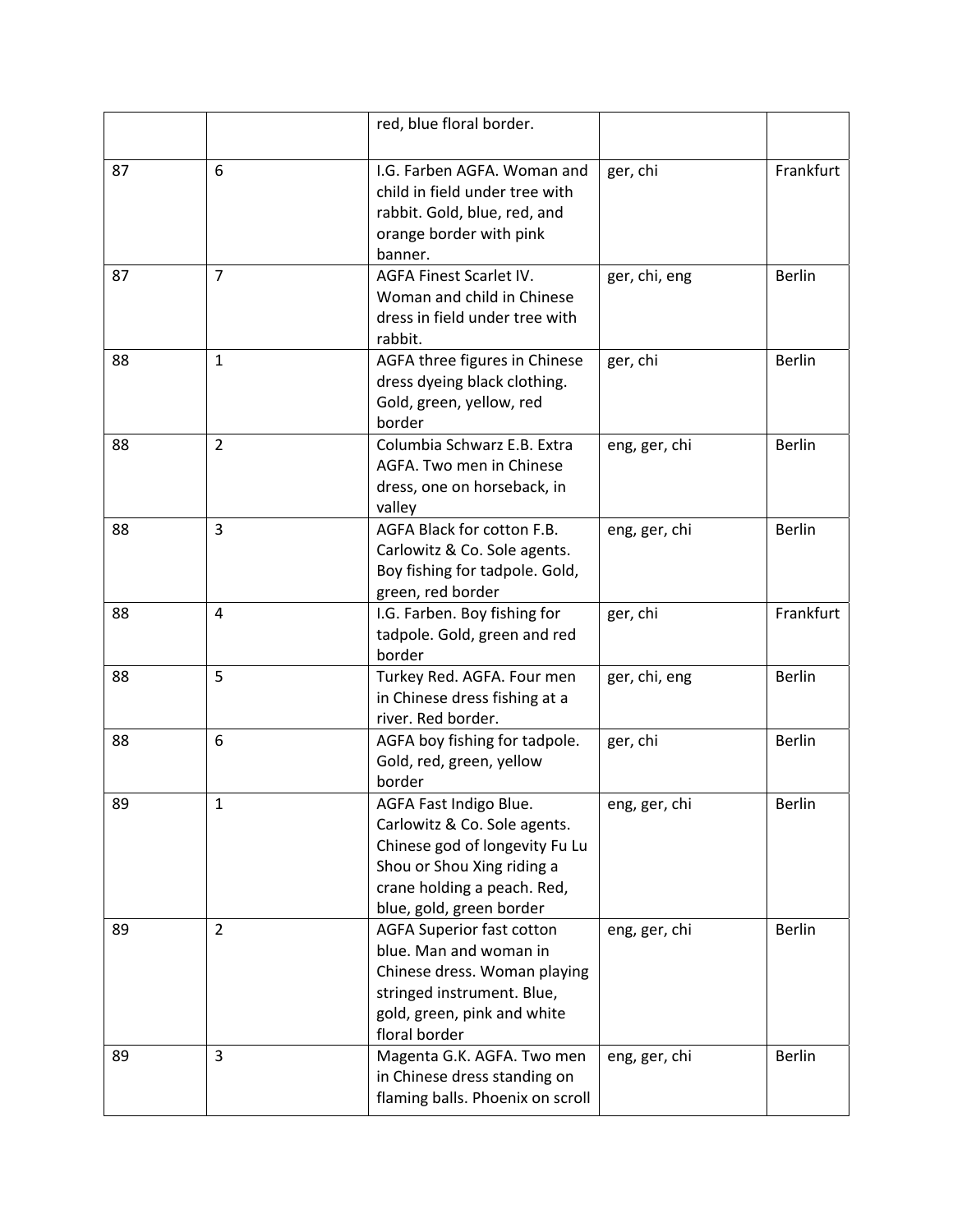|    |                | between them. Green blue<br>and gold border                                                                  |               |               |
|----|----------------|--------------------------------------------------------------------------------------------------------------|---------------|---------------|
|    |                |                                                                                                              |               |               |
| 89 | 4              | Methyle Violet No. 99. AGFA.<br>Man gardening by a stream.<br>Floral border                                  | eng, ger, chi | <b>Berlin</b> |
| 89 | 5              | AGFA Rubine extra G.K.Man<br>gerdening. Floral and gold<br>border.                                           | eng, ger, chi | <b>Berlin</b> |
| 90 | $\mathbf{1}$   | AGFA. Three men carrying<br>AGFA crates on carts.                                                            | ger, chi      | <b>Berlin</b> |
| 90 | $\overline{2}$ | Columbia Bordeaux B. AGFA.<br>Two adults and three children<br>carrying linens                               | eng, ger, chi | <b>Berlin</b> |
| 90 | $\overline{3}$ | AGFA Carlowitz & Co. Sole<br>Agents. 4 figures in Chinese<br>dress in a courtyard. Red and<br>yellow border. | eng, ger, chi | <b>Berlin</b> |
| 90 | 4              | AGFA. One woman and six<br>children in Asian dress playing<br>in a garden. Green and ogld<br>border          | jap, chi, ger | <b>Berlin</b> |
| 90 | 5              | AGFA Figure in Asian dress<br>between two dragons. Blue<br>border                                            | ger, chi      | <b>Berlin</b> |
| 91 | $\mathbf{1}$   | Ram and dog riding horse on<br>grass.                                                                        |               |               |
| 91 | $\overline{2}$ | AGFA Ram and dog riding<br>horse                                                                             | ger           | <b>Berlin</b> |
| 91 | $\overline{3}$ | Congo Red 8B by AGFA.<br>Hansraj Vishram & Co.<br>Calcutta. 4 horses one with a<br>dog on its back           | ger, eng      | Berlin        |
| 91 | 4              | Three horses one ram and one<br>dog. Made in Germany. Blue,<br>gold, and red border                          | eng           | Germany       |
| 91 | 5              | AGFA. Two women in Asian<br>dress picking flowers. Pink,<br>yellow and green on white<br>matte               | ger, chi      | <b>Berlin</b> |
| 91 | 6              | AGFA two women in Asian<br>dress looking at decorated<br>fabric in a garden. Gold and<br>red border          | ger, chi      | <b>Berlin</b> |
| 92 | $\mathbf{1}$   | AGFA Purest Green crystals.<br>Group of buildings surrounded<br>by six seals. Red, gold and                  | eng, ger, chi | <b>Berlin</b> |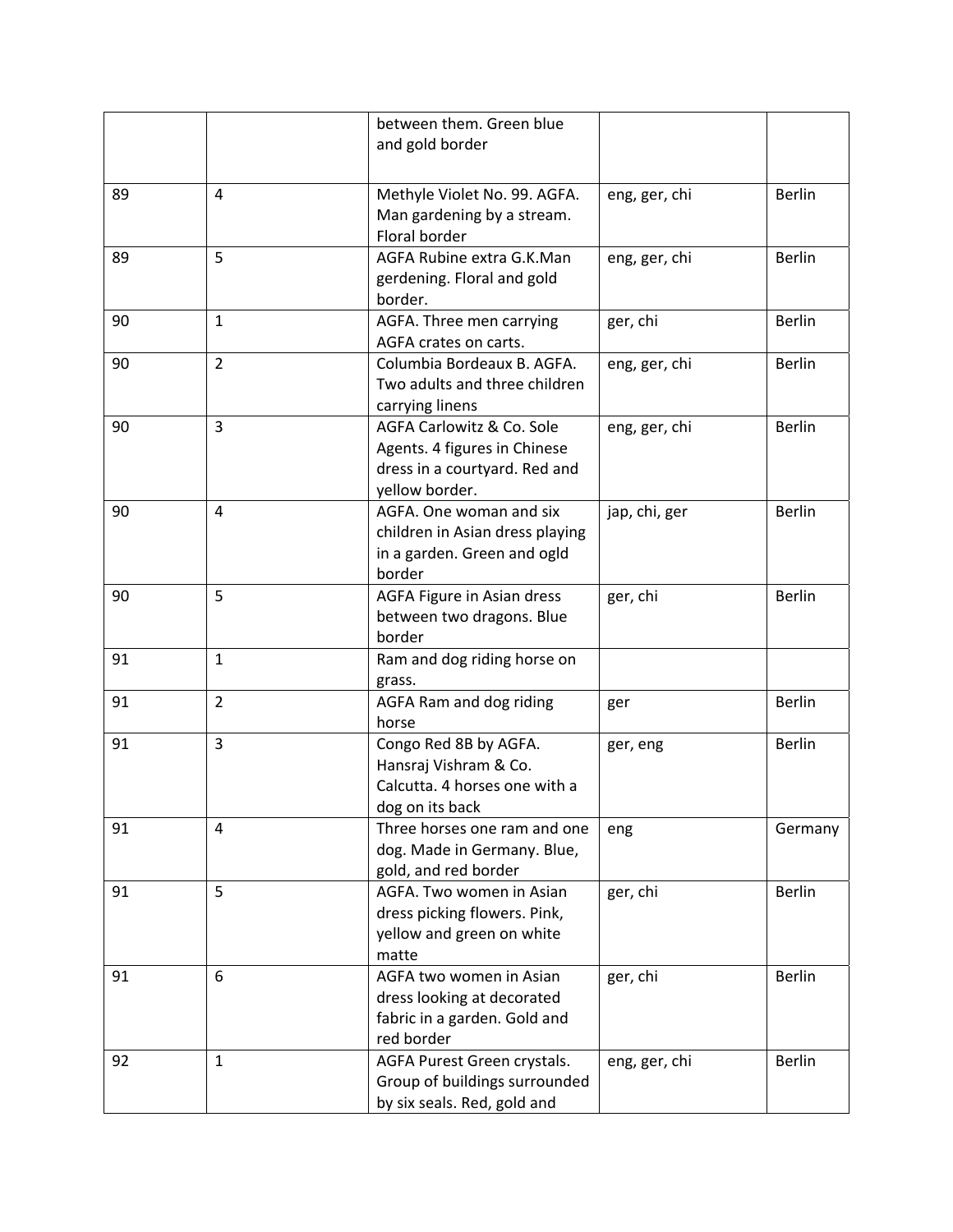|    |                | green border                                                                                                                                                                                                                                 |               |               |
|----|----------------|----------------------------------------------------------------------------------------------------------------------------------------------------------------------------------------------------------------------------------------------|---------------|---------------|
| 92 | $\overline{2}$ | AGFA Trade mark Eosine. Gold<br>on dark red                                                                                                                                                                                                  | eng, ger, chi | <b>Berlin</b> |
| 92 | 3              | Four men in fur hats in a boat<br>fighting walrus with hatchets<br>and guns                                                                                                                                                                  |               |               |
| 92 | 4              | Two squirrels eating berries.<br>Border of gold, red, with two<br>birds                                                                                                                                                                      |               |               |
| 92 | 5              | I.G. Farben. Man in turban<br>riding horse holding falcon                                                                                                                                                                                    | eng, urd, ger | Frankfurt     |
| 92 | 6              | Made in Germany 2 MM.<br>Woman with bird riding horse<br>with boy running beside her.                                                                                                                                                        | eng, urd      | Germany       |
| 92 | $\overline{7}$ | AGFA Made in Germany. Men<br>with turbans in the forest, one<br>with halo, charging                                                                                                                                                          | eng, urd, ger | <b>Berlin</b> |
| 93 | $\mathbf{1}$   | Magenta la (1a) small crystals<br>made in Germany. Manilall<br>Mooljee Vadgady, Bombay.<br>Importers of all kinds of<br>Aniline colors. Group of men<br>in turbans charging through<br>the forest. One on horseback<br>with bird on his arm. | eng           | Germany       |
| 93 | $\overline{2}$ | AGFA manufactured in<br>Germany. Group of men in<br>turbans, one on horseback, in<br>a field. Red border and pink<br>banner.                                                                                                                 | eng, ger      | <b>Berlin</b> |
| 93 | 3              | AGFA manufactured in<br>Germany. Group of men in<br>turbans, one on horseback, in<br>a field. Red border and pink<br>banner.                                                                                                                 | eng, ger      | <b>Berlin</b> |
| 93 | 4              | AGFA Red carp on floral<br>platform. Red, gold, white,<br>and black floral border                                                                                                                                                            | ger, chi      |               |
| 93 | 5              | AGFA Shantung Blue. Two<br>figures in Asian dress in a<br>meadow. With blue and gold<br>border                                                                                                                                               | eng, ger, chi | Berlin        |
| 93 | 6              | I.G. Farben AGFA. Two<br>children in Asian dress playing<br>with a ball outdoors. Red,<br>Green, black and gold border                                                                                                                       | ger, chi      | Frankfurt     |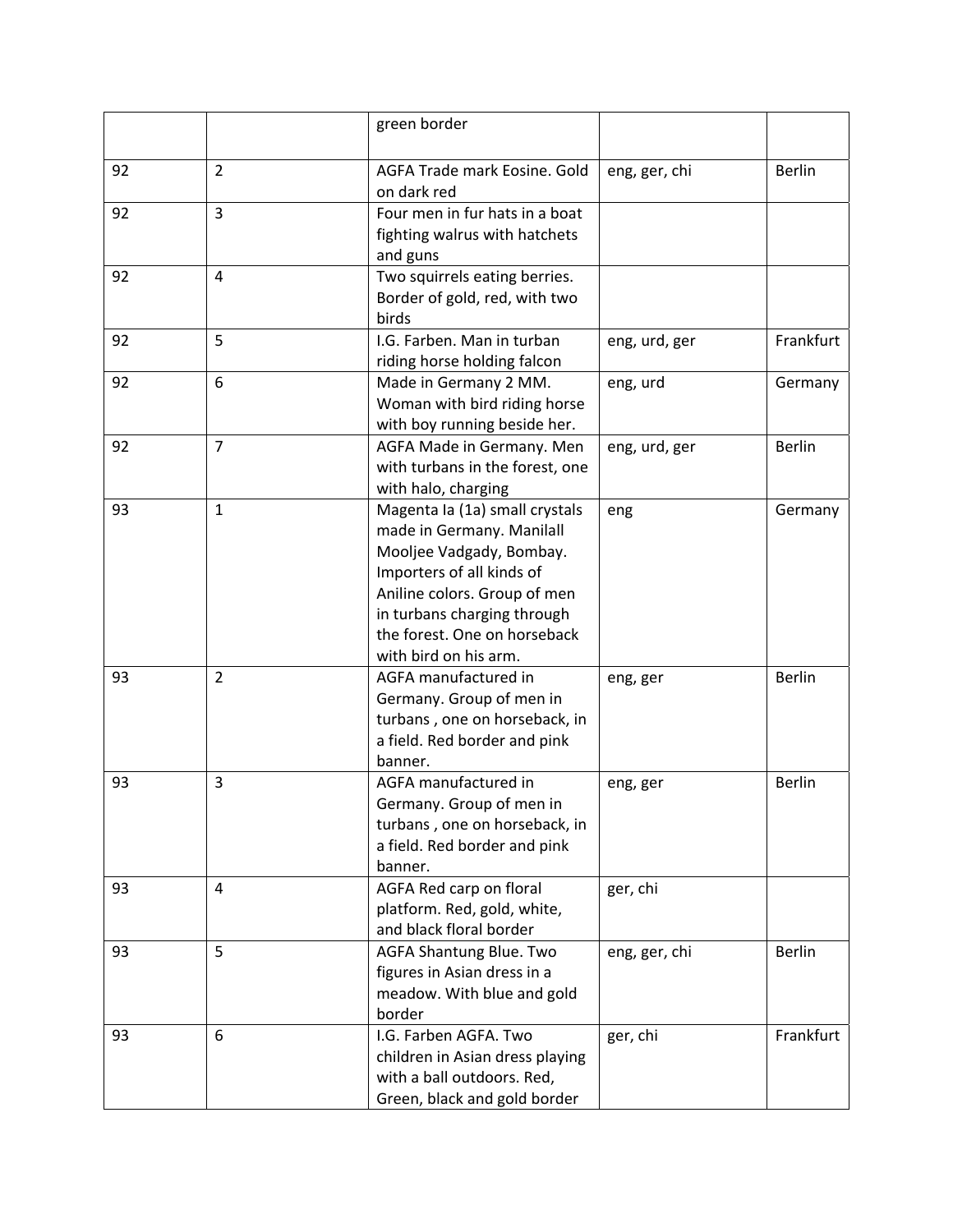| 93 | $\overline{7}$ | Two figures in asian dress with | chi           |               |
|----|----------------|---------------------------------|---------------|---------------|
|    |                | a rat in a box by candlelight   |               |               |
|    |                | Blue, gold, yellow, red, and    |               |               |
|    |                | green floral border             |               |               |
| 94 | $\mathbf{1}$   | AGFA three people in a          | ger, chi      | <b>Berlin</b> |
|    |                | courtyard in Chinese dress      |               |               |
| 94 | $\overline{2}$ | Cat on a rock in a river. Gold  | chi           |               |
|    |                | border.                         |               |               |
| 94 | 3              | AGFA two figures in Asian       | ger, chi      | Berlin        |
|    |                | dress riding a mythical         |               |               |
|    |                | creature. Red border            |               |               |
| 94 | 4              | AGFA Three figures in Chinese   | ger, chi      | <b>Berlin</b> |
|    |                | dress reading a scroll . Pink,  |               |               |
|    |                | green, blue and gold border     |               |               |
| 94 | 5              | Cotton Black 90333. Three       | eng, ger, chi | <b>Berlin</b> |
|    |                | men in Chinese dress drying     |               |               |
|    |                | dyed cloth or wool on grass.    |               |               |
|    |                | Gold, green, red border.        |               |               |
| 94 | 6              | Cotton Black 90333. Three       | eng, ger, chi | <b>Berlin</b> |
|    |                | men in Chinese dress drying     |               |               |
|    |                | dyed cloth or wool on grass.    |               |               |
|    |                | Gold, green, red border.        |               |               |
| 95 | $\mathbf{1}$   | Superior fast cotton blue.      | eng, chi      |               |
|    |                | Three men dyeing and            |               |               |
|    |                | hanging garments outdoors.      |               |               |
|    |                | Gold and green border           |               |               |
| 95 | $\overline{2}$ | Columbia Black 90531. Three     | eng, chi      |               |
|    |                | men dyeing and hanging          |               |               |
|    |                | garmnts outdoors.               |               |               |
| 95 | 3              | Large Black, gold, white, red,  |               |               |
|    |                | and blue label                  |               |               |
| 96 | $\mathbf{1}$   | Horses crossing river and       | eng           |               |
|    |                | fighting snakes while peacocks  |               |               |
|    |                | watch. Made in Germany.         |               |               |
|    |                | Orange, pink, gold border with  |               |               |
|    |                | AGFA logo                       |               |               |
| 96 | $\overline{2}$ | Congo Red 8 B. AGFA made in     | eng, ger      | <b>Berlin</b> |
|    |                | Germany. Horses crossing        |               |               |
|    |                | river and fighting snakes. Red  |               |               |
|    |                | and white border                |               |               |
| 96 | 3              | Horses crossing river and       |               |               |
|    |                | fighting snakes. Gold, yellow   |               |               |
|    |                | and black border                |               |               |
| 96 | 4              | I.G. Farben AGFA Congo Red      | eng, ger      | Frankfurt     |
|    |                | 8B. Made in Germany. Horses     |               |               |
|    |                | crossing river and fighting     |               |               |
|    |                | snakes                          |               |               |